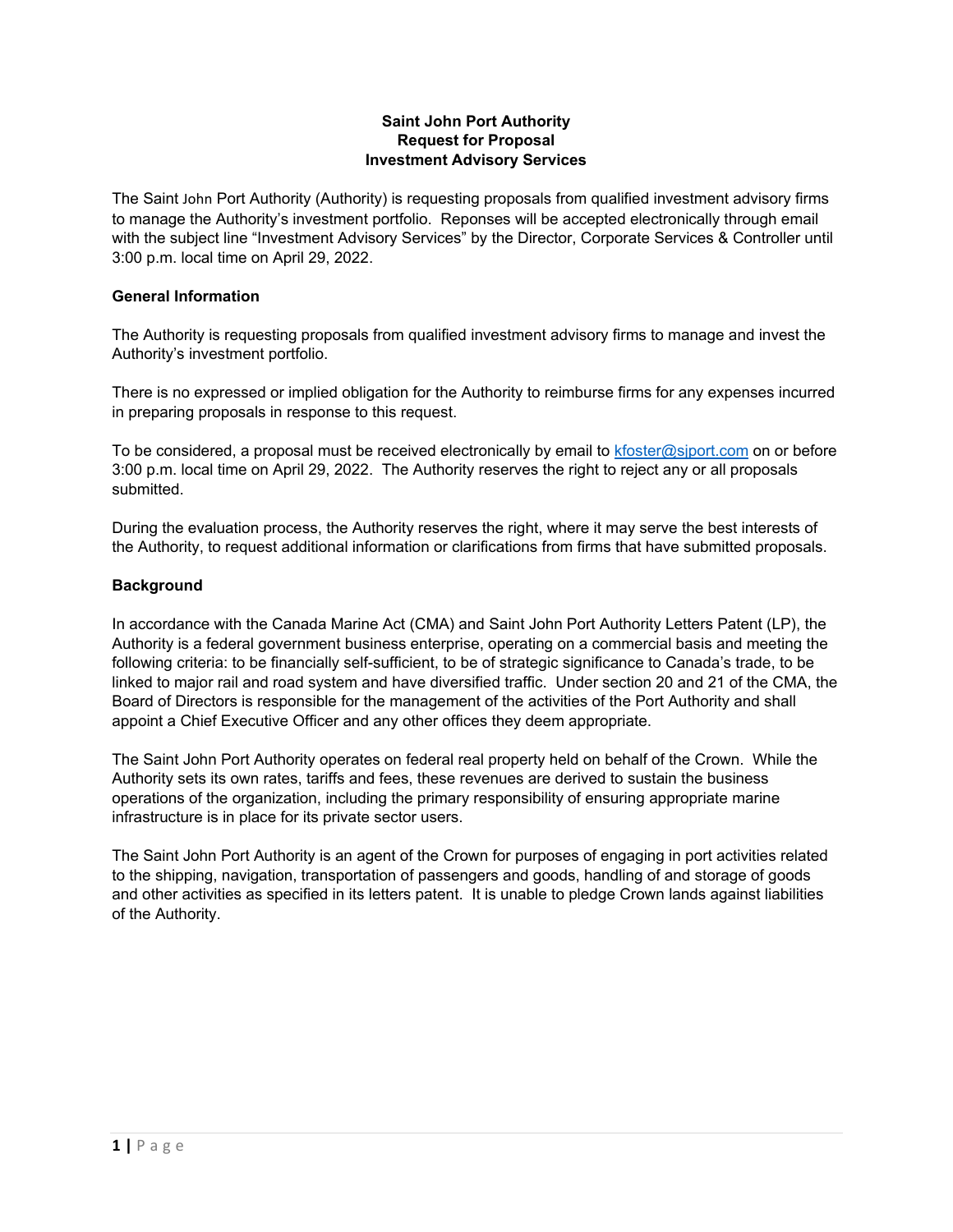### **Nature of Services Required**

The Investment Advisory firm will manage the Authority's portfolio of investments to maximize return while operating within the guidelines of the Canada Marine Act. Requirements for Categories of Investments are defined in Section 72 of the Port Authorities Management Regulations.

### **Proposal Requirements**

Proposals should include the following information:

- Details on the firm's qualifications and experience.
- A list of the people (by level) that with be involved in the management of the Authority's account, as well as their professional experience and accreditations. Please elaborate on the degree of consistency that can be expected from assigned personnel.
- A description of management fees including calculation methodology and minimum required balances.
- The Authority will be required to access funds periodically to support operational and capital requirements. Please describe the process for requesting and receiving these funds.

### **Evaluation Criteria**

The following represent the principal selection criteria which will be considered during the evaluation of proposals:

- Expertise and experience of the firm, and the experience and qualifications of the firm's professional personnel to be assigned to the account. (35%)
- Competitiveness of investment management fees. (35%)
- These ease at which the Authority will be able to access and receive funds as required. (20%)
- Web access for monthly reporting. (10%)

To assist you in your proposal, the Canada Marine Act, Letters Patent and the Port Authorities Management Regulations have been provided. The Authority anticipates making a selection by May 27, 2022.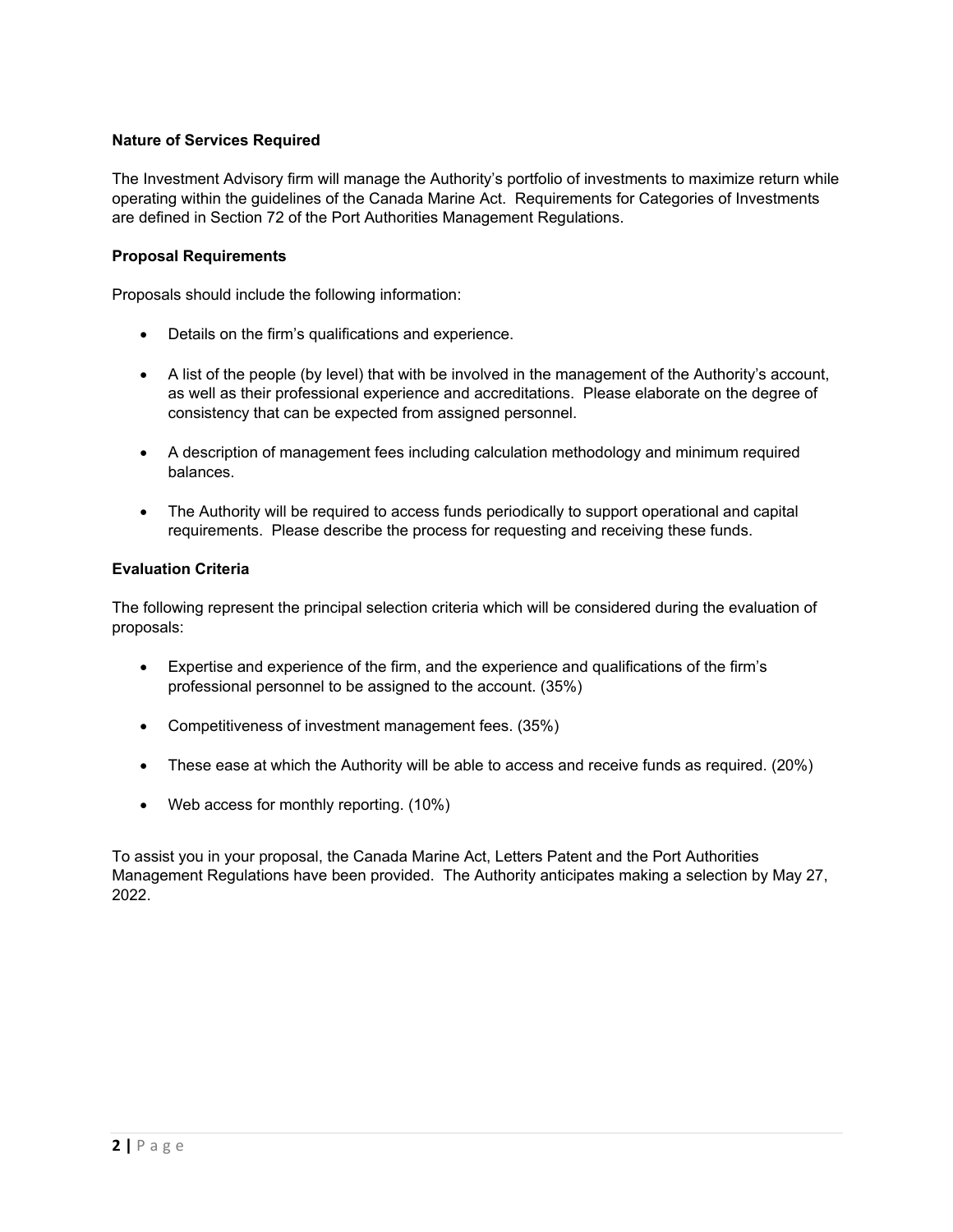

CANADA

CONSOLIDATION

CODIFICATION

Règlement sur la gestion des administrations portuaires

# Port Authorities Management **Regulations**

SOR/99-101 DORS/99-101

Current to February 23, 2022

Last amended on March 29, 2016

À jour au 23 février 2022

Dernière modification le 29 mars 2016

Published by the Minister of Justice at the following address: http://laws-lois.justice.gc.ca

Publié par le ministre de la Justice à l'adresse suivante : http://lois-laws.justice.gc.ca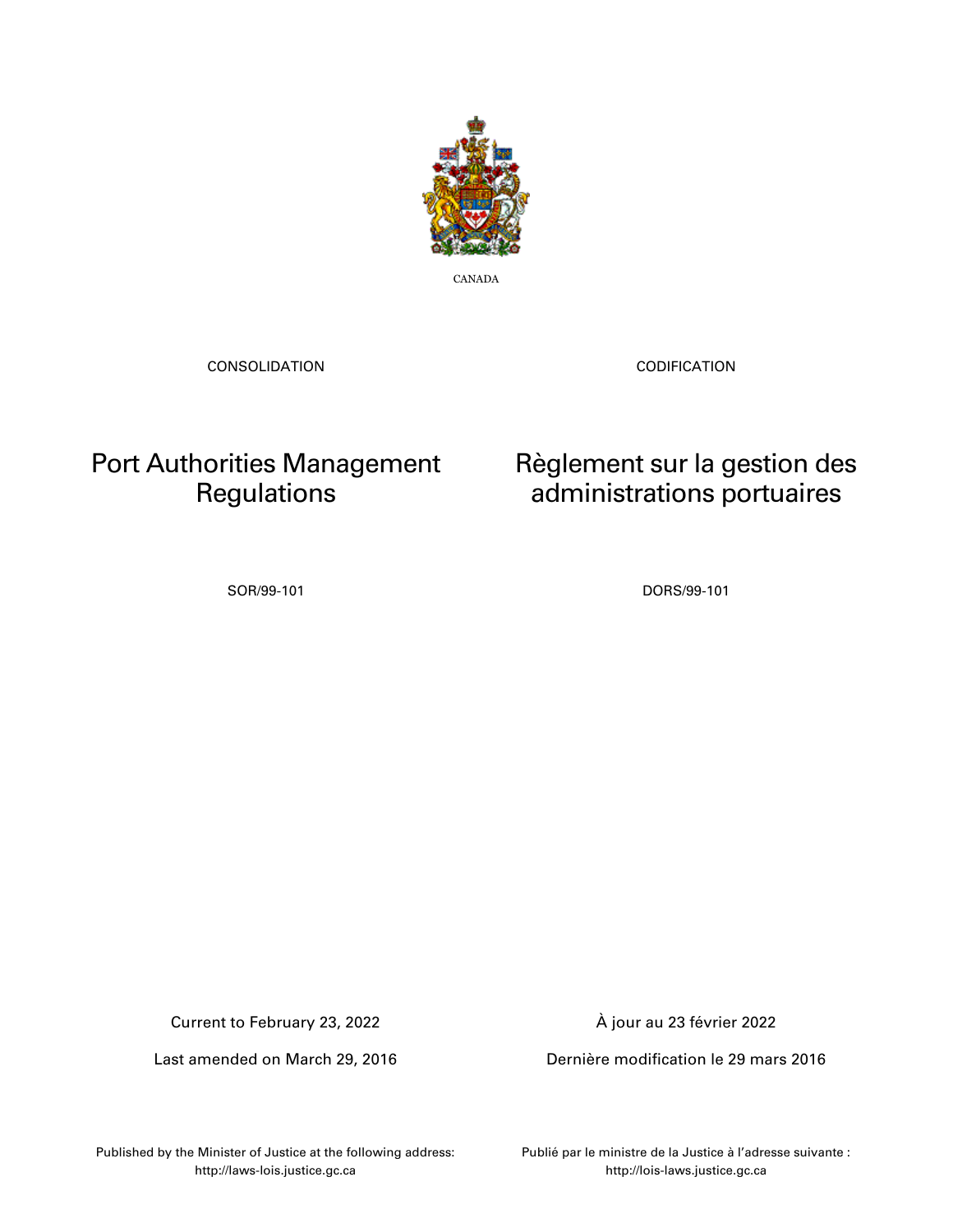### **OFFICIAL STATUS OF CONSOLIDATIONS**

Subsections 31(1) and (3) of the *Legislation Revision and Consolidation Act*, in force on June 1, 2009, provide as follows:

**31 (1)** Every copy of a consolidated statute or consolidated regulation published by the Minister under this Act in either print or electronic form is evidence of that statute or regulation and of its contents and every copy purporting to be published by the Minister is deemed to be so published, unless the contrary is shown.

**(3)** In the event of an inconsistency between a consolidated regulation published by the Minister under this Act and the original regulation or a subsequent amendment as registered by the Clerk of the Privy Council under the *Statutory Instruments Act*, the original regulation or amendment prevails to the extent of the inconsistency.

### **LAYOUT**

The notes that appeared in the left or right margins are now in boldface text directly above the provisions to which they relate. They form no part of the enactment, but are inserted for convenience of reference only.

### **NOTE NOTE**

This consolidation is current to February 23, 2022. The last amendments came into force on March 29, 2016. Any amendments that were not in force as of February 23, 2022 are set out at the end of this document under the heading "Amendments Not in Force".

### **CARACTÈRE OFFICIEL DES CODIFICATIONS**

Les paragraphes 31(1) et (3) de la *Loi sur la révision et la codification des textes législatifs*, en vigueur le 1er juin 2009, prévoient ce qui suit :

### **Published consolidation is evidence Codifications comme élément de preuve**

**31 (1)** Tout exemplaire d'une loi codifiée ou d'un règlement codifié, publié par le ministre en vertu de la présente loi sur support papier ou sur support électronique, fait foi de cette loi ou de ce règlement et de son contenu. Tout exemplaire donné comme publié par le ministre est réputé avoir été ainsi publié, sauf preuve contraire.

... [...]

### **Inconsistencies in regulations Incompatibilité — règlements**

**(3)** Les dispositions du règlement d'origine avec ses modifications subséquentes enregistrées par le greffier du Conseil privé en vertu de la *Loi sur les textes réglementaires* l'emportent sur les dispositions incompatibles du règlement codifié publié par le ministre en vertu de la présente loi.

### **MISE EN PAGE**

Les notes apparaissant auparavant dans les marges de droite ou de gauche se retrouvent maintenant en caractères gras juste au-dessus de la disposition à laquelle elles se rattachent. Elles ne font pas partie du texte, n'y figurant qu'à titre de repère ou d'information.

Cette codification est à jour au 23 février 2022. Les dernières modifications sont entrées en vigueur le 29 mars 2016. Toutes modifications qui n'étaient pas en vigueur au 23 février 2022 sont énoncées à la fin de ce document sous le titre « Modifications non en vigueur ».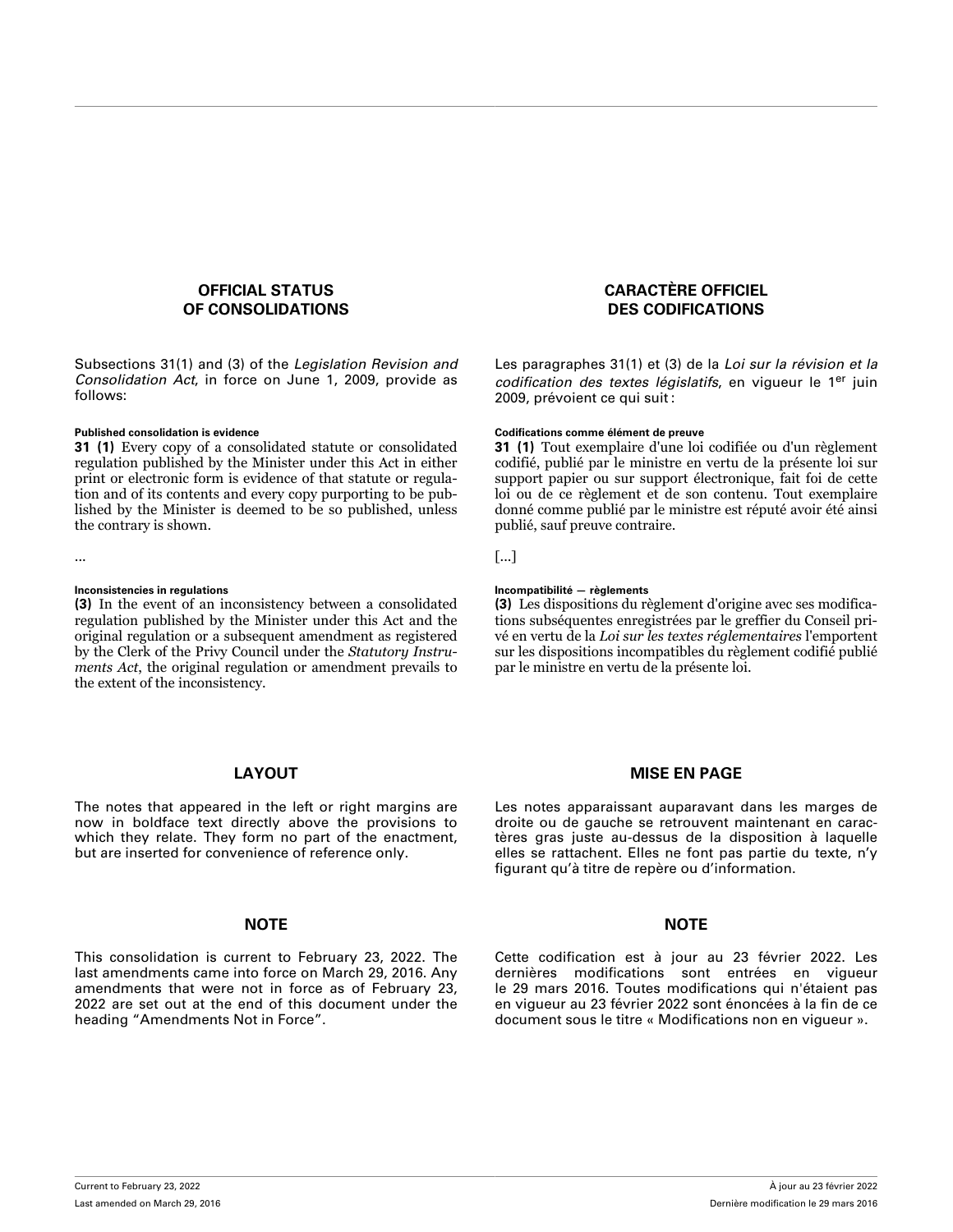### **TABLE OF PROVISIONS TABLE ANALYTIQUE**

- **1**
- 
- 
- **4 PART 1** General Administrative Matters
- 
- **6** Registered Office **6** Siège social
- **7** Corporate Records **7** Livres
- 
- **10** Access to Corporate Records **10** Consultation
- 
- **12** Corporate Seal **12** Sceau
- **13** Certificates **13** Certificats
- **14 PART 2**

### Directors and Officers

- **14** Meetings of Board of Directors and Committees of Directors
- 
- 
- 
- **18** Failure to Disclose a Material Contract **18** Défaut de divulguer un contrat important

### **Port Authorities Management Regulations Règlement sur la gestion des administrations portuaires**

- Interpretation **1** Définitions
- **<sup>2</sup>** Non-Application of Certain Acts **<sup>2</sup>** Non-application de certaines lois
- **<sup>3</sup>** Binding on Her Majesty **<sup>3</sup>** Obligation de sa majesté

### **4 PARTIE 1** Dispositions administratives générales

- **4** Corporate Name **4** Dénomination sociale
	-
	-
- **9** Records Form and Precautions **9** Livres et documents forme et précautions
	-
- **11** Notice and Service **11** Avis et signification
	-
	-

### **14 PARTIE 2**

### Administrateurs et dirigeants

- **14** Réunion du conseil d'administration et de ses comités
- **15** Resolution in lieu of Meeting **15** Résolution tenant lieu de réunion
- **16** Dissent of Directors **16** Dissidence des administrateurs
- **17** Validity of Acts of Directors and Officers **17** Validité des actes des administrateurs et des dirigeants
	-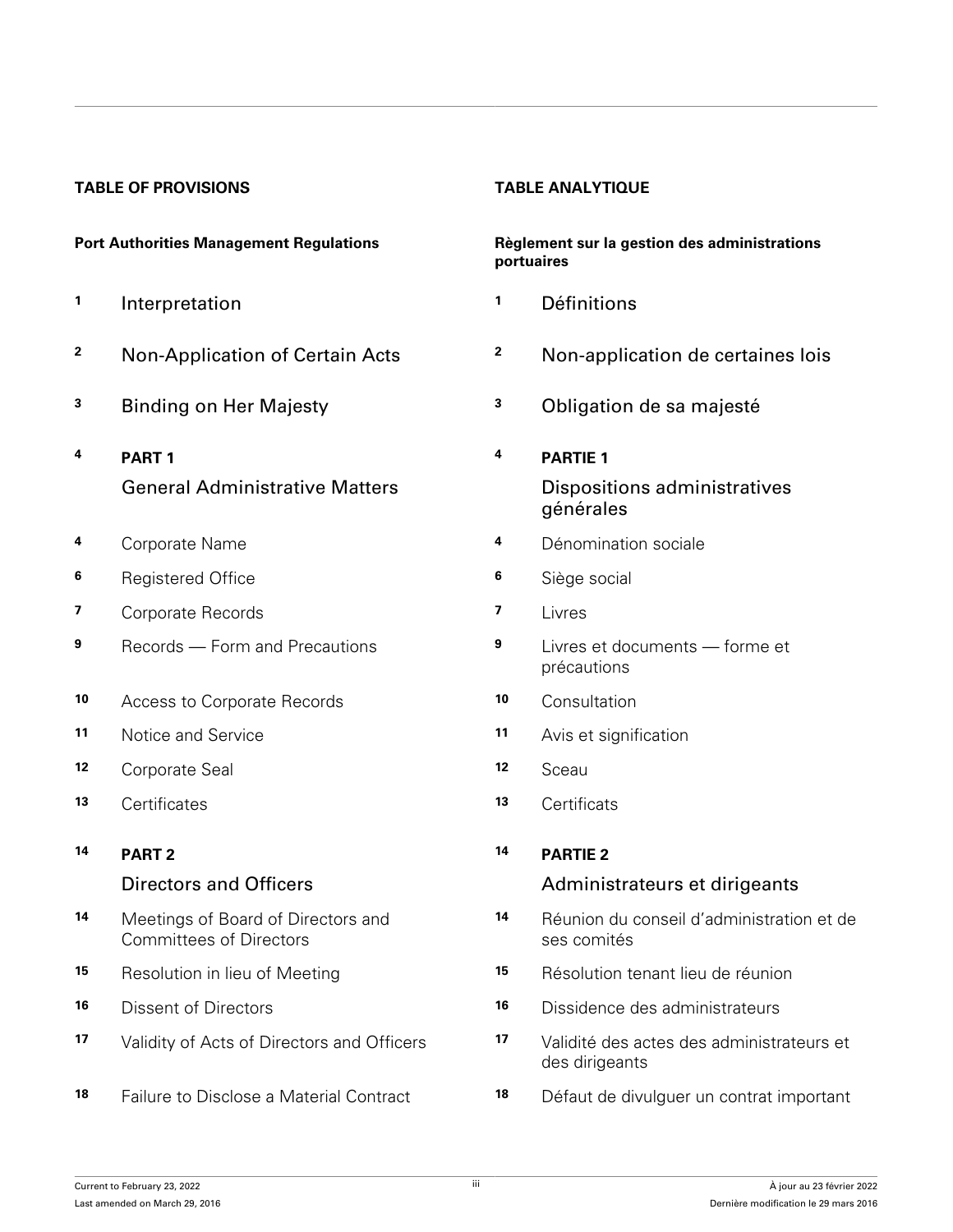| Port Authorities Management Regulations<br><b>TABLE OF PROVISIONS</b> |                                                |    | Règlement sur la gestion des administrations portuaires<br><b>TABLE ANALYTIQUE</b> |  |  |
|-----------------------------------------------------------------------|------------------------------------------------|----|------------------------------------------------------------------------------------|--|--|
| 19                                                                    | <b>Liability of Directors</b>                  | 19 | Responsabilité des administrateurs                                                 |  |  |
| 24                                                                    | Defence of Due Diligence                       | 24 | Défense de diligence raisonnable                                                   |  |  |
| 25                                                                    | <b>Indemnities and Advances</b>                | 25 | Indemnisation et avance                                                            |  |  |
| 30                                                                    | Remuneration of Officers                       | 30 | Rémunération des dirigeants                                                        |  |  |
| 31                                                                    | <b>PART3</b>                                   | 31 | <b>PARTIE 3</b>                                                                    |  |  |
|                                                                       | <b>Financial Matters</b>                       |    | Matières financières                                                               |  |  |
| 31                                                                    | Categories of Investments                      | 31 | Catégories de valeurs mobilières                                                   |  |  |
| 32                                                                    | <b>Financial Assistance</b>                    | 32 | Aide financière                                                                    |  |  |
| 33                                                                    | <b>Annual Financial Statements</b>             | 33 | États financiers annuels                                                           |  |  |
| 33                                                                    | <b>Content of Annual Financial Statements</b>  | 33 | Contenu des états financiers annuels                                               |  |  |
| 39                                                                    | <b>Remuneration Threshold</b>                  | 39 | Plancher de rémunération                                                           |  |  |
| 40                                                                    | <b>Approval of Annual Financial Statements</b> | 40 | Approbation des états financiers annuels                                           |  |  |
| 41                                                                    | Audits                                         | 41 | Vérification                                                                       |  |  |
| 41                                                                    | <b>Qualification of Auditor</b>                | 41 | Qualités requises pour être vérificateur                                           |  |  |
| 42                                                                    | <b>Appointment of Auditor</b>                  | 42 | Nomination du vérificateur                                                         |  |  |
| 43                                                                    | <b>Remuneration of Auditor</b>                 | 43 | Rémunération du vérificateur                                                       |  |  |
| 44                                                                    | Vacancy in Office of Auditor                   | 44 | Vacance du poste de vérificateur                                                   |  |  |
| 45                                                                    | <b>Removal of Auditor</b>                      | 45 | Pouvoir de révoquer un vérificateur                                                |  |  |
| 46                                                                    | <b>Ceasing to Hold Office</b>                  | 46 | Fin du mandat                                                                      |  |  |
| 48                                                                    | <b>Attendance at Annual Meeting</b>            | 48 | Droit d'assister à la réunion annuelle                                             |  |  |
| 49                                                                    | <b>Examination and Report</b>                  | 49 | Examen et rapport                                                                  |  |  |
| 50                                                                    | <b>Audit Principles</b>                        | 50 | Principes de vérification                                                          |  |  |
| 51                                                                    | <b>Right to Information</b>                    | 51 | Droit à l'information                                                              |  |  |
| 52                                                                    | <b>Audit Committee</b>                         | 52 | Comité de vérification                                                             |  |  |
| 53                                                                    | <b>Errors in Financial Statements</b>          | 53 | Erreurs dans les états financiers                                                  |  |  |
| 54                                                                    | Privilege                                      | 54 | Immunité                                                                           |  |  |
| 55                                                                    | PART <sub>4</sub>                              | 55 | <b>PARTIE 4</b>                                                                    |  |  |
|                                                                       | <b>Risk Assessment and Insurance</b>           |    | Analyse du risque et assurance                                                     |  |  |
| 55                                                                    | <b>Risk Assessments</b>                        | 55 | Analyse du risque                                                                  |  |  |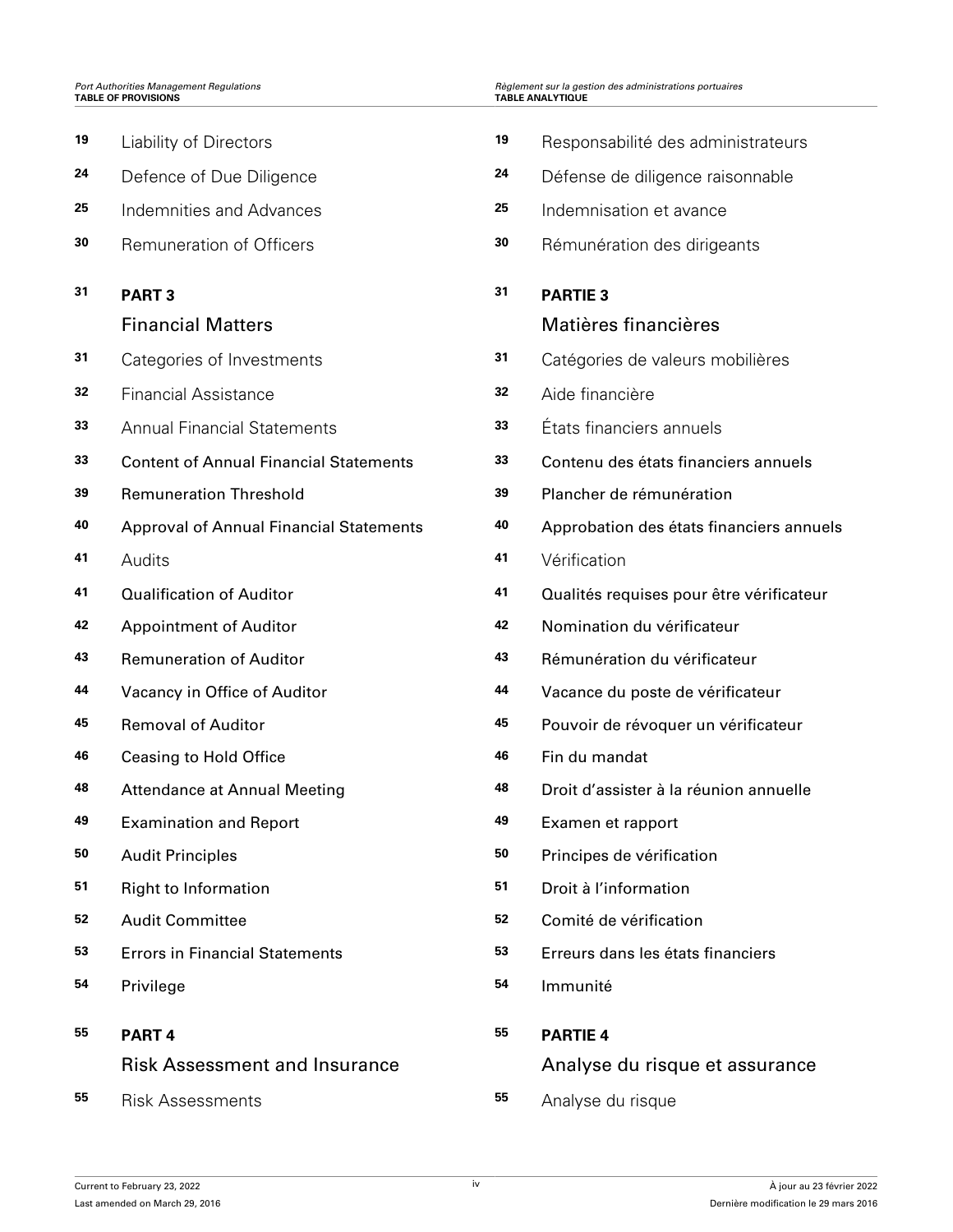| <b>Port Authorities Management Regulations</b><br><b>TABLE OF PROVISIONS</b> |                                               |      | Règlement sur la gestion des administrations portuaires<br><b>TABLE ANALYTIQUE</b> |  |  |
|------------------------------------------------------------------------------|-----------------------------------------------|------|------------------------------------------------------------------------------------|--|--|
| 56                                                                           | Property and Liability Insurance              | 56   | Assurance responsabilité et assurance des<br>biens                                 |  |  |
| 57                                                                           | Directors and Officers Liability Insurance    | 57   | Assurance responsabilité couvrant les<br>administrateurs et dirigeants             |  |  |
| 59                                                                           | <b>PART 5</b>                                 | 59   | <b>PARTIE 5</b>                                                                    |  |  |
|                                                                              | <b>Crown Indemnity</b>                        |      | Indemnisation de sa majesté                                                        |  |  |
| 59.1                                                                         | <b>PART 5.1</b>                               | 59.1 | PARTIE 5.1                                                                         |  |  |
|                                                                              | Amalgamation                                  |      | Fusion                                                                             |  |  |
| 60                                                                           | PART <sub>6</sub>                             | 60   | <b>PARTIE 6</b>                                                                    |  |  |
|                                                                              | <b>Liquidation and Dissolution</b>            |      | Liquidation et dissolution                                                         |  |  |
| 60                                                                           | Interpretation                                | 60   | Définition                                                                         |  |  |
| 61                                                                           | Certificate of Intent                         | 61   | Certificat d'intention                                                             |  |  |
| 62                                                                           | <b>Cessation of Business and Powers</b>       | 62   | Cessation d'activité et perte de pouvoirs                                          |  |  |
| 63                                                                           | Application for Supervision of Liquidation    | 63   | Demande de supervision de liquidation                                              |  |  |
| 64                                                                           | Powers of Court                               | 64   | Pouvoirs du tribunal                                                               |  |  |
| 65                                                                           | Duties of Liquidator                          | 65   | Obligations du liquidateur                                                         |  |  |
| 66                                                                           | Powers of Liquidator                          | 66   | Pouvoirs du liquidateur                                                            |  |  |
| 67                                                                           | Costs of Liquidation and Final Accounting     | 67   | Frais de liquidation et compte définitif                                           |  |  |
| 68                                                                           | <b>Continuation of Actions</b>                | 68   | Continuation des actions                                                           |  |  |
| 69                                                                           | Unknown Claimants                             | 69   | Créanciers inconnus                                                                |  |  |
| 70                                                                           | PART <sub>7</sub>                             | 70   | <b>PARTIE 7</b>                                                                    |  |  |
|                                                                              | <b>Offences and Penalties</b>                 |      | Infractions et peines                                                              |  |  |
| 72                                                                           | <b>Coming into Force</b>                      | 72   | Entrée en vigueur                                                                  |  |  |
|                                                                              | <b>SCHEDULE</b>                               |      | <b>ANNEXE</b>                                                                      |  |  |
|                                                                              | Requirements for Categories of<br>Investments |      | Exigences relatives aux catégories de<br>valeurs mobilières                        |  |  |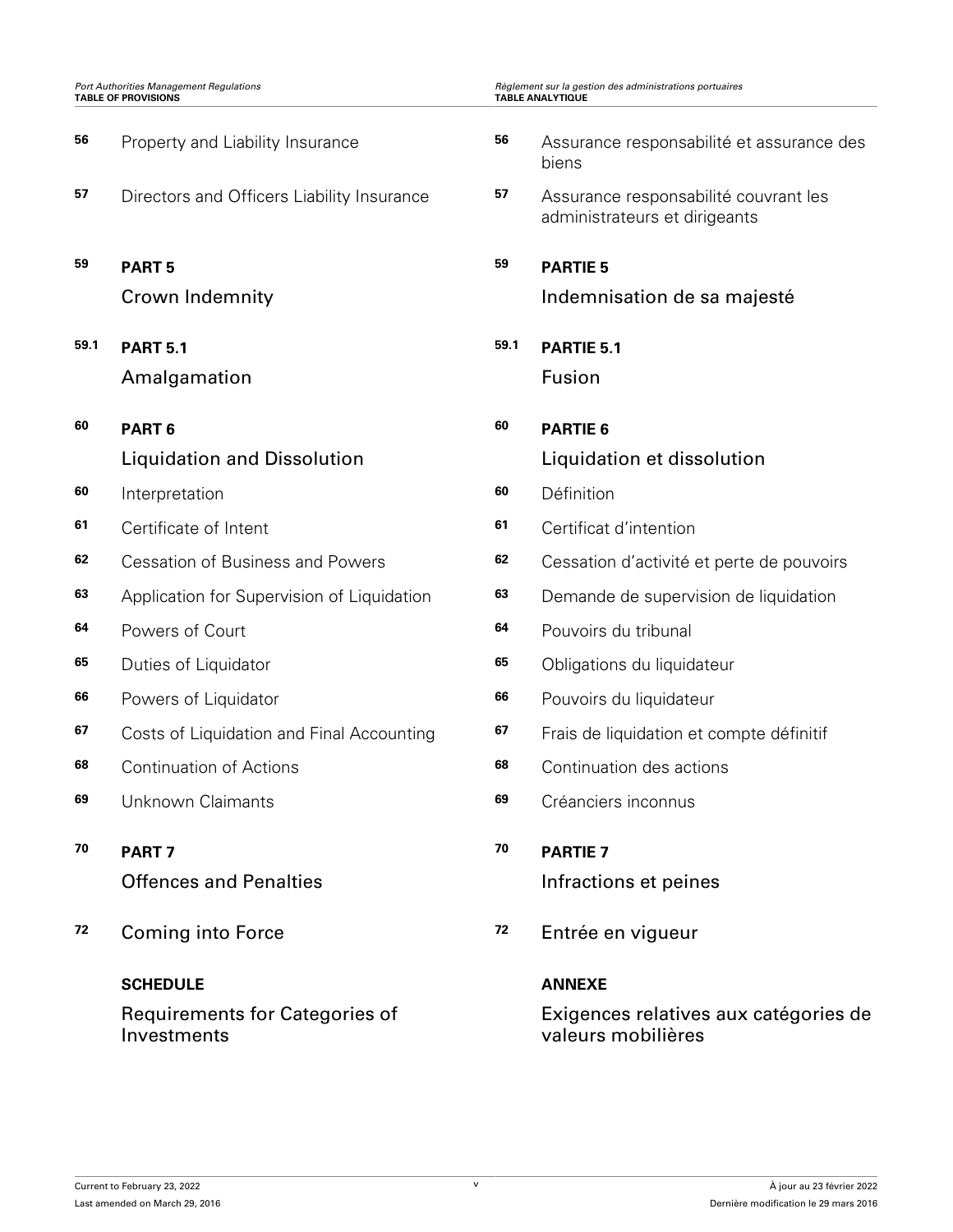Registration **Enregistrement** 

P.C. 1999-246 February 18, 1999 C.P. 1999-246 Le 18 février 1999

His Excellency the Governor General in Council, on the recommendation of the Minister of Transport, pursuant to subsection 27(1) of the *Canada Marine Act*<sup>a</sup> , hereby makes the annexed *Port Authorities Management Regulations*.

SOR/99-101 February 18, 1999 DORS/99-101 Le 18 février 1999

### CANADA MARINE ACT LOI MARITIME DU CANADA

### **Port Authorities Management Regulations Règlement sur la gestion des administrations portuaires**

Sur recommandation du ministre des Transports et en vertu du paragraphe 27(1) de la *Loi maritime du* Canada<sup>®</sup>, Son Excellence le Gouverneur général en conseil prend le *Règlement sur la gestion des administrations portuaires*, ci-après.

 $^{\circ}$  S.C. 1998, c. 10 and the set of the set of the set of the set of the set of the set of the set of the set of the set of the set of the set of the set of the set of the set of the set of the set of the set of the se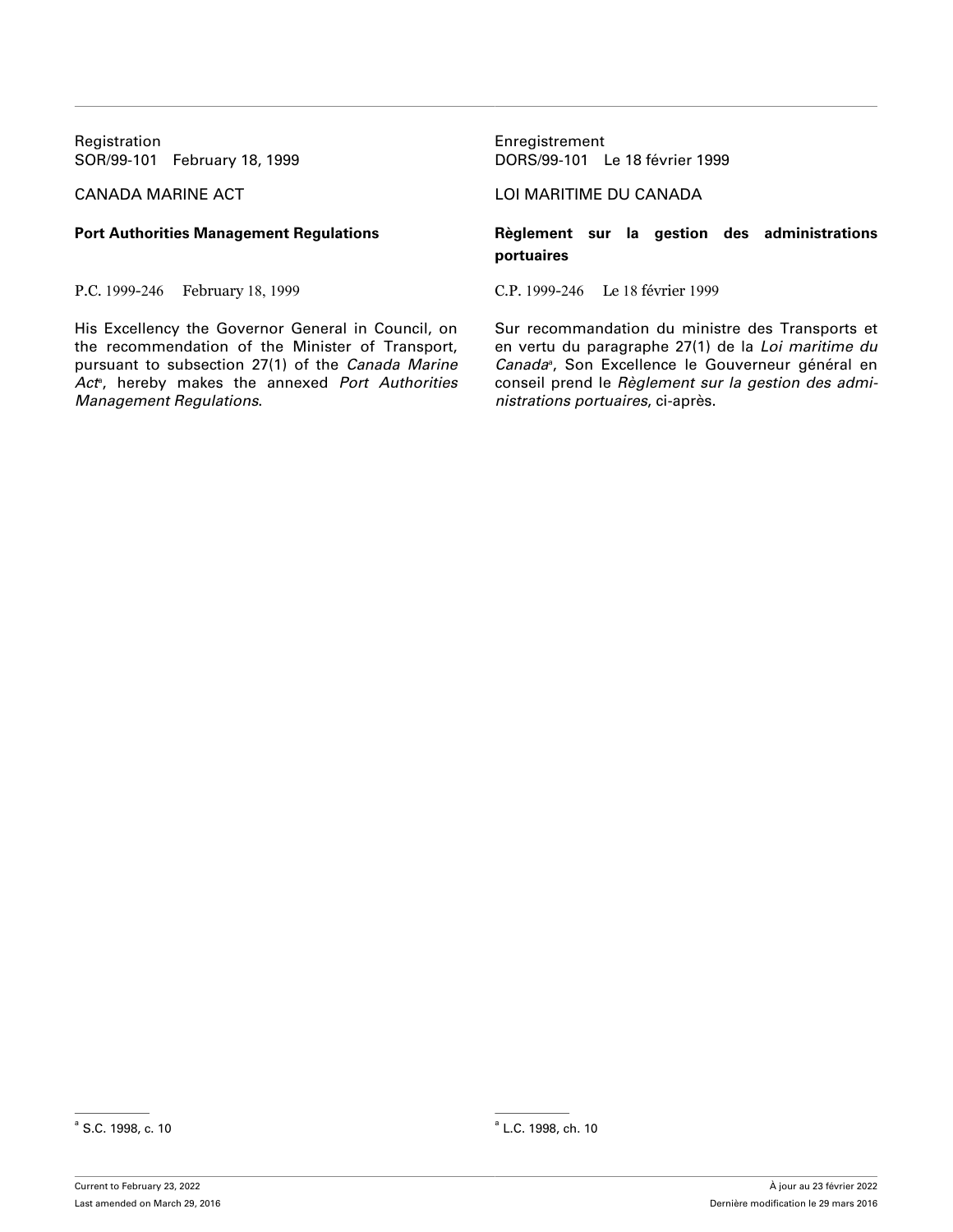### **Port Authorities Management Regulations Règlement sur la gestion des administrations portuaires**

# Interpretation Définitions

1 The definitions in this section apply in these Regulations.

*Act* means the *Canada Marine Act*. (*Loi*)

*auditor* includes a partnership of auditors. (*vérificateur*)

*beneficial ownership* includes ownership of a share or borrowing through a trustee, legal representative, agent or other intermediary. (*véritable propriétaire*)

*body corporate* includes a company or other body corporate wherever or however incorporated. (*personne morale*)

*controlled*, in respect of a body corporate, has the meaning assigned in subsection 2(3) of the *Canada Business Corporations Act*. (*contrôle*)

### *court* means

(a) the Ontario Court (General Division);

(b) the Superior Court of Quebec;

(c) the trial division or branch of the Supreme Court of Prince Edward Island and Newfoundland;

(d) the Court of Queen's Bench for New Brunswick, Manitoba, Saskatchewan and Alberta;

(e) the Supreme Court of Nova Scotia and British Columbia;

(f) the Supreme Court of the Yukon Territory and the Northwest Territories; and

(g) the Federal Court. (*tribunal*)

*long-term*, in respect of an investment, means that the term to maturity is one year or more but less than 10.5 years. (*à long terme*)

*officer*, in respect of a port authority, means a person appointed by the board of directors of the port authority under subsection 21(1) of the Act and the chairperson of the board of directors elected under section 17 of the Act. (*dirigeant*)

1 Les définitions qui suivent s'appliquent au présent règlement.

*à court terme* À l'égard d'un placement, s'entend de valeurs mobilières venant à échéance dans moins d'un an. (*short-term*)

*à long terme* À l'égard d'un placement, s'entend de valeurs mobilières venant à échéance dans 1 an ou plus mais dans moins de 10,5 ans. (*long-term*)

*contrôle* À l'égard d'une personne morale, s'entend au sens du paragraphe 2(3) de la *Loi canadienne sur les sociétés par actions*. (*controlled*)

*dirigeant* À l'égard d'une administration portuaire, s'entend de la personne nommée par le conseil d'administration de l'administration portuaire en vertu du paragraphe 21(1) de la Loi et du président du conseil d'administration élu en vertu de l'article 17 de celle-ci. (*officer*)

*Loi* La *Loi maritime du Canada*. (*Act*)

*personne morale* Toute personne morale, y compris une compagnie, indépendamment de son lieu ou mode de constitution. (*body corporate*)

### *tribunal*

a) La Cour de l'Ontario (Division générale);

b) la Cour supérieure du Québec;

c) la Section de première instance de la Cour suprême de l'Île-du-Prince-Édouard et de Terre-Neuve;

d) la Cour du Banc de la Reine du Nouveau-Brunswick, du Manitoba, de la Saskatchewan et de l'Alberta;

e) la Cour suprême de la Nouvelle-Écosse et de la Colombie-Britannique;

f) la Cour suprême du territoire du Yukon et des Territoires du Nord-Ouest;

g) la Cour fédérale — Section de première instance. (*court*)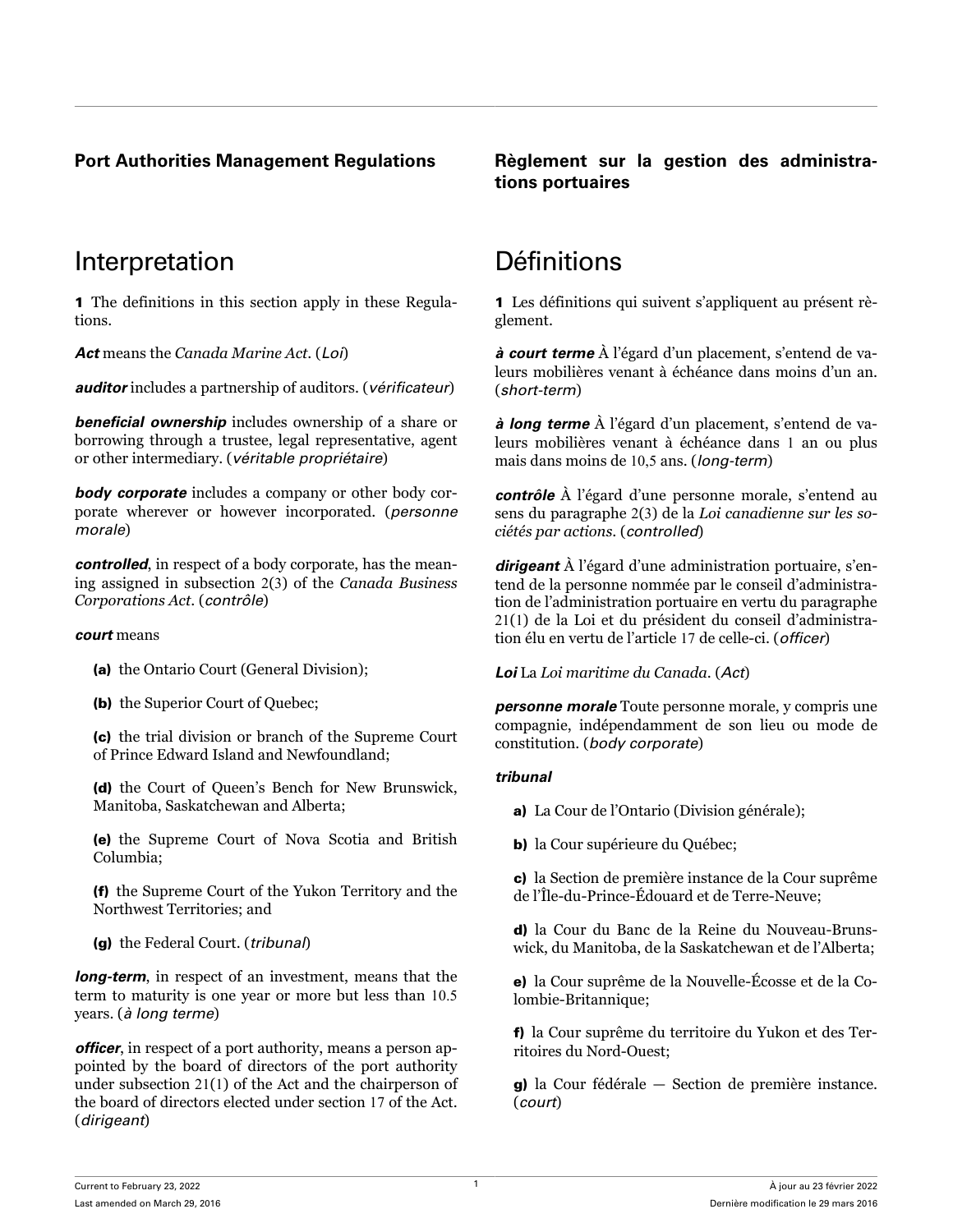**Port Authorities Management Regulations Regulations Regulations Règlement sur la gestion des administrations portuaires**<br>Interpretation

*short-term*, in respect of an investment, means that the term to maturity is less than one year. (*à court terme*) 2002, c. 8, s. 183(E).

# Non-Application of Certain Acts Non-application de certaines

2 The provisions of the *Canada Business Corporations Act*, the *Canada Corporations Act* and the *Winding-up and Restructuring Act* do not apply to a port authority unless in these Regulations they are expressly stated to apply.

3 These Regulations are binding on Her Majesty in right of Canada or a province.

# General Administrative Matters Dispositions administratives

4 A port authority shall set out its corporate name as set out in its letters patent, in legible characters, in all contracts, invoices, negotiable instruments and orders for goods or services issued or made by or on behalf of it.

5 (1) Subject to subsection (2) and except in the circumstances referred to in section 4, a port authority may carry on business under or identify itself by a name other than its corporate name if that other name does not contain, except in a figurative or descriptive sense, any of the following words or expressions or the corresponding abbreviations:

(a) in its English version, "Limited", "Incorporated" or "Corporation"; and

(b) in its French version, "Limitée", "Incorporée" or "Société par actions de régime fédéral".

*vérificateur* S'entend notamment des vérificateurs constitués en société de personnes. (*auditor*)

*véritable propriétaire* S'entend notamment du propriétaire d'emprunts ou d'actions détenues par un intermédiaire, notamment d'un fiduciaire ou d'un mandataire. (*beneficial ownership*)

2002, c. 8, s. 183(A).

# lois

2 Sauf mention expresse du contraire dans le présent règlement, la *Loi canadienne sur les sociétés par actions*, la *Loi sur les corporations canadiennes* et la *Loi sur les liquidations et les restructurations* ne s'appliquent pas aux administrations portuaires.

# Binding on Her Majesty Obligation de sa majesté

3 Le présent règlement lie Sa Majesté du chef du Canada ou d'une province.

### **PART 1 PARTIE 1**

# générales

# Corporate Name **Dénomination** sociale

4 La dénomination sociale de l'administration portuaire doit être celle qui est mentionnée dans ses lettres patentes et être lisiblement indiquée sur tous ses effets de commerce, contrats, factures et commandes de marchandises ou de services.

5 (1) Sous réserve du paragraphe (2), l'administration portuaire peut, sauf dans les circonstances visées à l'article 4, exercer une activité commerciale ou s'identifier sous un nom autre que sa dénomination sociale si ce nom ne comprend pas, sauf dans un sens figuratif ou descriptif :

a) dans sa version française, les termes « Limitée », « Incorporée », « Société par actions de régime fédéral » ou l'abréviation correspondante;

b) dans sa version anglaise, les termes « Limited », « Incorporated », « Corporation » ou l'abréviation correspondante.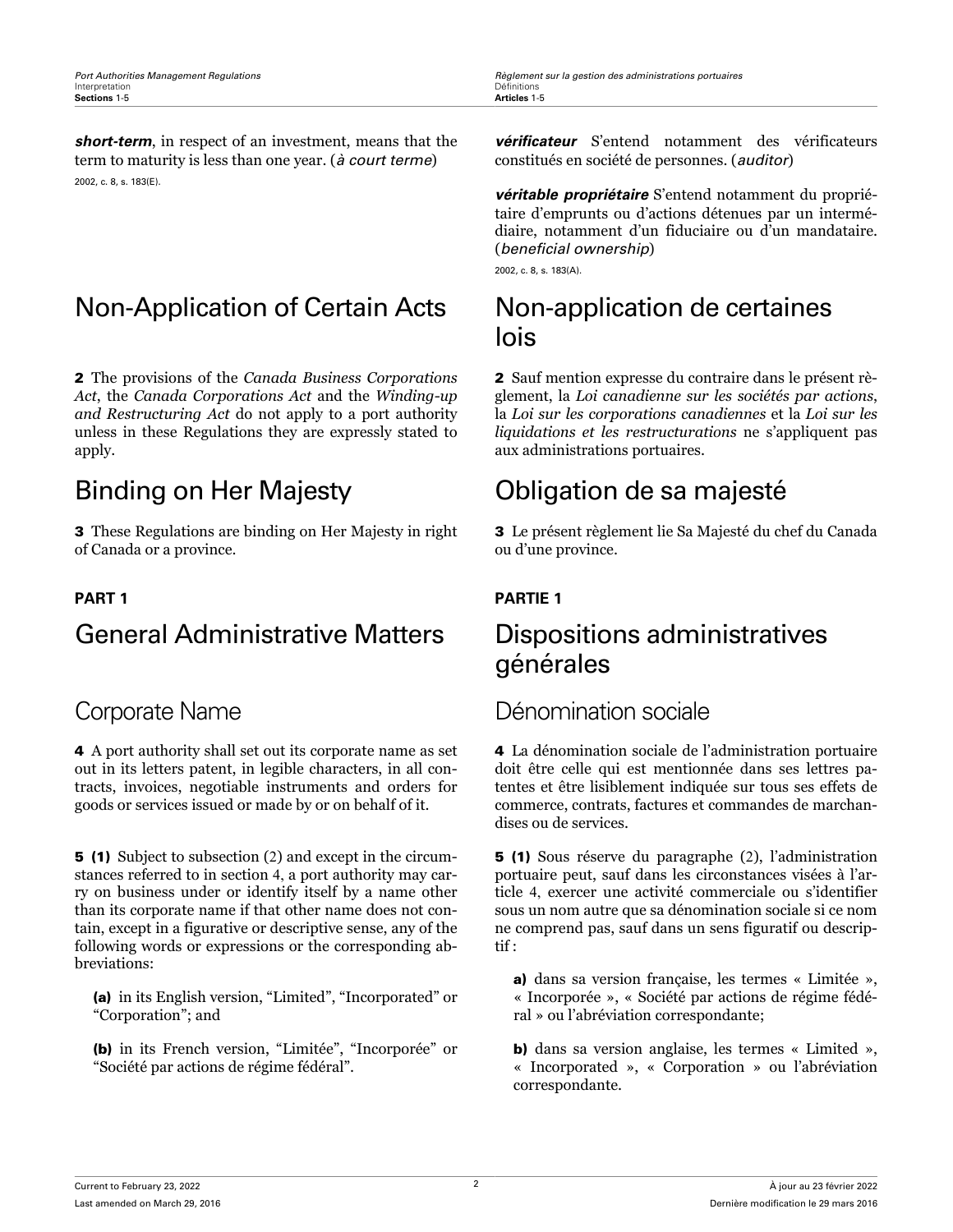(2) A port authority shall not carry on business under or identify itself by a name that is

(a) prohibited or deceptively misdescriptive within the meaning of paragraph 12(1)(a) of the *Canada Business Corporations Act*; or

(b) reserved for another corporation under section 11 of the *Canada Business Corporations Act*.

(3) Subsection (1) does not apply to the extent that the use of some other name is authorized under the letters patent.

# Registered Office Siège social

6 If the street address of the registered office of a port authority changes, the port authority shall submit to the Minister a request for supplementary letters patent that set out the new street address.

# Corporate Records Livres

7 (1) A port authority shall maintain, at its registered office, records that contain

(a) its letters patent, its by-laws and all amendments to the by-laws;

(b) a copy of the annual financial statements, for a period of six years after the end of the fiscal year to which they relate;

(c) a copy of every document received by it in the last six years notifying it of the appointment or cessation of office of a director;

(d) a copy of the constating instruments of each of its wholly-owned subsidiaries, as amended from time to time;

(e) a copy of the financial statements of each of its wholly-owned subsidiaries and of each body corporate the accounts of which are consolidated in the latest financial statements of the port authority; and

(f) a copy of every document that a wholly-owned subsidiary of the port authority is required to make available to the public under the laws of the jurisdiction in which the subsidiary is incorporated.

(2) L'administration portuaire ne peut exercer une activité commerciale ni s'identifier sous une dénomination sociale :

a) soit prohibée ou trompeuse au sens de l'alinéa 12(1)a) de la *Loi canadienne sur les sociétés par actions*;

b) soit réservée pour une autre société, en vertu de l'article 11 de la *Loi canadienne sur les sociétés par actions*.

(3) Le paragraphe (1) ne s'applique pas dans la mesure où l'utilisation d'une autre dénomination sociale est autorisée en vertu des lettres patentes.

6 L'administration portuaire dont l'adresse municipale de son siège social est modifiée doit demander au ministre de délivrer des lettres patentes supplémentaires établissant la nouvelle adresse municipale.

7 (1) L'administration portuaire conserve, à son siège social, des livres où figurent :

a) ses lettres patentes ainsi que ses règlements administratifs et leurs modifications;

b) un exemplaire de ses états financiers annuels, pendant une période de six ans suivant la fin de l'exercice auquel ils se rapportent;

c) un exemplaire des documents qu'elle a reçus durant les six dernières années l'avisant de la nomination d'un administrateur ou de la fin de son mandat;

d) un exemplaire des actes constitutifs de chacune de ses filiales à cent pour cent, avec leurs modifications successives;

e) un exemplaire des états financiers de chacune de ses filiales à cent pour cent et de chaque personne morale dont les comptes sont consolidés dans les derniers états financiers de l'administration portuaire;

f) un exemplaire des documents qu'une de ses filiales à cent pour cent est tenue de mettre à la disposition du public en vertu des lois de la juridiction sous laquelle cette dernière est constituée.

(2) A port authority shall prepare and maintain (2) L'administration portuaire tient et conserve :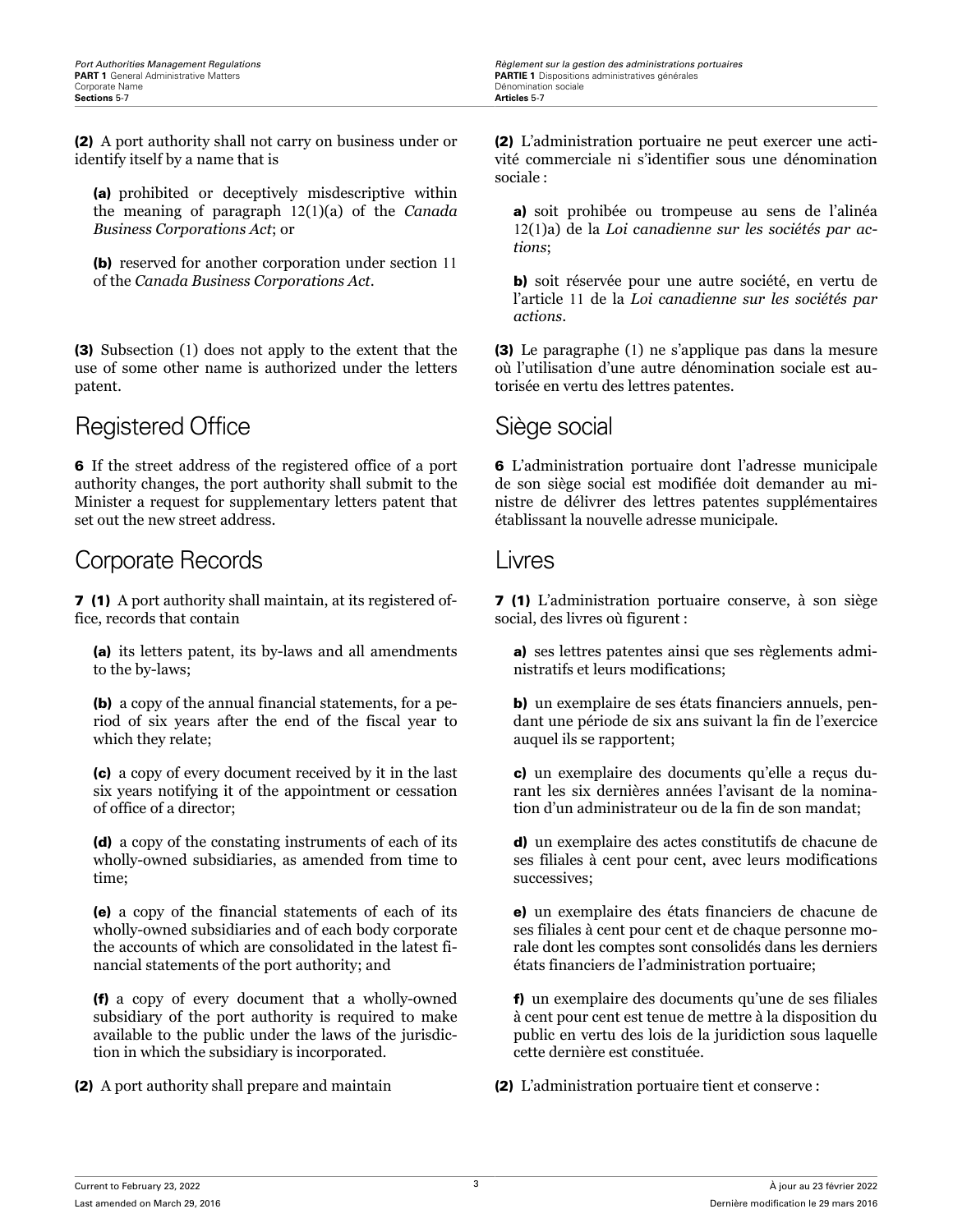(a) at its registered office, a record of what transpired at the last six annual meetings held under the Act; and

(b) at its registered office or at such other place in Canada as the board of directors thinks fit, a record of the minutes of meetings and resolutions of the board of directors and committees of directors.

(3) In the case of a harbour commission, or a local port corporation within the meaning assigned in section 2 of the *Canada Ports Corporation Act*, that is continued, deemed to be incorporated or incorporated as a port authority under the Act, the requirement to maintain records that contain minutes of meetings and resolutions of the board of directors and committees of directors includes maintaining similar records that the harbour commission or local port corporation had in its possession before it was continued, deemed to be incorporated or incorporated.

8 (1) Subject to any other Act of Parliament, or any applicable Act of the legislature of a province, that provides for a longer retention period, a port authority shall maintain accounting records at its registered office or at such other place in Canada as the board of directors thinks fit for a period of six years after the end of the fiscal year to which they relate.

(2) In the case of a harbour commission, or a local port corporation or non-corporate port within the meaning assigned in section 2 of the *Canada Ports Corporation Act*, that is continued, deemed to be incorporated or incorporated as a port authority under the Act, the requirement to maintain accounting records includes maintaining similar records that the harbour commission, the local port corporation or the Canada Ports Corporation had in its possession before it was continued, deemed to be incorporated or incorporated.

# Records — Form and Precautions Livres et documents — forme et

9 (1) Any record required by the Act or these Regulations shall be prepared and maintained in a form that allows for the reproduction of any required information in intelligible written form within a reasonable time, including

(a) a bound or loose-leaf form;

(b) a photographic form;

(c) a system of mechanical or electronic data processing; or

a) à son siège social, un livre où figurent les comptes rendus des six dernières réunions annuelles tenues en vertu de la Loi;

b) à son siège social ou en tout lieu au Canada convenant aux administrateurs, un livre où figurent les procès-verbaux des réunions et les résolutions du conseil d'administration et de ses comités.

(3) Dans le cas d'une commission portuaire, ou d'une société portuaire locale au sens de l'article 2 de la *Loi sur la Société canadienne des ports*, qui est prorogée, réputée constituée ou constituée en administration portuaire en vertu de la Loi, l'exigence de conserver des livres où figurent les procès-verbaux des réunions et les résolutions du conseil d'administration et de ses comités désigne également la conservation de livres de même nature qu'elle avait en sa possession avant d'être prorogée, réputée constituée ou constituée.

8 (1) Sous réserve de toute autre loi fédérale ou de toute loi provinciale pertinente prévoyant une période de rétention plus longue, l'administration portuaire conserve ses documents comptables à son siège social, ou en tout lieu au Canada convenant aux administrateurs, pendant une période de six ans suivant la fin de l'exercice auquel ils se rapportent.

(2) Dans le cas d'une commission portuaire, ou d'une société portuaire locale ou d'un port non autonome au sens de l'article 2 de la *Loi sur la Société canadienne des ports*, qui est prorogé, réputé constitué ou constitué en administration portuaire en vertu de la Loi, l'exigence de conserver des documents comptables désigne également la conservation de documents de même nature que la commission portuaire, la société portuaire locale ou la Société canadienne des ports avait en sa possession avant d'être prorogée, réputée constituée ou constituée.

# précautions

9 (1) Tous les livres et documents exigés par la Loi ou le présent règlement sont tenus et conservés sous une forme susceptible de donner, dans un délai raisonnable, les renseignements demandés sous une forme écrite compréhensible; ils sont notamment :

- a) reliés ou conservés sous forme de feuillets mobiles;
- b) conservés sous forme photographique;

c) conservés à l'aide de tout procédé mécanique ou électronique de traitement des données;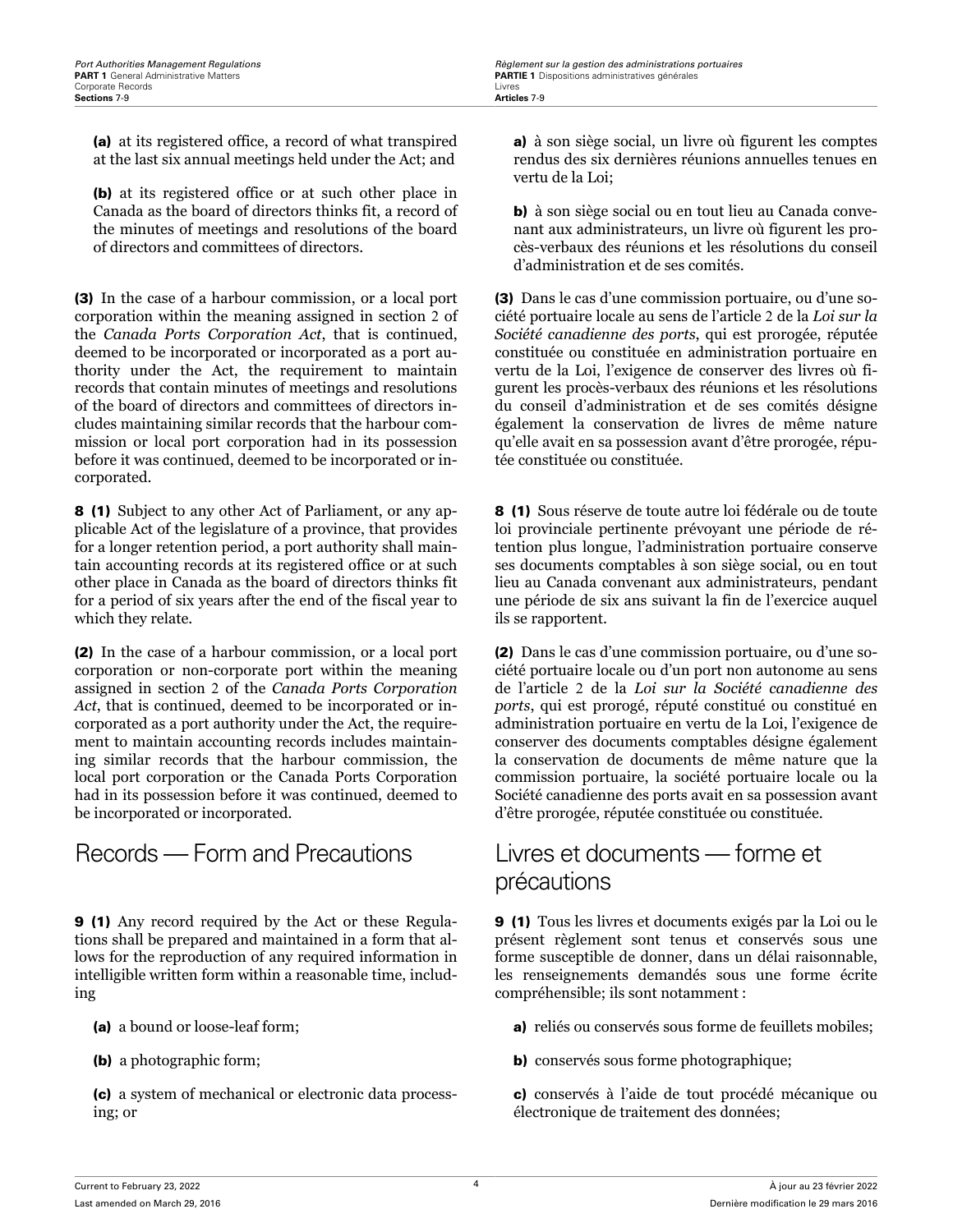(2) Every port authority and every wholly-owned subsidiary of a port authority shall ensure that reasonable precautions are taken in respect of records required by the Act or these Regulations to

- (a) prevent their loss or destruction;
- (b) prevent the falsification of entries in them; and

(c) facilitate the detection and correction of inaccuracies in them.

# Access to Corporate Records Consultation

10 (1) Subject to subsection (2), any person may examine records referred to in subsection 7(1) and paragraph 7(2)(a) during the normal business hours of the port authority.

(2) Subject to the *Privacy Act*, any person may examine records referred to in paragraph 7(1)(c) during the normal business hours of the port authority.

(3) To the extent that examination of records is authorized under subsection (1) or (2), extracts from the records may be taken

(a) free of charge by the Minister and creditors of the port authority or the agents or legal representatives of the creditors; and

(b) on payment of a fee that is reasonable and does not exceed the fees prescribed under the *Access to Information Act*, by any other person.

(4) Records referred to in paragraph 7(2)(b) and section 8 shall at all reasonable times be open to inspection by the directors.

# Notice and Service **Avis et signification**

11 (1) A notice or document that is required to be sent to or served on a port authority may be sent by registered mail to the registered office of the port authority.

(2) A notice or document required by the Act, these Regulations, the letters patent or the by-laws to be sent to or served on a director of a port authority may be sent by prepaid mail addressed, or may be delivered personally, to the director at the latest address shown for the director in the records of the port authority.

(d) any other information storage device. d) conservés à l'aide d'un procédé de mise en mémoire de l'information.

> (2) Toute administration portuaire et toute filiale à cent pour cent d'une administration portuaire veille à ce que soient prises, à l'égard des livres et documents exigés par la Loi ou le présent règlement, les mesures raisonnables pour :

a) en empêcher la perte ou la destruction;

b) empêcher la falsification des écritures;

c) faciliter la découverte et la rectification des erreurs.

10 (1) Sous réserve du paragraphe (2), toute personne peut consulter les livres visés au paragraphe 7(1) et à l'alinéa 7(2)a) pendant les heures normales d'ouverture des bureaux de l'administration portuaire.

(2) Sous réserve de la *Loi sur la protection des renseignements personnels*, toute personne peut consulter les livres visés à l'alinéa 7(1)c) pendant les heures normales d'ouverture des bureaux de l'administration portuaire.

(3) Dans la mesure où la consultation des livres est autorisée en vertu des paragraphes (1) ou (2), des extraits de ceux-ci peuvent être obtenus :

a) gratuitement, par le ministre ainsi que par les créanciers de l'administration portuaire et les mandataires des créanciers;

b) en contrepartie du paiement de frais qui sont raisonnables et n'excèdent pas ce qui est prévu sous le régime de la *Loi sur l'accès à l'information*, par toute autre personne.

(4) Les livres et documents visés à l'alinéa 7(2)b) et à l'article 8 peuvent être consultés par les administrateurs à tout moment opportun.

11 (1) Les avis ou documents à envoyer ou à signifier à l'administration portuaire peuvent l'être par courrier recommandé au siège social de celle-ci.

(2) Les avis ou documents dont la Loi, ses règlements d'application, les lettres patentes ou les règlements administratifs de l'administration portuaire exigent l'envoi ou la signification à un administrateur peuvent lui être adressés par courrier affranchi ou remis en personne à sa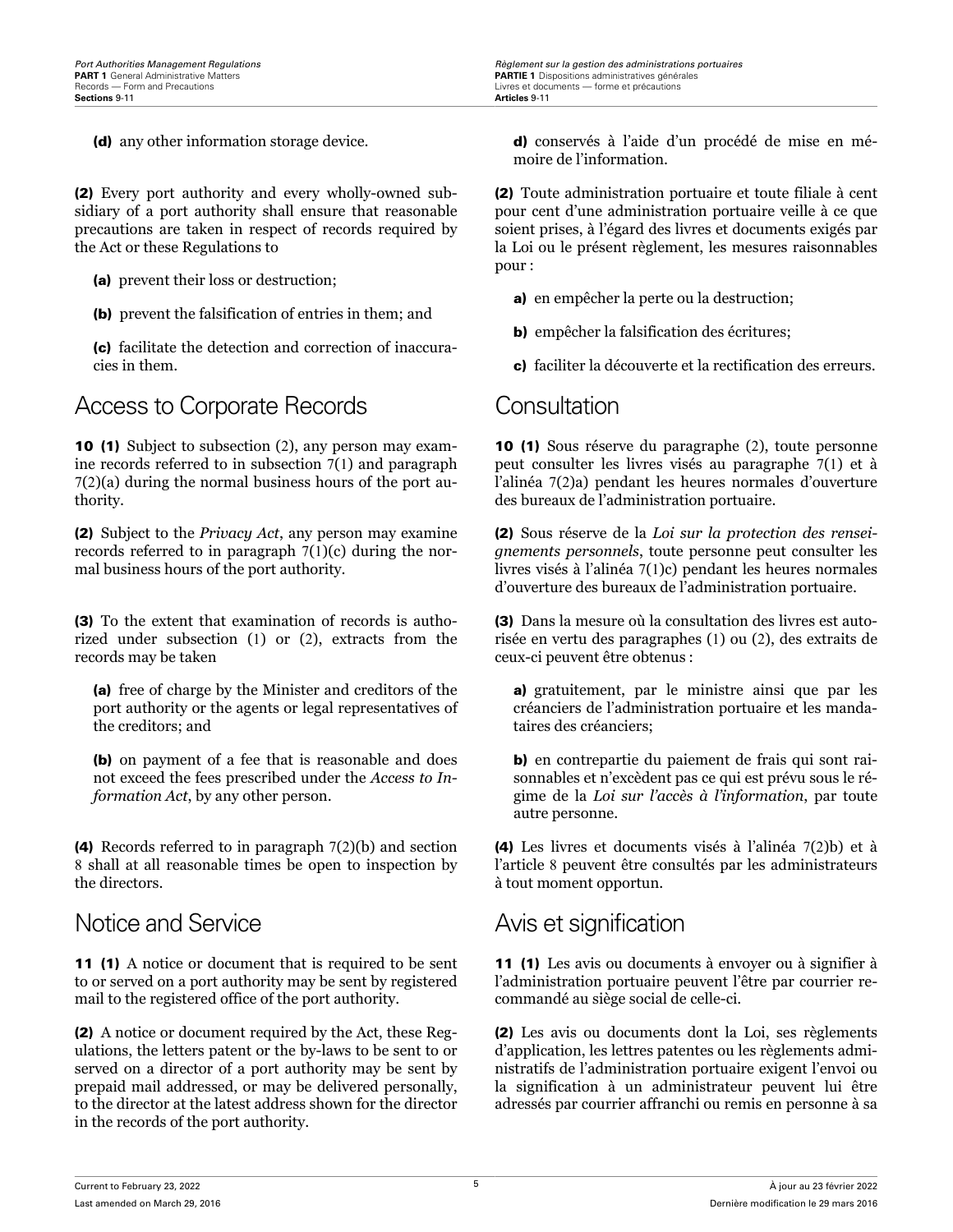(3) A notice or document sent by mail in accordance with this section is deemed to be received or served within the seven days after it was sent.

# Corporate Seal Sceau Sceau

12 An instrument or agreement executed on behalf of a port authority is not invalid merely because a corporate seal is not affixed to it.

# Certificates Certificats

13 (1) A certificate issued on behalf of a port authority stating any fact that is set out in the letters patent, bylaws, minutes of a meeting of the board of directors or a committee of directors, or in a trust indenture or other contract to which the port authority is a party, may be signed by a director or officer of the port authority.

(2) When introduced as evidence in a civil, criminal, administrative, investigative or other proceeding, the following things are, in the absence of evidence to the contrary, proof of the facts so certified without proof of the signature or official character of the person appearing to have signed the certificate:

(a) a fact stated in a certificate referred to in subsection (1); and

(b) a certified copy of minutes or a certified extract from minutes of a meeting of the board of directors or a committee of directors.

# Meetings of Board of Directors and Committees of Directors

14 (1) Subject to the letters patent and the by-laws, the board of directors or a committee of directors of a port authority may meet at any place if reasonable notice is given.

dernière adresse figurant dans les livres de l'administration portuaire.

(3) L'administration portuaire et les administrateurs auxquels sont envoyés par la poste des avis ou documents en conformité avec le présent article sont réputés les avoir reçus ou en avoir reçu signification dans les sept jours suivant leur envoi.

12 L'absence du sceau de l'administration portuaire sur tout document signé en son nom ne le rend pas nul.

13 (1) Le certificat délivré pour le compte d'une administration portuaire et énonçant un fait relevé dans les lettres patentes, les règlements administratifs, le procès-verbal d'une réunion du conseil d'administration ou d'un comité de celui-ci, ou dans les actes de fiducie ou autres contrats auxquels l'administration portuaire est partie, peut être signé par tout administrateur ou dirigeant de celle-ci.

(2) Dans la procédure d'enquête ou dans les procédures civiles, pénales, administratives, ou autres, font foi à défaut de preuve contraire, sans qu'il soit nécessaire de prouver la signature ni la qualité officielle du signataire apparent :

a) les faits énoncés dans le certificat visé au paragraphe (1);

b) les extraits ou copies certifiés conformes des procès-verbaux des réunions du conseil d'administration ou des comités de celui-ci.

### **PART 2 PARTIE 2**

# Directors and Officers **Administrateurs et dirigeants**

Réunion du conseil d'administration et de ses comités

14 (1) Sous réserve des lettres patentes et des règlements administratifs, le conseil d'administration d'une administration portuaire et les comités de celui-ci peuvent se réunir en tout lieu, après en avoir donné un avis raisonnable.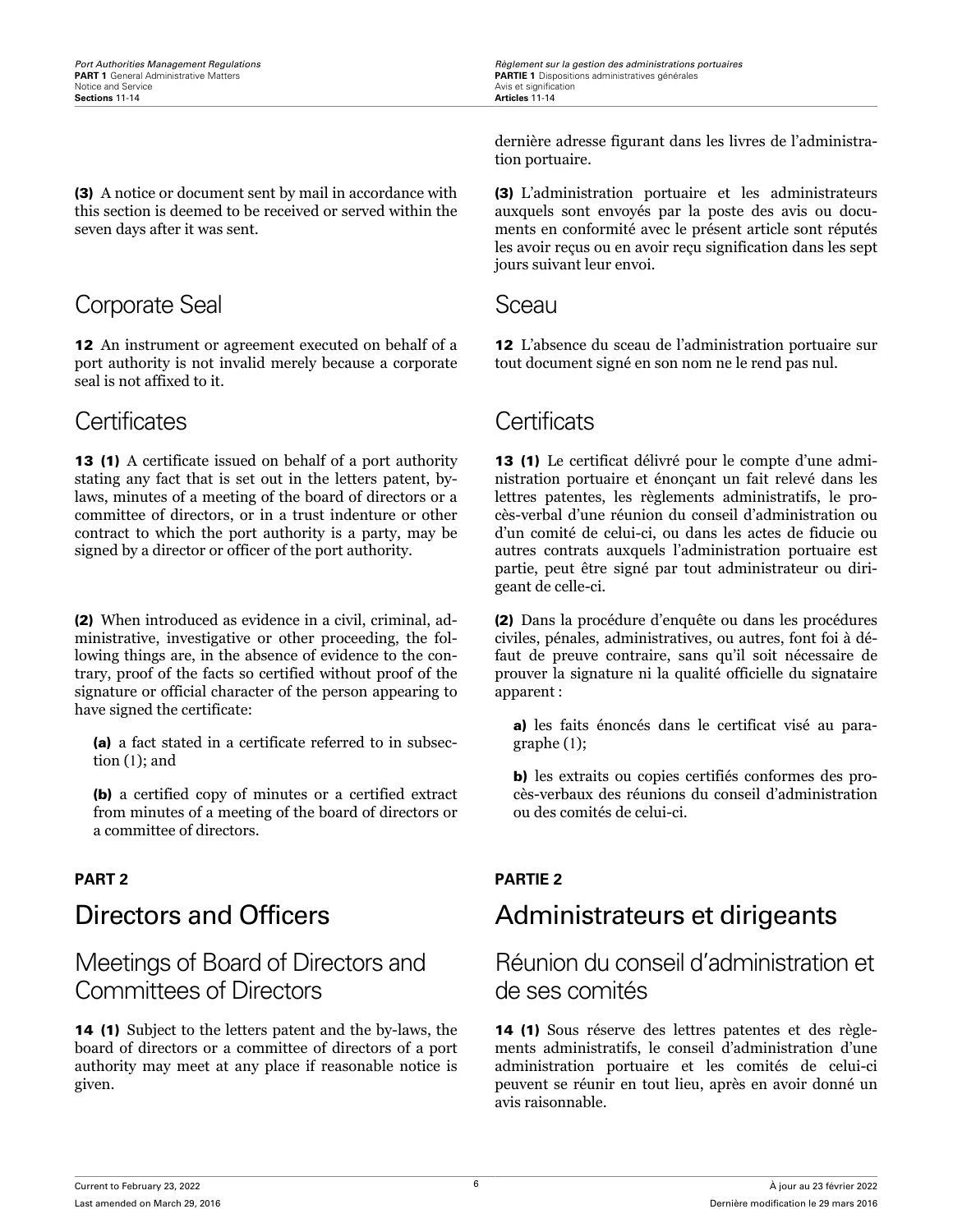(2) The notice of a meeting of directors shall specify any of the following matters that are to be dealt with at the meeting, but, unless the by-laws provide otherwise, need not specify any other business to be transacted at the meeting:

(a) filling a vacancy in the office of chairperson or auditor;

(b) approving the annual financial statements;

(c) approving a borrowing;

(d) adopting a land use plan or business plan;

(e) adopting, amending or repealing by-laws; and

(f) authorizing or ratifying any activity carried on or to be carried on, or any power exercised or to be exercised, by a subsidiary of the port authority.

(3) A director may in any manner waive notice of a meeting of directors, and the attendance of a director at a meeting is a waiver of notice of the meeting, except if a director attends a meeting for the express purpose of objecting to the transaction of any business on the grounds that the meeting was not lawfully called.

(4) Notice of an adjourned meeting is not required to be given if the time and place of the adjourned meeting are announced at the original meeting.

(5) Subject to the by-laws, a director may attend a meeting by means of any telephonic, electronic or other communications facility that permits all persons participating in the meeting to communicate adequately with each other during the meeting, and a director participating in the meeting by those means is present at the meeting for the purposes of these Regulations.

15 (1) A resolution in writing signed by all the directors entitled to vote on the resolution is as valid as if it had been passed at a meeting of the board of directors or of a committee of directors, as the case may be.

(2) A copy of every resolution shall be kept with the minutes of the proceedings of the board or committee.

(2) L'avis de convocation d'une réunion fait état de toute question à régler parmi les suivantes, mais, sauf disposition contraire des règlements administratifs, n'a pas besoin de préciser l'ordre du jour de la réunion :

a) combler les vacances aux postes de président et de vérificateur;

b) approuver les états financiers annuels;

c) approuver un emprunt;

d) adopter un plan d'utilisation des sols ou un plan d'activités;

e) prendre, modifier ou révoquer des règlements administratifs;

f) autoriser ou ratifier tout pouvoir ou activité exercé ou devant être exercé par une filiale de l'administration portuaire.

(3) Les administrateurs peuvent renoncer à l'avis de convocation; leur présence à la réunion équivaut à une telle renonciation, sauf lorsqu'ils y assistent spécialement pour s'opposer aux délibérations au motif que la réunion n'est pas régulièrement convoquée.

(4) Il n'est pas nécessaire de donner avis de l'ajournement d'une réunion si les date, heure et lieu de la reprise sont annoncés lors de la réunion initiale.

(5) Sous réserve des règlements administratifs, les administrateurs peuvent participer à une réunion par tout moyen de communication, téléphonique, électronique ou autre, permettant à tous les participants de communiquer adéquatement entre eux; ils ont alors assisté à la réunion pour l'application du présent règlement.

# Resolution in lieu of Meeting Résolution tenant lieu de réunion

15 (1) Les résolutions écrites, signées par tous les administrateurs habiles à voter à l'égard de la résolution, ont la même valeur que si elles avaient été adoptées au cours des réunions du conseil d'administration ou d'un comité de celui-ci, selon le cas.

(2) Un exemplaire des résolutions est conservé avec les procès-verbaux des délibérations du conseil ou du comité.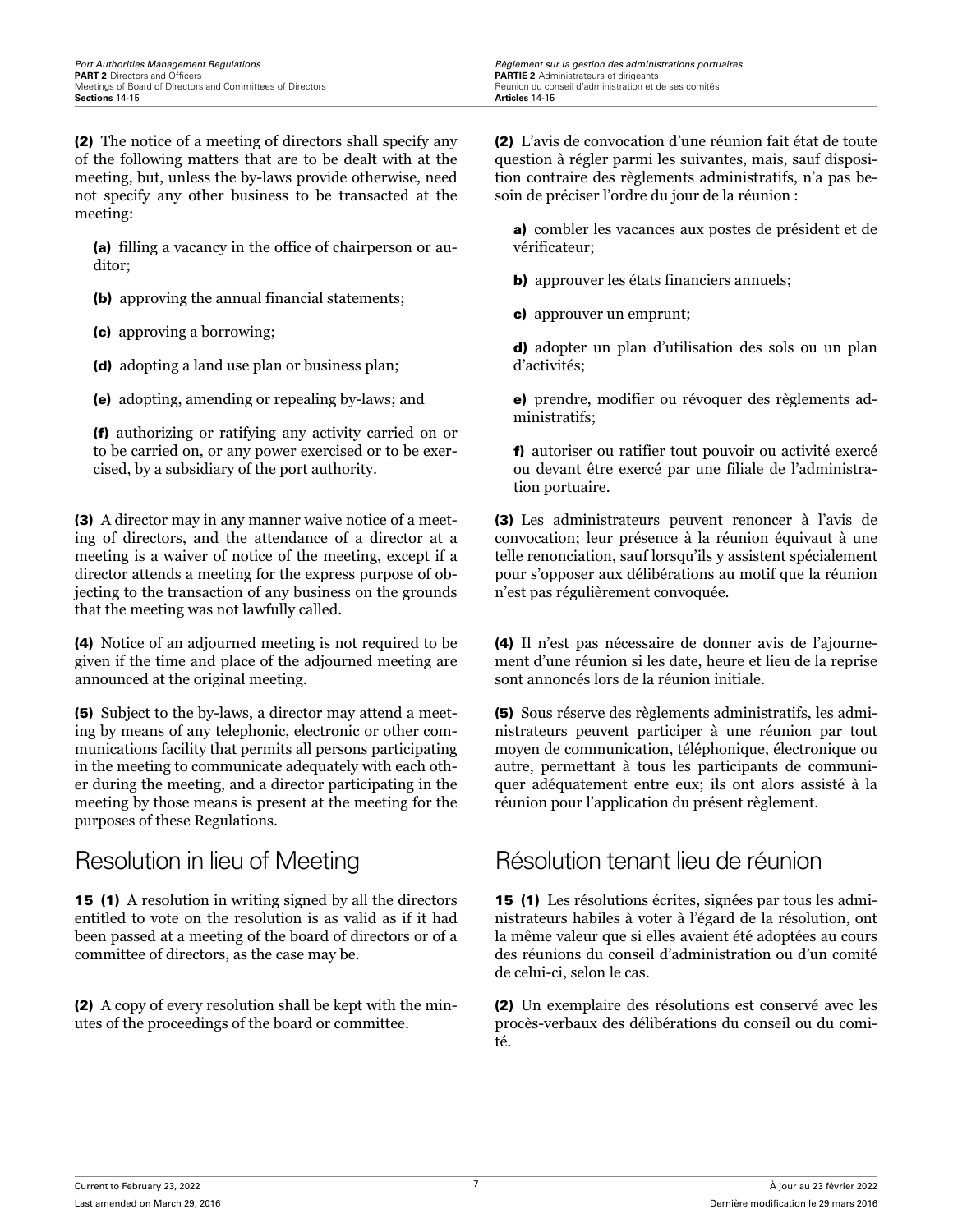### **Port Authorities Management Regulations**<br>**PART 2** Directors and Officers<br>**PART 2** Administrateurs et dirigeants Dissidence des administrateurs<br>**Articles** 16-18

16 (1) A director of a port authority who is present at a meeting of the board of directors or of a committee of directors, whether the director abstains from voting on a resolution or an action to be taken at the meeting or remains silent, is deemed to have consented to any resolution passed or action taken at the meeting, unless

(a) the director requests that a dissent be entered in the minutes of the meeting or a dissent is so entered;

(b) the director sends a written dissent to the secretary of the meeting before the meeting is adjourned; or

(c) the director sends a dissent by registered mail, or delivers it, to the registered office of the port authority immediately after the meeting is adjourned.

(2) A director who votes for or expressly consents to a resolution is not entitled to dissent.

(3) A director who is not present at a meeting at which a resolution is passed or an action taken is deemed to have consented to the resolution or action unless, within seven days after becoming aware of the resolution or action, the director

(a) requests that a dissent be kept with the minutes of the meeting; or

(b) sends a dissent by registered mail, or delivers it, to the registered office of the port authority.

(4) Subsection (3) does not apply to directors who absent themselves from a meeting in conformity with the code of conduct set out in the letters patent.

# Validity of Acts of Directors and **Officers**

17 An act of a director or officer of a port authority is valid despite any irregularity in their appointment or election or any defect in their qualification.

Failure to Disclose a Material Contract Défaut de divulguer un contrat

18 If a director or officer fails to disclose an interest in a material contract in accordance with the code of conduct

# Dissent of Directors **Dissidence des administrateurs**

16 (1) L'administrateur d'une administration portuaire qui est présent à une réunion du conseil d'administration ou d'un comité de celui-ci, s'il s'abstient de voter aux résolutions ou mesures à prendre ou ne dit mot, est réputé avoir acquiescé à toutes les résolutions adoptées ou à toutes les mesures prises à la réunion, sauf dans les cas suivants :

a) sa dissidence est consignée au procès-verbal de la réunion ou il demande qu'elle le soit;

b) il envoie un avis écrit de sa dissidence au secrétaire de la réunion avant l'ajournement de celle-ci;

c) il envoie par courrier recommandé un avis de sa dissidence, ou le remet, au siège social de l'administration portuaire, immédiatement après l'ajournement de la réunion.

(2) L'administrateur qui, par vote ou acquiescement exprès, approuve l'adoption d'une résolution n'est pas fondé à faire valoir sa dissidence.

(3) L'administrateur absent d'une réunion au cours de laquelle une résolution est adoptée ou une mesure prise est réputé y avoir acquiescé, sauf si, dans les sept jours suivant la date où il a pris connaissance de cette résolution ou mesure :

a) soit sa dissidence, par ses soins, est conservée avec le procès-verbal de la réunion;

b) soit il envoie par courrier recommandé un avis de sa dissidence, ou le remet, au siège social de l'administration portuaire.

(4) Le paragraphe (3) ne s'applique pas à l'administrateur qui s'absente d'une réunion conformément au code de déontologie que comportent les lettres patentes.

# Validité des actes des administrateurs et des dirigeants

17 Les actes des administrateurs ou des dirigeants d'une administration portuaire sont valides nonobstant l'irrégularité de leur nomination ou élection ou leur inhabilité.

# important

18 Si un administrateur ou un dirigeant ne divulgue pas ses intérêts dans un contrat important conformément au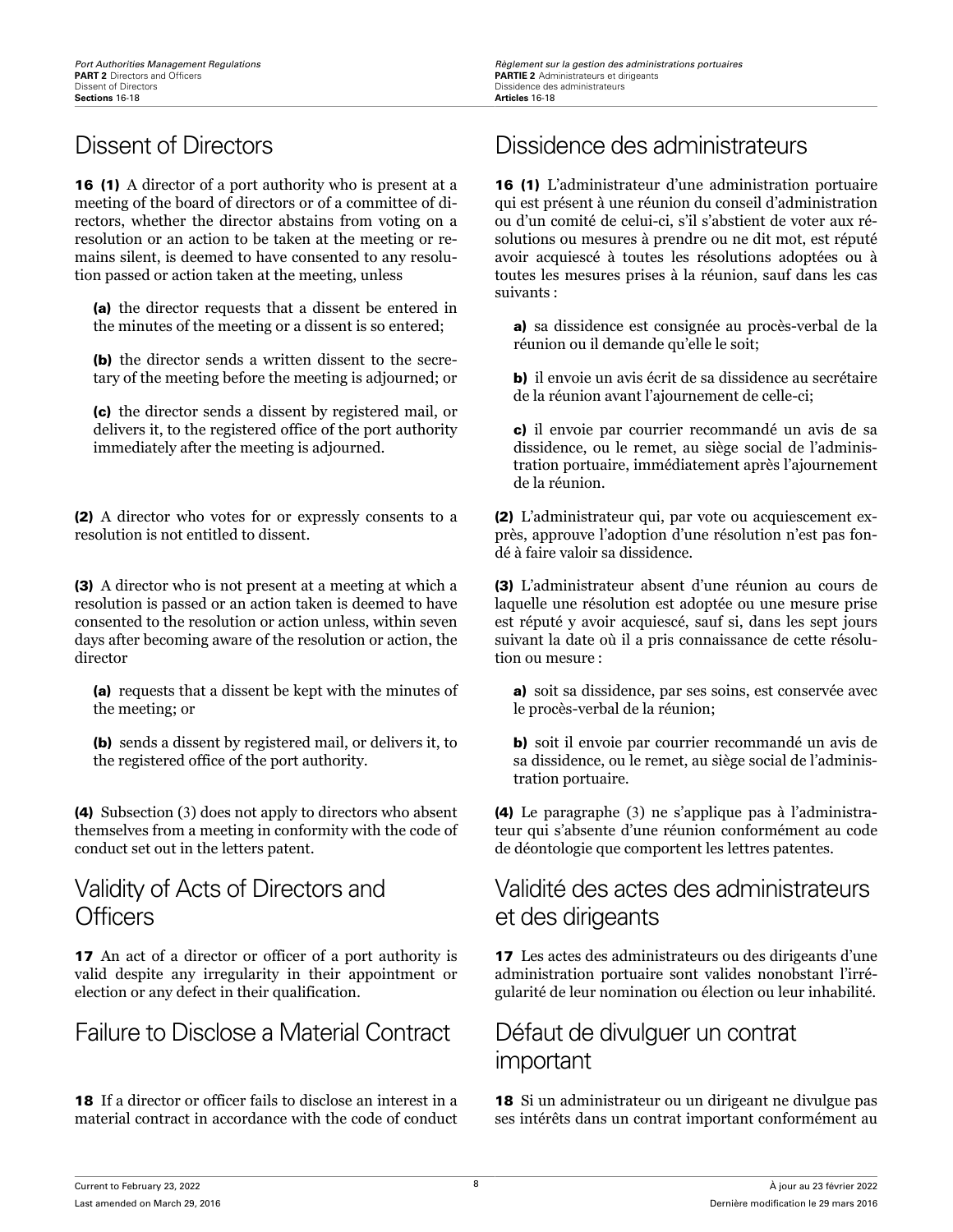set out in the letters patent, a court may, on the application of the Minister or the port authority, set aside the contract on such terms as it thinks fit.

19 The directors of a port authority are jointly and severally, or solidarily, liable to the employees of the port authority for all debts not exceeding six months wages payable for services performed by the employees for the port authority during the period in which the directors held office.

20 (1) A director is not liable under section 19 for any amount in respect of statutory or contractual termination of employment, for severance pay or for any punitive damages related to termination of employment.

(2) A director is not liable under section 19 unless

(a) the port authority is sued for the debt within six months after it becomes due and execution is returned unsatisfied in whole or in part;

(b) the debt is proved within six months after the earlier of the day of issue of the notice of intention to dissolve and the day of issue of the certificate of dissolution; or

(c) the port authority makes an assignment or is made subject to a receiving order under the *Bankruptcy and Insolvency Act* and a claim for the debt is proved no later than six months after the date of the assignment or receiving order.

(3) A director is not liable under section 19 unless the director is sued for the debt while in office or within two years after ceasing to be in office.

21 If execution has issued, the amount recoverable from a director is the amount remaining unsatisfied after execution.

22 (1) If a director satisfies a debt referred to in section 19 that is proved in liquidation and dissolution or bankruptcy proceedings, the director is entitled to any preference to which the employee would have been entitled and, if a judgment has been obtained, the director is entitled to an assignment of the judgment.

code de déontologie que comportent les lettres patentes, le tribunal peut, à la demande du ministre ou de l'administration portuaire, annuler le contrat selon les modalités qu'il estime indiquées.

# Liability of Directors **Responsabilité des administrateurs**

19 Les administrateurs d'une administration portuaire sont solidairement responsables, envers les employés de l'administration portuaire, des dettes liées aux services que ceux-ci exécutent pour le compte de cette dernière pendant qu'ils exercent leur mandat, et ce jusqu'à concurrence de six mois de salaire.

20 (1) Les administrateurs ne sont pas responsables, dans le cadre de l'article 19, de toute somme qui doit être versée suite à une cessation d'emploi contractuelle ou sous le régime d'une loi, des indemnités de départ ou des dommages-intérêts punitifs qui découlent de la cessation d'emploi.

(2) La responsabilité des administrateurs n'est engagée en vertu de l'article 19 que dans l'un ou l'autre des cas suivants :

a) l'exécution n'a pu satisfaire au montant accordé par jugement, à la suite d'une action en recouvrement de la créance intentée contre l'administration portuaire dans les six mois de l'échéance;

b) l'existence de la créance est établie dans les six mois qui suivent la première des dates suivantes : celle de la délivrance du certificat d'intention de dissolution ou celle du certificat de dissolution;

c) l'existence de la créance est établie dans les six mois suivant une cession de biens ou une ordonnance de mise sous séquestre frappant l'administration portuaire en vertu de la *Loi sur la faillite et l'insolvabilité*.

(3) La responsabilité des administrateurs n'est engagée en vertu de l'article 19 que si l'action est intentée durant leur mandat ou dans les deux ans suivant la cessation de celui-ci.

21 Les administrateurs ne sont tenus que des sommes restant à recouvrer après l'exécution.

22 (1) L'administrateur qui acquitte les dettes visées à l'article 19, dont l'existence est établie au cours d'une procédure soit de liquidation et de dissolution, soit de faillite, est subrogé aux titres de préférence de l'employé et, le cas échéant, aux droits constatés dans le jugement.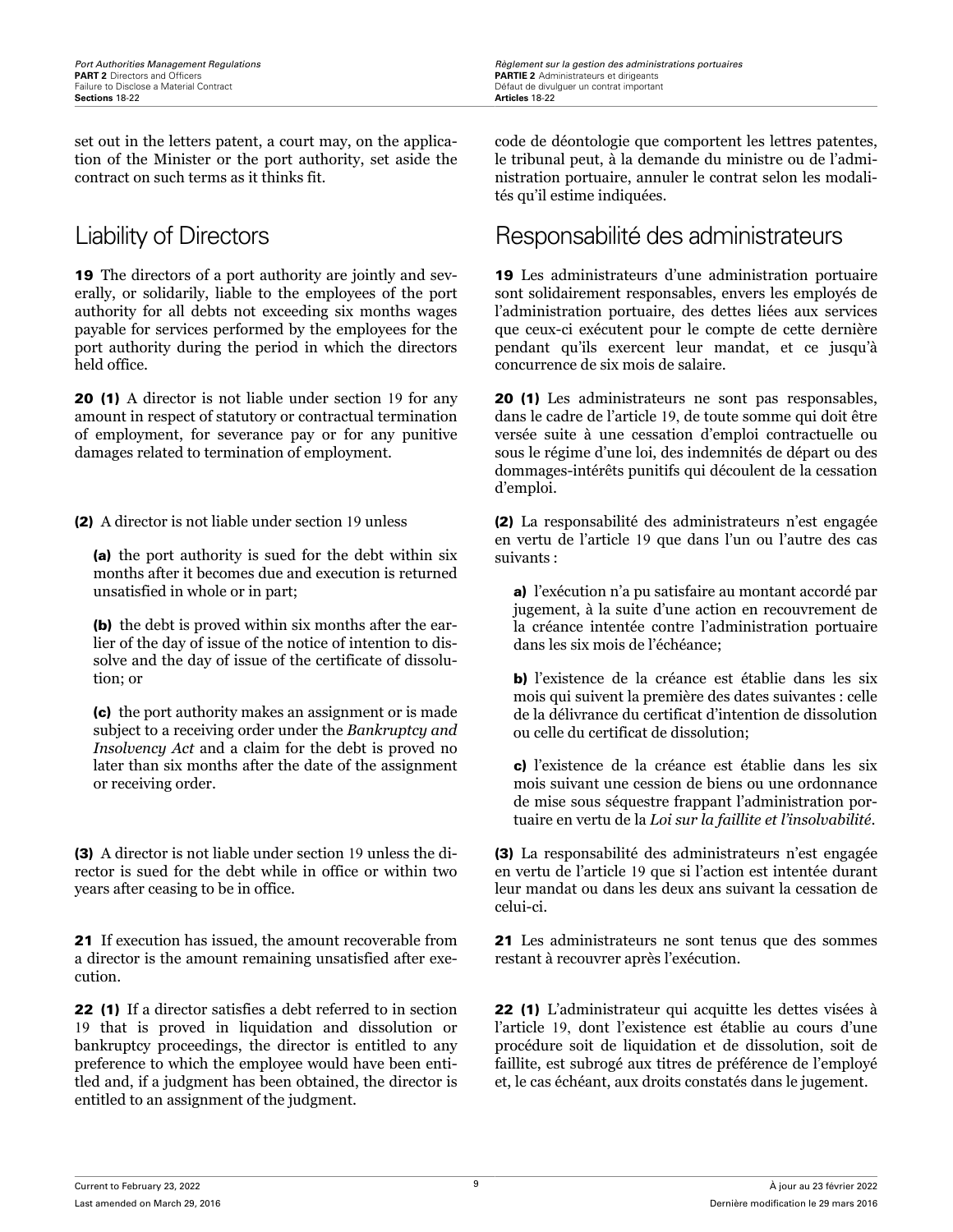(2) A director who satisfies a debt referred to in section 19 is entitled to contribution from the other directors who were liable for the debt.

23 (1) Directors who vote for or consent to resolutions authorizing any of the following matters are jointly and severally, or solidarily, liable to restore to the port authority any amounts or property so distributed or paid and not otherwise recovered by the port authority:

(a) financial assistance contrary to section 32; and

(b) payment of an indemnity or advance contrary to section 25 or 28.

(2) A director who satisfies a judgment for a debt owed under this section is entitled to contribution from the other directors who were liable for the debt.

(3) A director who is liable under subsection (1) may apply to a court for an order to recover money or property mentioned in that subsection.

(4) A court may, on application under subsection (3), if it is satisfied that it is equitable to do so,

(a) order any person to pay or deliver to the director the money or property mentioned in subsection (1); or

(b) make any order that it sees fit.

(5) An action to enforce a liability imposed by this section may not be commenced more than two years after the date of the resolution authorizing the action complained of.

24 A director is not liable under any of sections 19 or 21 to 23 if the director exercised the care, diligence and skill that a reasonably prudent person would have exercised in comparable circumstances to prevent a failure to fulfil their duties, including reliance in good faith on financial statements of the port authority, on the reports of experts and on information presented by officers or professionals.

# Indemnities and Advances Indemnisation et avance

25 (1) A port authority may indemnify a person who is a director or officer of the port authority, or a former director or officer, against all the costs, charges and expenses, (2) L'administrateur qui acquitte une dette visée à l'article 19 peut répéter les quote-parts des autres administrateurs qui étaient également responsables.

23 (1) Sont solidairement tenus de restituer à l'administration portuaire les biens ou les sommes distribués ou versés non encore recouvrés par elle, les administrateurs qui ont, par vote ou acquiescement, approuvé l'adoption de résolutions autorisant, selon le cas :

a) la prestation d'une aide financière en violation de l'article 32;

b) le versement d'une indemnité ou avance en violation des articles 25 ou 28.

(2) L'administrateur qui satisfait au jugement concernant une dette exigible en vertu du présent article peut répéter les quote-parts des administrateurs qui devaient répondre de la dette.

(3) L'administrateur tenu responsable au titre du paragraphe (1) peut demander au tribunal une ordonnance en vue de recouvrer les biens ou les sommes mentionnés à ce paragraphe.

(4) À l'occasion de la demande visée au paragraphe (3), le tribunal peut, s'il estime équitable de le faire :

a) ordonner à toute personne qu'elle remette à l'administrateur les biens ou les sommes qui sont mentionnés au paragraphe (1);

b) rendre les ordonnances qu'il estime indiquées.

(5) Les actions exercées relativement à la responsabilité prévue au présent article se prescrivent par deux ans à compter de la date de la résolution autorisant l'acte incriminé.

# Defence of Due Diligence Défense de diligence raisonnable

24 N'est pas engagée, en vertu des articles 19, 21, 22 ou 23, la responsabilité de l'administrateur qui a agi avec le soin, la diligence et la compétence dont ferait preuve, en pareilles circonstances, une personne prudente pour éviter tout manquement à son devoir, notamment le fait de s'appuyer de bonne foi sur les états financiers de l'administration portuaire, des rapports d'experts ou des renseignements obtenus de dirigeants ou de professionnels.

25 (1) L'administration portuaire peut indemniser ses administrateurs, ses dirigeants ou leurs prédécesseurs de tous leurs frais et dépenses raisonnables, y compris les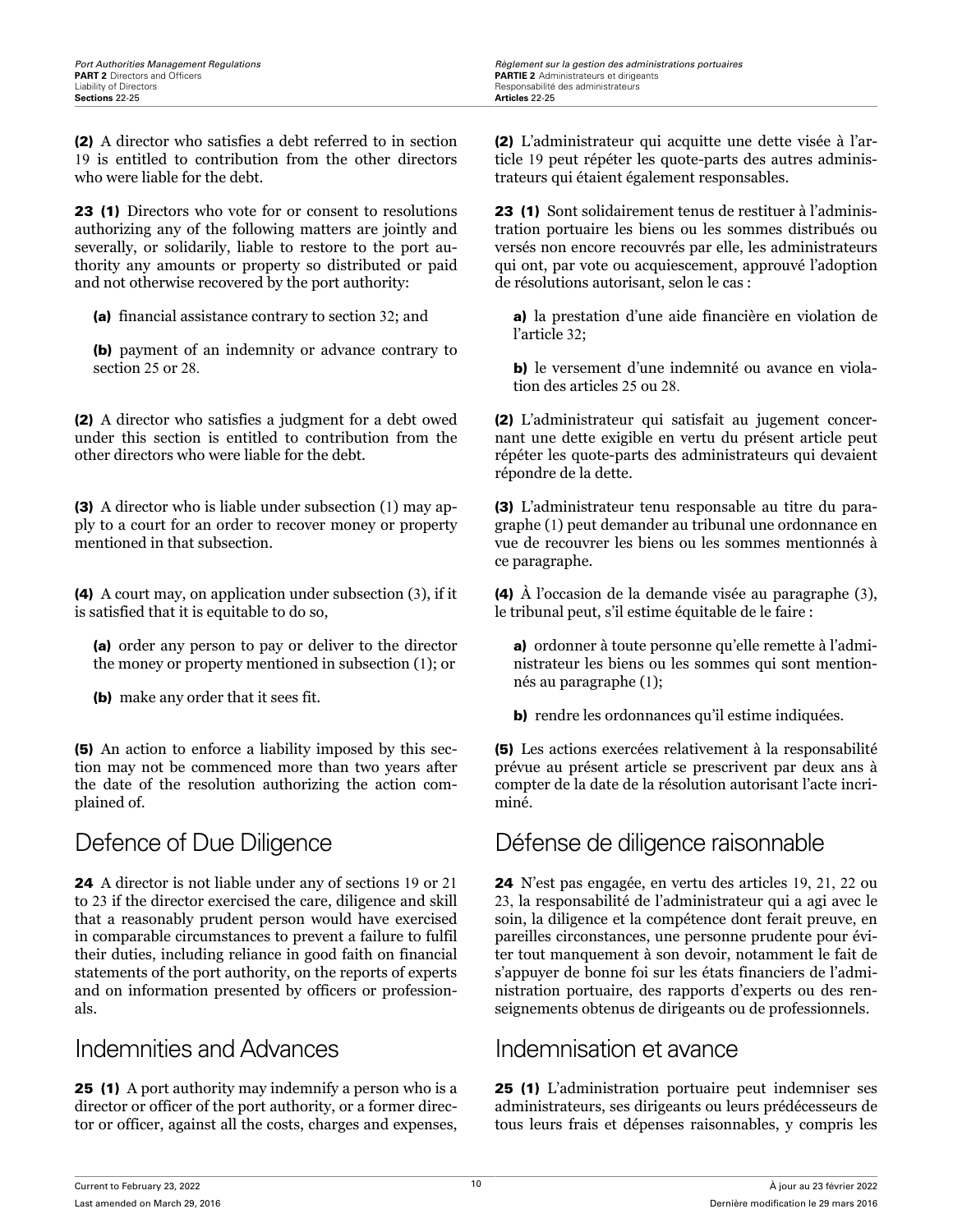including an amount paid to settle an action or satisfy a claim, reasonably incurred by the person in respect of any civil, criminal, administrative, investigative or other proceeding in which the person is involved by reason of being or having been a director or officer of the port authority.

(2) A port authority may not indemnify a person under subsection (1) unless

(a) the person acted honestly and in good faith with a view to the best interests of the port authority; and

(b) in the case of a criminal or administrative proceeding, the person had reasonable grounds for believing that the conduct was lawful.

(3) A port authority may not indemnify a person under subsection (1) in respect of an action by or on behalf of the port authority against the person unless a court so orders.

26 Despite subsection 25(1), a person referred to in subsection 25(1) is entitled to indemnity for the costs, charges and expenses referred to in that subsection if the person

(a) was not judged by a court to have committed any fault or omitted to do anything that the person ought to have done; and

(b) fulfils the conditions prescribed in subsection  $25(2)$ .

27 (1) A court may, on application by a port authority or a person referred to in section 26, approve an indemnity referred to in that section and make any further order that it sees fit.

(2) The court may, in respect of the application, order notice to be given to any interested person and the person is entitled to appear and be heard in person or by counsel.

28 (1) A port authority may advance moneys to a person who is a director or officer of the port authority, or a former director or officer, in respect of all the costs, charges and expenses that the person may reasonably incur in respect of any civil, criminal, administrative, investigative or other proceeding in which the person is involved by reason of being or having been a director or officer of the port authority, including an amount to settle an action or satisfy a claim.

sommes versées pour transiger sur un procès ou acquitter une créance, entraînés par une procédure d'enquête ou des procédures civiles, pénales, administratives ou autres dans lesquelles ils étaient impliqués à ce titre.

(2) L'administration portuaire ne peut indemniser une personne en vertu du paragraphe (1) que si :

a) d'une part, cette personne a agi avec intégrité et de bonne foi au mieux des intérêts de l'administration portuaire;

b) d'autre part, dans le cas de procédures pénales ou administratives, cette personne avait de bonnes raisons de croire que sa conduite était conforme à la loi.

(3) L'administration portuaire ne peut, sauf sur ordonnance du tribunal, indemniser les personnes visées au paragraphe (1) des frais et dépenses engagés à l'égard d'une action intentée par l'administration portuaire, ou pour son compte, contre ces personnes.

26 Malgré le paragraphe 25(1), les personnes visées à ce paragraphe ont droit d'être indemnisées de leurs frais et dépenses qui y sont prévus, dans la mesure où :

a) d'une part, le tribunal n'a pas conclu à la commission de manquements ou à l'omission de devoirs de la part de la personne;

b) d'autre part, elles remplissent les conditions énoncées au paragraphe 25(2).

27 (1) Le tribunal peut approuver, à la demande de l'administration portuaire ou de l'une des personnes visées à l'article 26, toute indemnisation prévue à cet article, et prendre toute autre mesure qu'il estime indiquée.

(2) À la suite de la demande, le tribunal peut ordonner qu'avis soit donné à tout intéressé; celui-ci peut comparaître en personne ou par l'entremise d'un avocat.

28 (1) L'administration portuaire peut avancer des fonds pour permettre à ses administrateurs, ses dirigeants ou leurs prédécesseurs d'assurer les frais de leurs participation et dépenses raisonnables, y compris les sommes à verser pour transiger sur un procès ou acquitter une créance, pouvant être entraînés par une procédure d'enquête ou des procédures civiles, pénales, administratives ou autres dans lesquelles ils étaient impliqués à ce titre.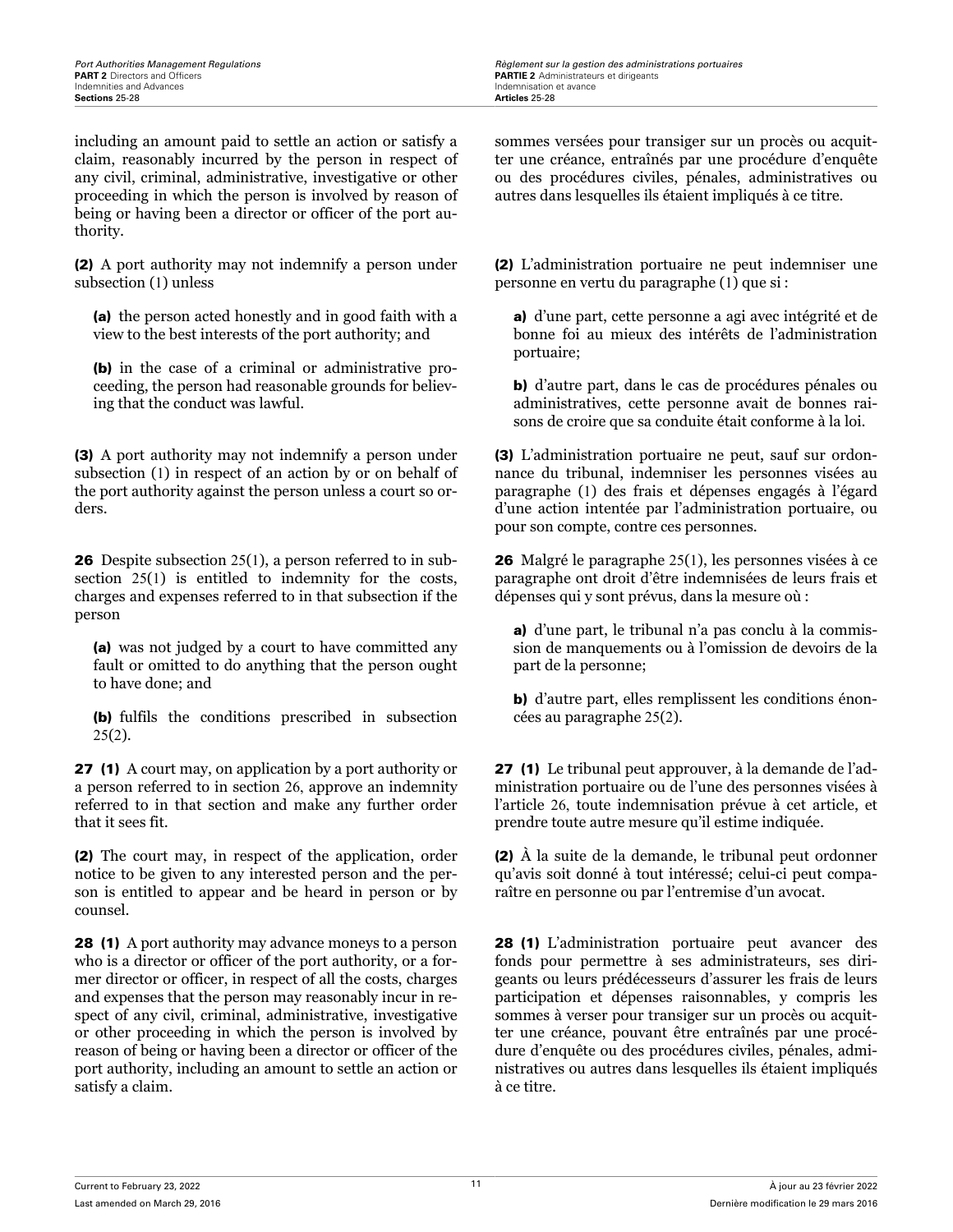(2) A port authority may not advance moneys to a person under subsection (1) in respect of an action by or on behalf of the port authority against the person unless a court so orders.

29 If an advance is made under subsection 28(1), the person shall repay the moneys if a court judges that the person did not fulfil the conditions prescribed in subsection 25(2).

30 Unless the letters patent or by-laws provide otherwise, the board of directors of a port authority may fix the remuneration of the officers or employees of the port authority.

31 For the purposes of paragraph 32(b) of the Act, a port authority may invest in the following categories of investments:

(a) an investment in a subsidiary that the port authority is authorized to incorporate under its letters patent;

(b) any debt that, on the day on which the debt is acquired, is of a category of investments that meets the requirements set out in the schedule; and

(c) an investment made in accordance with the *Pension Benefits Standards Act, 1985* and the regulations made under that Act if the moneys invested are moneys of a pension fund for a pension plan that is administered by the port authority and registered in accordance with that Act.

## Financial Assistance **Aide financière**

32 (1) Subject to the letters patent, a port authority or a body corporate controlled by a port authority shall not, directly or indirectly, give financial assistance by means of a loan, guarantee or otherwise to

(a) any of its directors, officers or employees, a shareholder of the body corporate or an associate of any of them; or

(2) L'administration portuaire ne peut, sauf sur ordonnance du tribunal, avancer aux personnes les fonds visés au paragraphe (1) à l'égard d'une action intentée par l'administration portuaire, ou pour son compte, contre ces personnes.

29 La personne à qui des fonds ont été avancés en vertu du paragraphe 28(1) doit rembourser ces sommes si le tribunal juge qu'elle ne remplit pas les conditions énoncées au paragraphe 25(2).

# Remuneration of Officers **Rémunération des dirigeants**

30 Sauf disposition contraire des lettres patentes ou des règlements administratifs, le conseil d'administration peut fixer la rémunération des dirigeants et des employés de l'administration portuaire.

### **PART 3 PARTIE 3**

# Financial Matters Matières financières

# Categories of Investments Catégories de valeurs mobilières

31 Pour l'application de l'alinéa 32b) de la Loi, l'administration portuaire peut investir dans les catégories de valeurs mobilières suivantes :

a) un placement dans une filiale dont la constitution en personne morale par l'administration portuaire est autorisée sous le régime de ses lettres patentes;

b) toute créance qui, à sa date d'acquisition, est d'une catégorie de valeurs mobilières qui est conforme aux exigences prévues à l'annexe;

c) un placement effectué conformément à la *Loi de 1985 sur les normes de prestation de pension* et de ses règlements d'application lorsque l'argent investi provient d'un fonds de pension pour un régime de pension géré par l'administration portuaire et enregistré conformément à cette loi.

32 (1) Sous réserve des lettres patentes, il est interdit à toute administration portuaire et à toute personne morale qu'elle contrôle de fournir une aide financière même indirecte, notamment sous forme de prêt ou de caution :

a) à ses administrateurs, dirigeants ou employés, aux actionnaires de la personne morale ou aux personnes ayant des liens avec eux;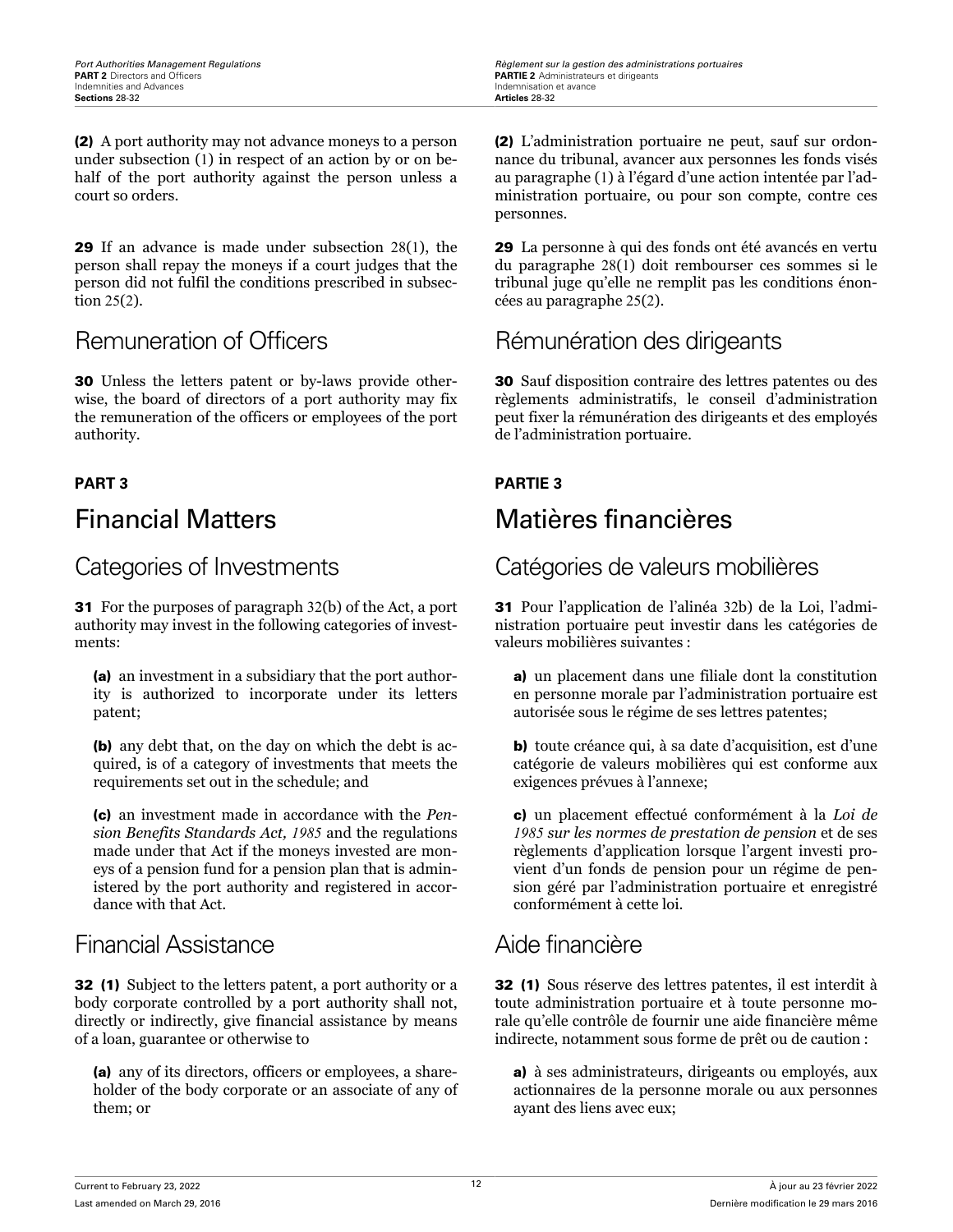(b) any person for the purpose of or in connection with a purchase of a share issued or to be issued by the body corporate.

(2) For the purposes of subsection (1), "associate" has the meaning assigned in subsection 2(1) of the *Canada Business Corporations Act*.

Annual Financial Statements États financiers annuels

### Content of Annual Financial **Statements**

33 The annual financial statements required by section 36 of the Act need not be designated by the names set out in subsection 37(2) of the Act.

34 Every port authority and every wholly-owned subsidiary of a port authority shall, in its annual financial statements, set out comparative information from the previous fiscal year's annual financial statements.

35 (1) A port authority and a wholly-owned subsidiary of a port authority shall each ensure that its annual financial statements include at least the following information:

- (a) wages, salaries and employee benefits;
- (b) professional fees and fees for consulting services;
- (c) maintenance and repair costs;
- (d) depreciation of fixed assets; and
- (e) real property taxes and grants in lieu of taxes.

(2) A port authority shall ensure that its annual financial statements include the name, title and total remuneration — incorporating fees, allowances and other benefits — of each of the four persons who, in that fiscal year, held office with or were employed by one or more members of the corporate group made up of the port authority and its wholly-owned subsidiaries, and who received the highest remuneration from the group overall.

(3) Subsection (2) applies only if the remuneration in the fiscal year exceeds

b) à tout acheteur d'actions émises ou à émettre par la personne morale.

(2) Pour l'application du paragraphe (1), « liens » s'entend au sens du paragraphe 2(1) de la *Loi canadienne sur les sociétés par actions*.

### Contenu des états financiers annuels

33 Les états financiers annuels requis en vertu de l'article 36 de la Loi n'ont pas à être désignés par les noms indiqués au paragraphe 37(2) de celle-ci.

34 Toute administration portuaire et toute filiale à cent pour cent d'une administration portuaire doit, dans ses états financiers annuels, donner les valeurs comparatives obtenues pour les états financiers annuels de l'exercice précédent.

35 (1) Toute administration portuaire et toute filiale à cent pour cent d'une administration portuaire doit veiller à ce que ses états financiers annuels incluent au moins les renseignements suivants :

a) les salaires, traitements et avantages sociaux de ses employés;

b) les honoraires pour les services professionnels et les services de consultants;

- c) les coûts d'entretien et de réparation;
- d) l'amortissement des immobilisations;

e) l'impôt foncier et les subventions versées en remplacement de l'impôt foncier.

(2) Toute administration portuaire doit veiller à ce que ses états financiers annuels incluent le nom, le titre et la rémunération totale — laquelle englobe les traitements ou honoraires, les indemnités et les autres avantages de chacune des quatre personnes qui, au cours de l'exercice visé, ont été le plus rémunérées, globalement, pour avoir détenu un mandat ou été employées auprès d'un ou plusieurs membres du groupe de personnes morales constitué de l'administration portuaire et de ses filiales à cent pour cent.

(3) Le paragraphe (2) s'applique seulement lorsque la rémunération durant l'exercice dépasse :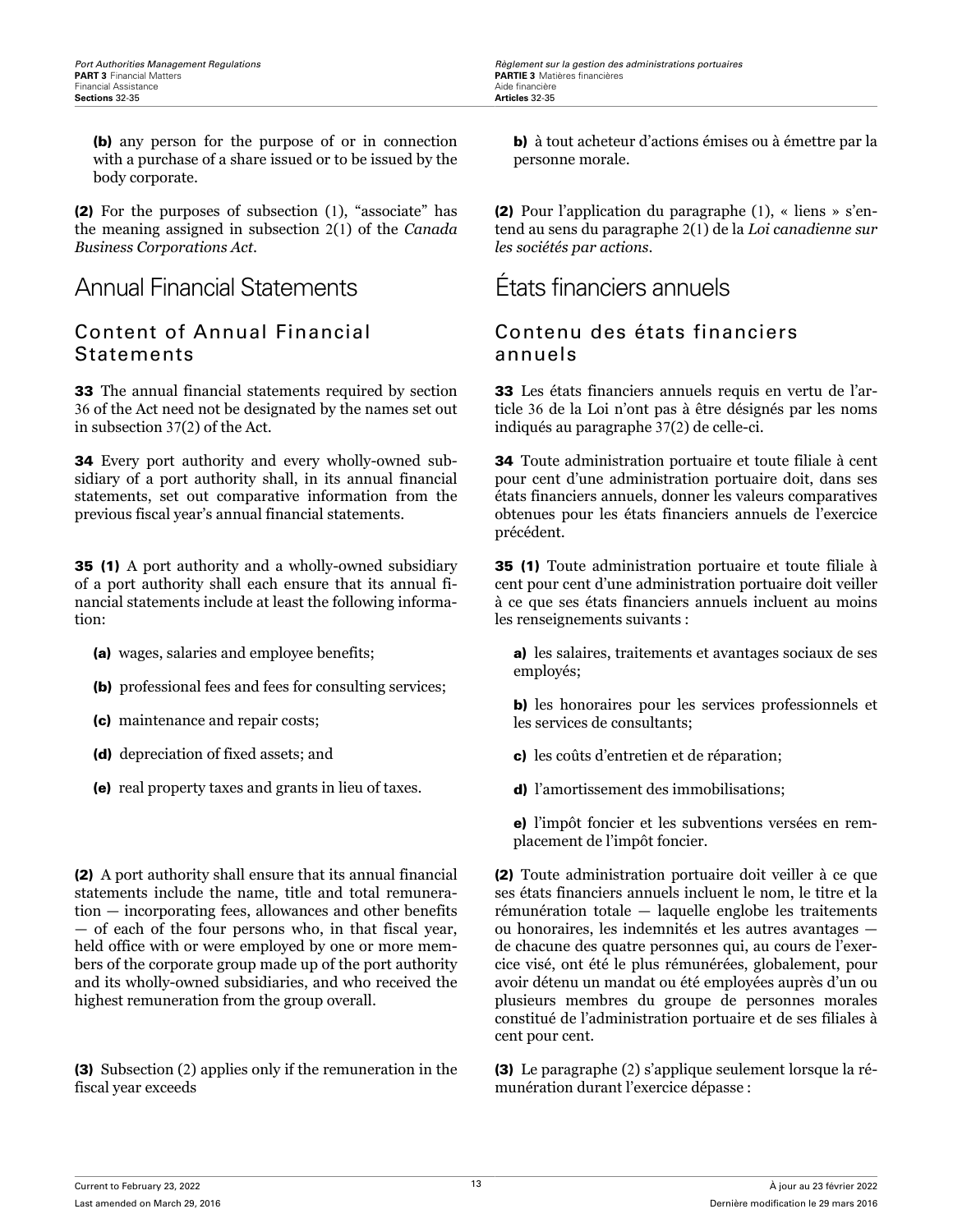(a) in respect of a fiscal year that ends on or before December 31, 1999, \$100,000; and

(b) in respect of a fiscal year that ends on or before December 31 of each subsequent year, the amount established in the previous year, adjusted on January 1 of that subsequent year by the change in the consumer price index between the two previous years.

(4) The consumer price index for any year is the annual average all-items consumer price index for Canada (not seasonally adjusted) published by Statistics Canada in respect of that year.

(5) The chief executive officer and the directors of the port authority or a wholly-owned subsidiary shall not be counted for the purpose of subsection (2).

(6) If more than four persons qualify as receiving the highest remuneration because some of them receive the same remuneration, the prescribed information on all of them shall be included in the financial statements.

36 A port authority and a wholly-owned subsidiary of a port authority shall each ensure that its annual financial statements include the following information:

(a) total estimated capital expenditures, including those authorized or committed at year end, and, in respect of each capital project for which the combined capital expenditures are estimated to exceed \$1 million, a brief description of the project and the amount of the expenditures; and

(b) total estimated proceeds from capital dispositions, including dispositions authorized, committed or receivable at year end, and, in respect of each capital disposition for which they exceed or are estimated to exceed \$1 million, the amount of the proceeds and a brief description.

37 Information required by sections 35 and 36 may be presented in any one of the categories of income or expenses that is appropriate, broken down among them or presented in a footnote or endnote to the statements.

38 (1) For the purposes of subsection 37(3) of the Act, a port authority and a wholly-owned subsidiary of a port authority shall each specify in its annual financial statements

a) relativement à un exercice se terminant au plus tard le 31 décembre 1999, 100 000 \$;

b) relativement à un exercice se terminant au plus tard le 31 décembre de chaque année subséquente, le montant établi pour l'année précédente, rajusté le 1 er janvier de cette année subséquente en fonction de la variation de l'indice des prix à la consommation entre les deux années précédentes.

(4) L'indice des prix à la consommation pour une année donnée est l'indice d'ensemble des prix à la consommation établi selon une moyenne annuelle (non désaisonnalisé) pour le Canada, publié par Statistique Canada, pour cette année.

(5) Le premier dirigeant et les administrateurs de l'administration portuaire ou de ses filiales à cent pour cent ne doivent pas être comptés pour l'application du paragraphe (2).

(6) Lorsque plus de quatre personnes correspondent aux critères des personnes le plus rémunérées du fait que certaines d'entre elles reçoivent la même rémunération, les renseignements requis relativement à toutes ces personnes doivent être inclus dans les états financiers.

36 Toute administration portuaire et toute filiale à cent pour cent d'une administration portuaire doit veiller à ce que ses états financiers annuels incluent les renseignements suivants :

a) les dépenses en immobilisations estimatives totales, y compris celles qui sont autorisées ou engagées à la fin de l'exercice et, à l'égard de chaque projet d'immobilisations dont des dépenses globales en immobilisations sont estimées supérieures à 1 million de dollars, une brève description du projet et le montant des dépenses;

b) le produit estimatif total des aliénations d'immobilisations, y compris les aliénations autorisées, engagées ou à recevoir d'ici la fin de l'exercice et, à l'égard de chaque aliénation d'immobilisations dont le produit est supérieur ou estimé supérieur à 1 million de dollars, le produit ainsi qu'une brève description.

37 Tout renseignement requis en vertu des articles 35 et 36 peut être présenté dans une catégorie de revenus ou dépenses appropriée, ventilé en plusieurs catégories ou présenté sous forme de notes en bas de page dans les états financiers ou de notes en fin de texte.

38 (1) Pour l'application du paragraphe 37(3) de la Loi, toute administration portuaire et toute filiale à cent pour cent d'une administration portuaire doit préciser dans ses états financiers annuels :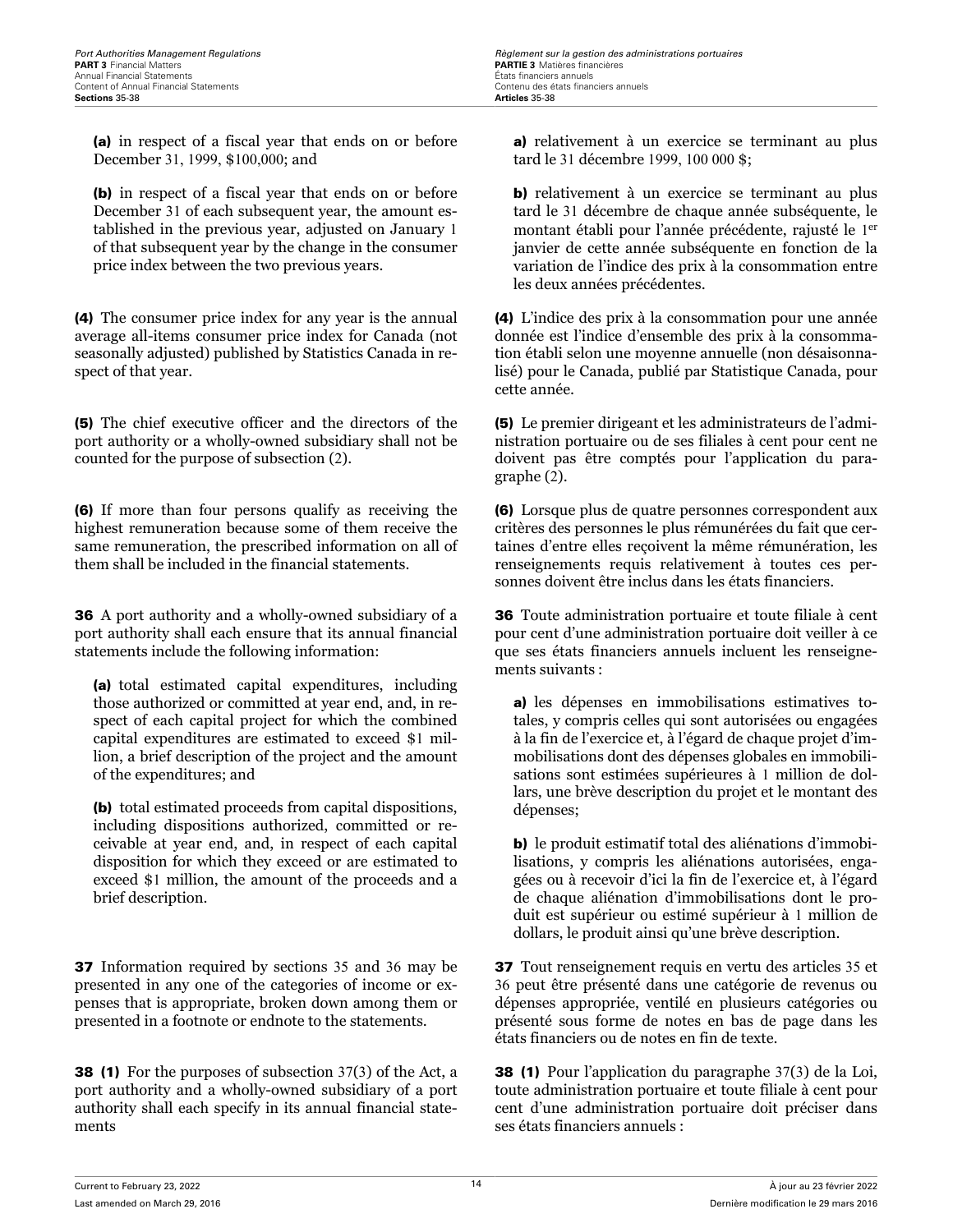(a) the name, title and total remuneration of every director and every chief executive officer who held office with it in that fiscal year; and

(b) the name, title and total remuneration of every officer and every employee of it who held office or was employed in that fiscal year if the remuneration exceeded the threshold prescribed in section 39.

(2) The port authority and the wholly-owned subsidiary shall each show in its annual financial statements a breakdown into the following amounts of remuneration in respect of each person referred to in subsection (1):

- (a) salaries and fees;
- (b) allowances; and
- (c) other benefits.

(3) Information required by this section may be presented in any one of the categories of expenses that is appropriate or in a footnote or endnote to the statements.

39 (1) For the purposes of paragraph 37(3)(c) of the Act, the remuneration threshold applicable to officers and employees of a port authority or of a wholly-owned subsidiary of a port authority is \$150,000. Beginning on January 1, 2000, the remuneration threshold is adjusted on January 1 of each year by the change in the consumer price index between the previous two years.

(2) The consumer price index for any year is the annual average all-items consumer price index for Canada (not seasonally adjusted) published by Statistics Canada in respect of that year.

### Approval of Annual Financial Statements

40 (1) The board of directors of a port authority shall approve the annual financial statements referred to in paragraph 36(a) of the Act and the approval shall be evidenced by the signature of one or more directors.

a) le nom, le titre et la rémunération totale de chaque administrateur et de chaque premier dirigeant qui a détenu un mandat auprès d'elle au cours de l'exercice visé par ces états financiers;

b) le nom, le titre et la rémunération totale de chaque dirigeant et de chaque employé, qui, au cours de cet exercice, a détenu un mandat ou été employé auprès d'elle, si cette rémunération était supérieure au plancher réglementaire fixé à l'article 39.

(2) Toute administration portuaire et toute filiale à cent pour cent d'une administration portuaire doit, dans ses états financiers annuels, faire la ventilation de la rémunération de chacune des personnes visées au paragraphe (1), selon les montants correspondant aux éléments suivants :

a) les traitements et les honoraires;

- b) les indemnités;
- c) les autres avantages.

(3) Les renseignements requis par le présent article peuvent être présentés dans une catégorie de dépenses appropriée de même que sous forme de notes en bas de page dans les états financiers ou de notes en fin de texte.

### Remuneration Threshold Plancher de rémunération

39 (1) Pour l'application de l'alinéa 37(3)c) de la Loi, le plancher de rémunération applicable aux dirigeants et employés d'une administration portuaire ou d'une filiale à cent pour cent de celle-ci est fixé à 150 000 \$. À compter du 1 er janvier 2000, le plancher de rémunération est rajusté le 1<sup>er</sup> janvier de chaque année en fonction de la variation de l'indice des prix à la consommation entre les deux années précédentes.

(2) L'indice des prix à la consommation pour une année donnée est l'indice d'ensemble des prix à la consommation établi selon une moyenne annuelle (non désaisonnalisé) pour le Canada, publié par Statistique Canada, pour cette année.

### Approbation des états financiers annuels

40 (1) Le conseil d'administration de l'administration portuaire doit approuver les états financiers annuels visés à l'alinéa 36a) de la Loi et l'approbation doit être attestée par la signature d'au moins l'un des administrateurs.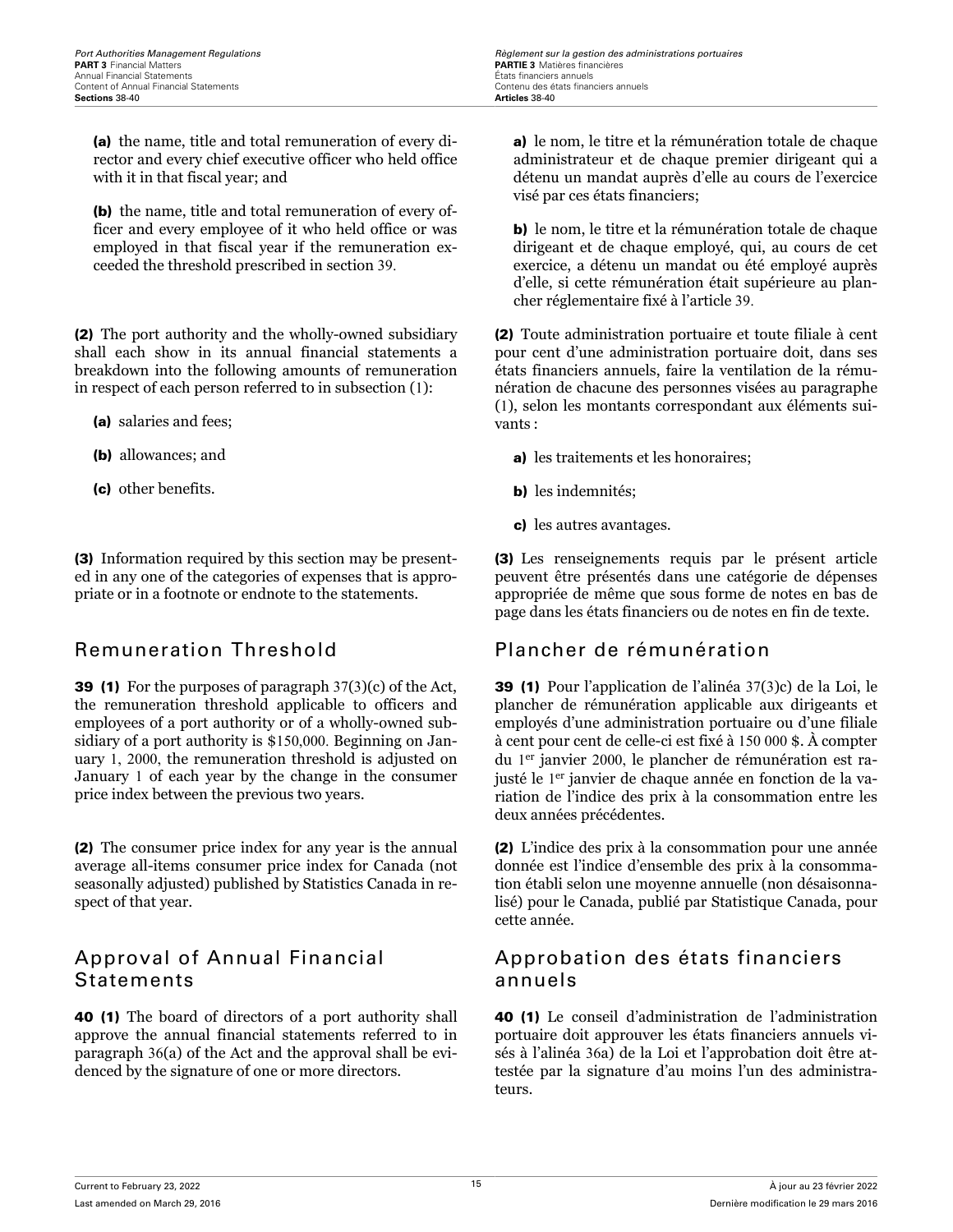*Port Authorities Management Regulations Règlement sur la gestion des administrations portuaires* **PARTIE 3** Matières financières<br>États financiers annuels Approbation des états financiers annuels<br>Articles 40-41

(2) A port authority shall not issue, publish or circulate copies of the annual financial statements unless they are

(a) approved and signed in accordance with subsection (1); and

(b) accompanied by the report of the auditor of the port authority.

41 (1) Subject to subsection (5), an auditor of a port authority shall be independent of the port authority, any body corporate controlled by the port authority and their directors and officers.

(2) For the purposes of this section,

(a) independence is a question of fact; and

(b) a person is not independent if the person or the person's business partner

(i) is a business partner, director, officer or employee of the port authority or a body corporate controlled by the port authority, or a business partner of a director, officer or employee of any of them,

(ii) has the beneficial ownership of, or directly or indirectly controls, a material interest in a borrowing of the port authority or a share or borrowing of a body corporate controlled by the port authority, or

(iii) has been a receiver, receiver-manager, liquidator or trustee in bankruptcy of the port authority or a body corporate controlled by the port authority within two years before the day on which the appointment as auditor would take effect.

(3) An auditor who becomes disqualified under this section shall, subject to subsection (5), resign without delay on becoming aware of the disqualification.

(4) An interested person may apply to a court for an order declaring an auditor to be disqualified under this section and the office of auditor to be vacant.

(5) An interested person may apply to a court for an order exempting an auditor from disqualification under (2) L'administration portuaire ne peut publier ou diffuser les états financiers annuels à moins que les conditions suivantes ne soient réunies :

a) ils ont été approuvés et signés conformément au paragraphe (1);

b) ils sont accompagnés du rapport du vérificateur de l'administration portuaire.

Audits Vérification

### Qualification of Auditor Qualités requises pour être vérificateur

41 (1) Sous réserve du paragraphe (5), le vérificateur d'une administration portuaire doit être indépendant de l'administration portuaire, de toute personne morale que celle-ci contrôle et de leurs administrateurs et dirigeants.

(2) Pour l'application du présent article :

a) l'indépendance est une question de fait;

b) est réputée ne pas être indépendante la personne qui, ou dont l'associé :

(i) soit est associé, administrateur, dirigeant ou employé de l'administration portuaire ou de toute personne morale que celle-ci contrôle, ou est associé de ses administrateurs, dirigeants ou employés,

(ii) soit est le véritable propriétaire ou détient, directement ou indirectement, le contrôle d'une partie importante des emprunts de l'administration portuaire ou des emprunts ou actions de toute personne morale que celle-ci contrôle,

(iii) soit a été séquestre, séquestre-gérant, liquidateur ou syndic de faillite de l'administration portuaire ou de toute personne morale que celle-ci contrôle dans les deux ans précédant la date où sa nomination au poste de vérificateur prendrait effet.

(3) Le vérificateur doit, sous réserve du paragraphe (5), se démettre dès que, à sa connaissance, il ne possède plus les qualités requises par le présent article.

(4) Toute personne intéressée peut demander au tribunal de rendre une ordonnance déclarant la destitution du vérificateur aux termes du présent article et la vacance de son poste.

(5) Le tribunal, s'il est convaincu de ne causer aucun préjudice à l'administration portuaire, peut, à la demande de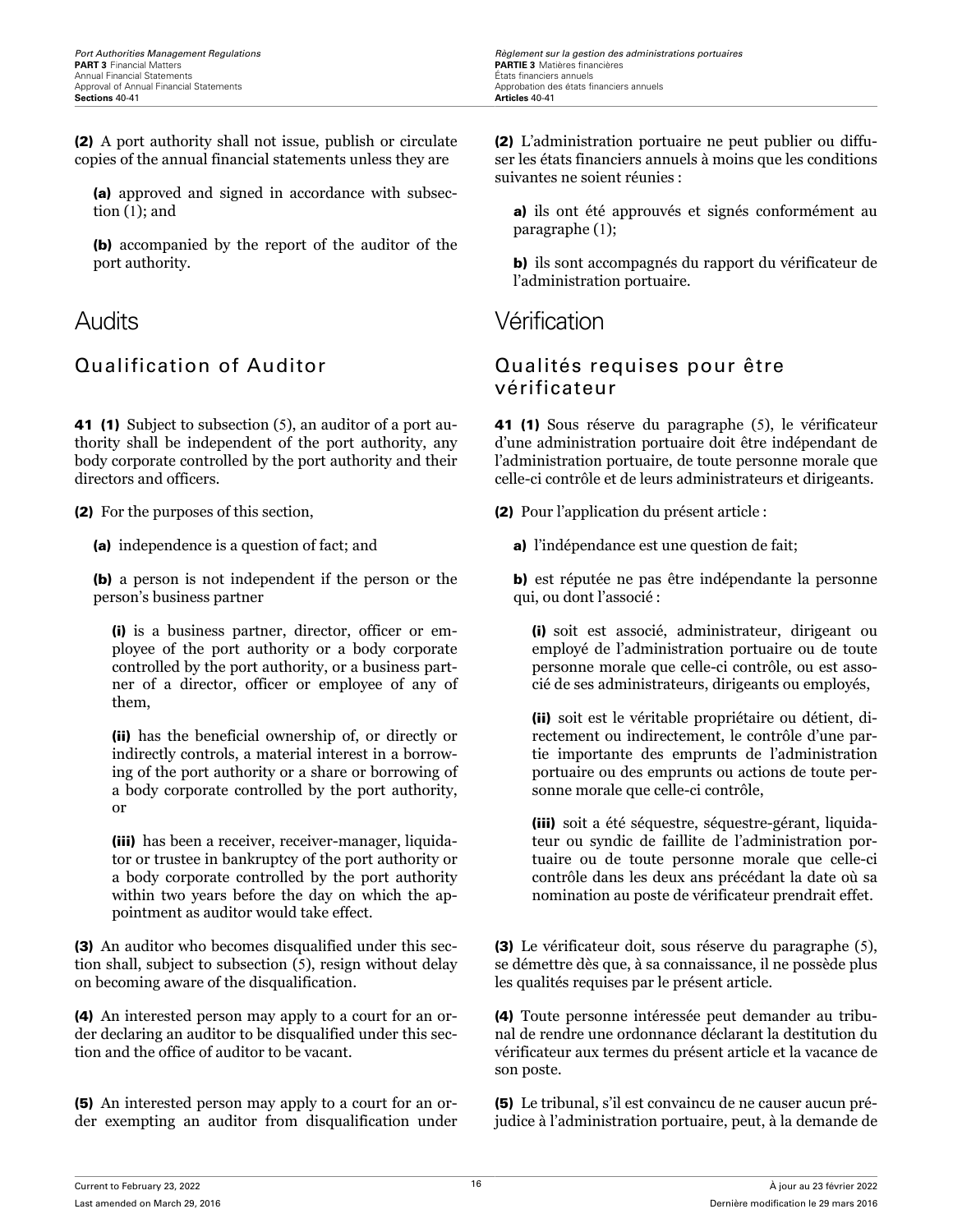this section and the court may, if it is satisfied that an exemption would not unfairly prejudice the port authority, make an exemption order on any terms that it thinks fit, which order may have retroactive effect.

42 (1) The board of directors of a port authority shall

(a) at its first meeting, appoint an auditor to hold office until the close of the first annual meeting; and

(b) before the first and each subsequent annual meeting, appoint an auditor to hold office from the close of that annual meeting until the close of the next following annual meeting.

(2) Despite paragraph (1)(b), if an auditor is not appointed before an annual meeting, the incumbent auditor continues in office until a successor is appointed.

(3) The port authority shall announce at the annual meeting the name of the auditor appointed to hold office beginning at the close of the meeting.

43 The remuneration of the auditor of a port authority shall be fixed by the board of directors.

44 (1) If a vacancy occurs in the office of auditor of a port authority, the board of directors shall without delay appoint an auditor to fill the vacancy for the remainder of the term of the predecessor.

(2) If a vacancy occurs in the office of auditor and the board of directors does not appoint an auditor, a court may, on the application of an interested person, appoint and fix the remuneration of an auditor, who holds office until an auditor is appointed by the board of directors.

45 The board of directors of a port authority may remove from office an auditor other than an auditor appointed by the Minister under subsection 43(2) of the Act or by a court.

*Port Authorities Management Regulations Règlement sur la gestion des administrations portuaires*

toute personne intéressée, dispenser, même rétroactivement, le vérificateur de l'application du présent article, aux conditions qu'il estime pertinentes.

### Appointment of Auditor Nomination du vérificateur

42 (1) Le conseil d'administration d'une administration portuaire doit :

a) lors de sa première réunion, nommer un vérificateur dont le mandat expire à la clôture de la première réunion annuelle;

b) avant la première réunion annuelle et à chaque réunion annuelle subséquente, nommer un vérificateur dont le mandat commence à la clôture de cette réunion annuelle et se termine à la clôture de la réunion annuelle suivante.

(2) Malgré l'alinéa (1)b), à défaut de nomination du vérificateur avant une réunion annuelle, le vérificateur en fonction poursuit son mandat jusqu'à la nomination de son successeur.

(3) L'administration portuaire doit, à la réunion annuelle, annoncer le nom du vérificateur nommé dont le mandat débutera à la clôture de la réunion.

### Remuneration of Auditor Rémunération du vérificateur

43 La rémunération du vérificateur d'une administration portuaire est fixée par le conseil d'administration.

### Vacancy in Office of Auditor Vacance du poste de vérificateur

44 (1) Le conseil d'administration d'une administration portuaire doit combler sans délai toute vacance du poste de vérificateur; le vérificateur ainsi nommé poursuit jusqu'à son expiration le mandat de son prédécesseur.

(2) Lorsque le poste de vérificateur est vacant et que le conseil d'administration n'en nomme pas un, le tribunal peut, à la demande de toute personne intéressée, nommer un vérificateur et fixer sa rémunération; le mandat de ce vérificateur se termine à la nomination de son successeur par le conseil d'administration.

### Removal of Auditor **Pouvoir de révoquer un vérificateur**

45 Le conseil d'administration peut révoquer tout vérificateur qui n'a pas été nommé par le ministre en vertu du paragraphe 43(2) de la Loi ou par le tribunal.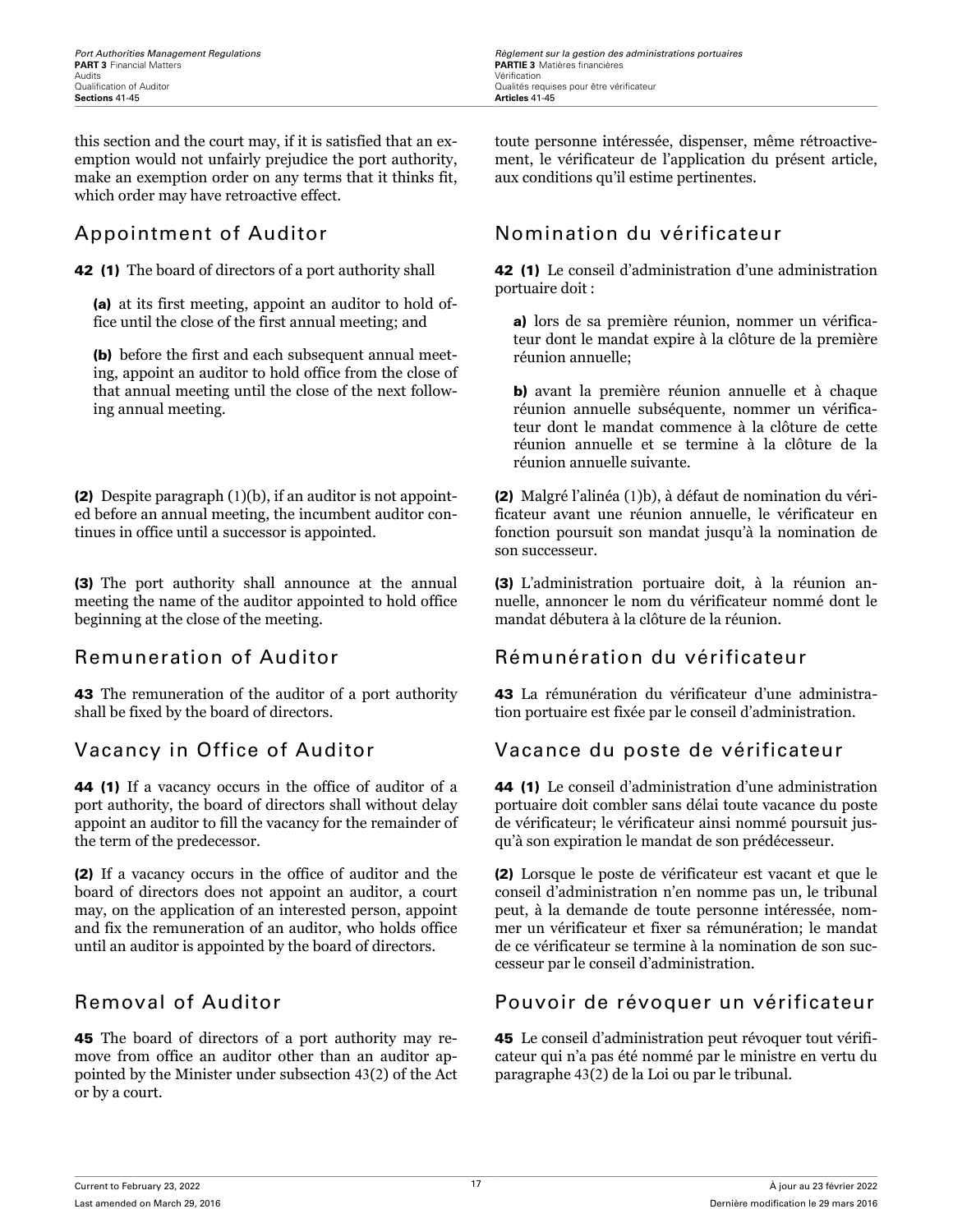# Ceasing to Hold Office **Film** Fin du mandat

46 (1) An auditor of a port authority ceases to hold office when

- (a) the auditor dies or resigns;
- (b) the auditor is removed; or
- (c) the auditor ceases to hold office under section 42.

(2) The resignation of an auditor becomes effective on the day on which a written resignation is received by the port authority or on the day specified in the resignation, whichever is later.

47 (1) An auditor is entitled to submit a written statement to the port authority giving the reasons for resignation or the reasons for opposing a proposed action or resolution when the auditor

(a) resigns;

(b) receives a notice or otherwise learns of a meeting of the board of directors called for the purpose of removing the auditor; or

(c) receives a notice or otherwise learns of a meeting of the board of directors at which another person is to be appointed to fill the office of auditor, whether because of the resignation or removal of the incumbent auditor or because the term of office has expired or is about to expire.

(2) The port authority shall, in respect of the auditor's written statement, as soon as possible after it is submitted,

(a) send a copy to the Minister and to its directors and chief executive officer and the proposed replacement auditor; and

(b) publish a notice in a major newspaper published or distributed in the municipalities where the port is situated setting out that the statement is available to the public at its registered office.

(3) No person shall accept an appointment or consent to be appointed as the auditor of a port authority if the person is replacing an auditor who has resigned or been removed or whose term of office has expired or is about to expire until the person has requested and received from that auditor a written statement of the circumstances and the reasons, in the auditor's opinion, for the replacement.

46 (1) Le mandat du vérificateur d'une administration portuaire prend fin avec :

a) son décès ou sa démission;

b) la révocation de son mandat;

c) l'expiration de son mandat aux termes de l'article 42.

(2) La démission du vérificateur prend effet à la date de réception de sa lettre de démission par l'administration portuaire ou, si elle est postérieure, à celle que précise cette démission.

47 (1) Est fondé à donner par écrit à l'administration portuaire les motifs de sa démission ou de son opposition aux mesures ou résolutions envisagées le vérificateur qui, selon le cas :

a) démissionne;

b) est informé, notamment par voie d'avis, de la convocation d'une réunion du conseil d'administration en vue de le révoquer;

c) est informé, notamment par voie d'avis, de la tenue d'une réunion du conseil d'administration en vue de pourvoir le poste de vérificateur par suite de sa démission, de sa révocation ou de l'expiration effective ou prochaine de son mandat.

(2) L'administration portuaire doit le plus tôt possible après avoir reçu les motifs écrits du vérificateur :

a) envoyer copie de ceux-ci au ministre ainsi qu'à ses administrateurs, son premier dirigeant et le vérificateur proposé en remplacement;

b) faire publier dans un journal à grand tirage publié ou distribué dans les municipalités où est situé le port un avis portant que les motifs sont mis à la disposition du public au siège social de l'administration portuaire pour consultation.

(3) Nul ne peut accepter de remplacer le vérificateur qui a démissionné ou a été révoqué ou dont le mandat est expiré ou est sur le point d'expirer, avant d'avoir obtenu, sur demande, qu'il donne par écrit les circonstances et les motifs justifiant, selon lui, son remplacement.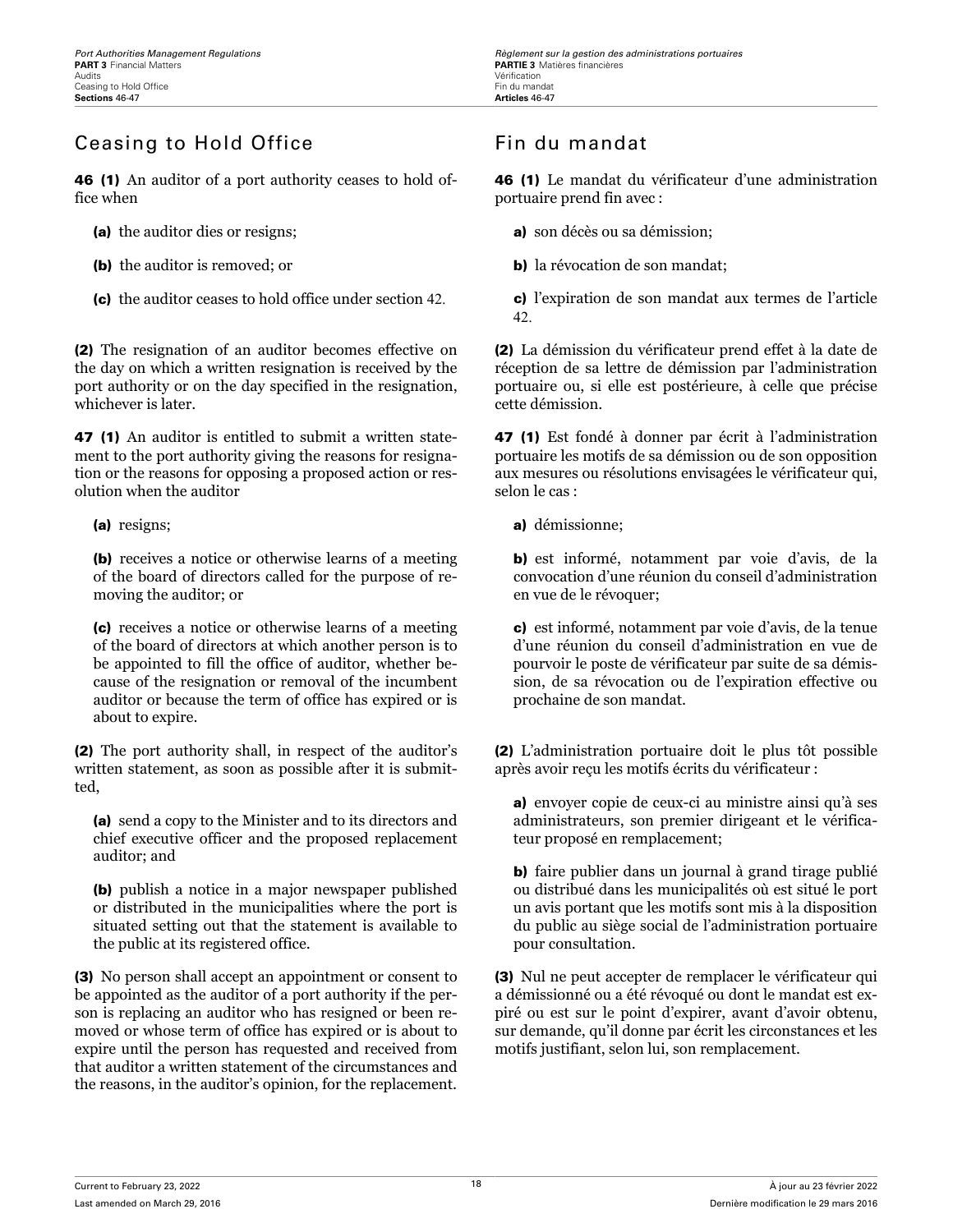(4) Despite subsection (3), a person otherwise qualified may accept an appointment or consent to be appointed as the auditor of a port authority if, within 15 days after making a request referred to in that subsection, the person does not receive a reply.

(5) Unless subsection (4) applies, the appointment as auditor of a port authority of a person who has not complied with subsection (3) is null and void.

### Attendance at Annual Meeting Droit d'assister à la réunion

48 (1) The auditor of a port authority is entitled to receive notice of every annual meeting and, at the expense of the port authority, to attend and be heard at the meeting on matters relating to the duties of the auditor.

(2) If a director of a port authority gives written notice to the auditor or a former auditor of the port authority not less than 10 days before an annual meeting, the auditor or former auditor shall attend the meeting at the expense of the port authority and answer questions relating to the duties of the auditor.

(3) The director of a port authority who sends the notice referred to in subsection (2) shall send a copy of it concurrently to the port authority.

(4) An auditor or former auditor does not contravene subsection (2) unless the auditor knowingly fails to comply with the requirements of that subsection.

### Examination and Report Examen et rapport

49 (1) The auditor of a port authority shall make the examination that is in the auditor's opinion necessary to enable reporting on the annual financial statements required to be presented at the annual meeting, except the financial statements or part of them that relates to the fiscal year referred to in subparagraph 36(a)(ii) of the Act.

(2) An auditor is not liable for relying reasonably on the report of an auditor of a subsidiary of the port authority the accounts of which are included in whole or in part in the financial statements of the port authority.

(3) For the purpose of subsection (2), reasonableness is a question of fact.

(4) Malgré le paragraphe (3), toute personne par ailleurs compétente peut accepter d'être nommée vérificateur si, dans les 15 jours suivant la demande visée à ce paragraphe, elle ne reçoit pas de réponse.

(5) Sauf dans le cas prévu au paragraphe (4), l'inobservation du paragraphe (3) entraîne la nullité de la nomination.

# annuelle

48 (1) Le vérificateur d'une administration portuaire est fondé à recevoir avis de toute réunion annuelle et, aux frais de l'administration portuaire, à y assister et à y être entendu sur toute question relevant de ses fonctions.

(2) Le vérificateur, ou ses prédécesseurs, à qui l'un des administrateurs d'une administration portuaire donne avis écrit, au moins 10 jours à l'avance, de la tenue d'une réunion annuelle, doit assister à cette réunion aux frais de l'administration portuaire et répondre à toute question relevant de ses fonctions.

(3) L'administrateur d'une administration portuaire qui envoie l'avis visé au paragraphe (2) doit en envoyer simultanément copie à l'administration portuaire.

(4) Le vérificateur d'une administration portuaire ou l'un de ses prédécesseurs ne contrevient au paragraphe (2) que s'il ne se conforme pas, sciemment, aux exigences de ce paragraphe.

49 (1) Le vérificateur d'une administration portuaire doit procéder à l'examen qu'il estime nécessaire pour faire rapport sur les états financiers annuels à présenter à la réunion annuelle, à l'exception des états financiers ou partie de ceux-ci se rapportant à l'exercice visé au sousalinéa 36a)(ii) de la Loi.

(2) N'est pas engagée la responsabilité du vérificateur qui s'appuie, d'une manière raisonnable, sur le rapport du vérificateur d'une filiale de l'administration portuaire, dont les comptes sont entièrement ou partiellement inclus dans les états financiers de l'administration portuaire.

(3) Pour l'application du paragraphe (2), le bien-fondé de la décision du vérificateur est une question de fait.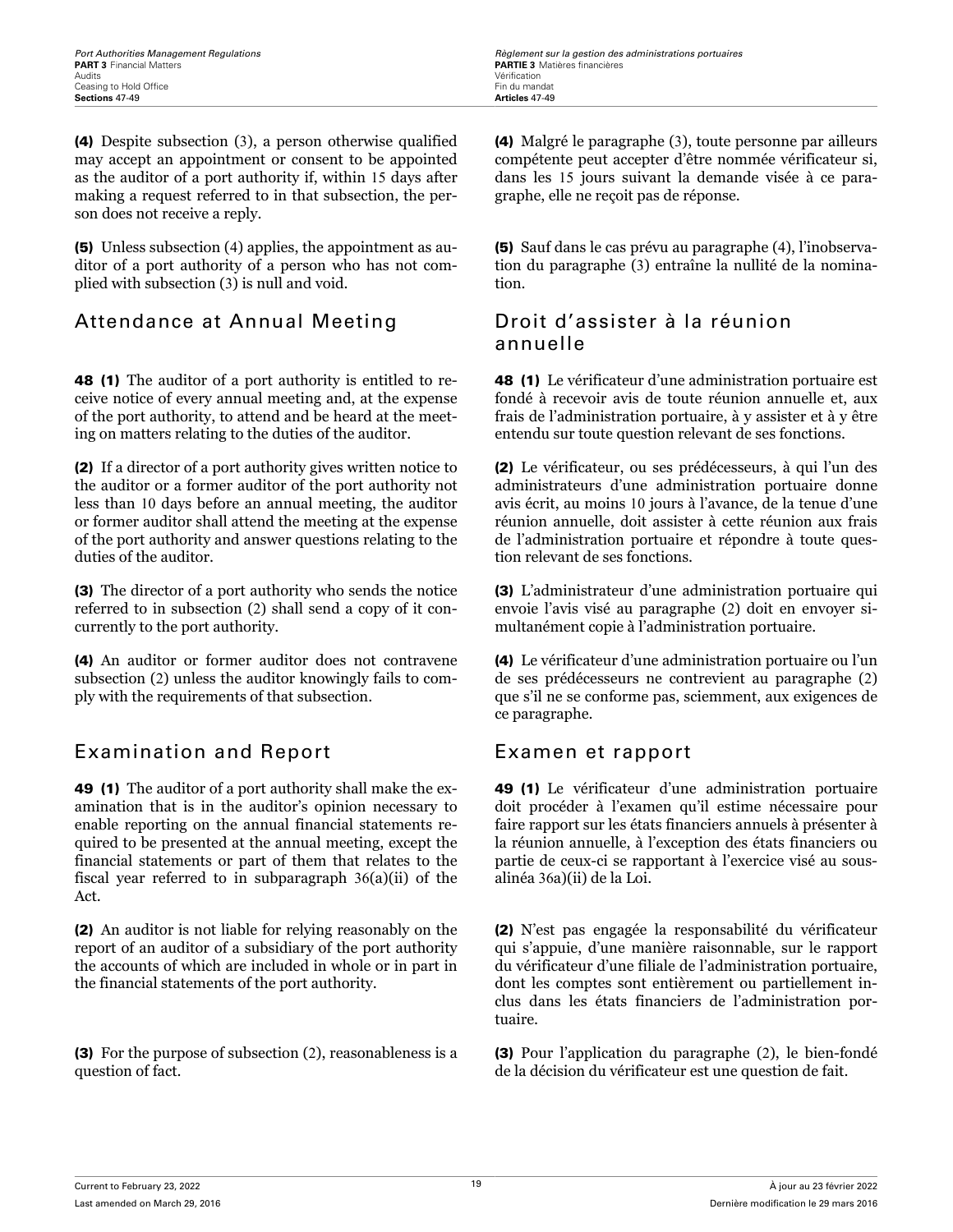(4) Subsection (2) applies whether or not the financial statements of the port authority reported on by the auditor are in consolidated form.

50 The auditor of a port authority shall prepare the report referred to in paragraph 40(2)(b) in accordance with generally accepted auditing standards as set out in the *CPA Canada Handbook*, as amended from time to time. SOR/2016-66, s. 1.

### Right to Information **Droit à l'information**

51 (1) At the request of the auditor of a port authority, the present or former directors, officers, employees or agents of the port authority shall provide the auditor with the following if they are reasonably able to do so and if when it is, in the auditor's opinion, necessary to enable the auditor to make the examination and report required by section 49:

(a) information and explanations; and

(b) access to records, documents, books, accounts and vouchers of the port authority and its subsidiaries.

(2) At the request of the auditor of a port authority, the directors shall

(a) obtain from the present or former directors, officers, employees and agents of its subsidiaries the information and explanations that they are reasonably able to provide and that are, in the auditor's opinion, necessary to enable the auditor to make the examination and report required by section 49; and

(b) give the auditor the information and explanations so obtained.

(3) A person who in good faith makes an oral or written communication under subsection (1) or (2) is not liable in any civil action arising from having made the communication.

52 (1) A port authority shall have an audit committee whose membership is composed of no fewer than three directors and no member of which is an officer or employee of the port authority or a body corporate controlled by the port authority.

(4) Le paragraphe (2) s'applique, que les états financiers de l'administration portuaire soient consolidés ou non.

# Audit Principles **Audit Principes** de vérification

50 Le vérificateur de l'administration portuaire doit établir le rapport visé à l'alinéa 40(2)b) suivant les normes de vérification généralement reconnues qui figurent dans le *Manuel de CPA Canada*, avec ses modifications successives.

DORS/2016-66, art. 1.

51 (1) À la demande du vérificateur de l'administration portuaire, dans la mesure où il l'estime nécessaire pour procéder à l'examen et faire rapport conformément à l'article 49 et où il est raisonnable, pour les administrateurs, dirigeants, employés ou mandataires de l'administration portuaire, ou leurs prédécesseurs, d'accéder à cette demande, ceux-ci doivent :

a) lui fournir les renseignements et les éclaircissements;

b) lui donner accès à tous les documents, livres, comptes et pièces justificatives de l'administration portuaire et de ses filiales.

(2) À la demande du vérificateur de l'administration portuaire, les administrateurs d'une administration portuaire doivent :

a) obtenir des administrateurs, dirigeants, employés et mandataires de ses filiales, ou de leurs prédécesseurs, les renseignements et éclaircissements que ces personnes peuvent raisonnablement fournir et que le vérificateur estime nécessaires aux fins de l'examen et du rapport exigés par l'article 49;

b) fournir au vérificateur les renseignements et éclaircissements ainsi obtenus.

(3) Nul n'encourt de responsabilité civile pour avoir fait, de bonne foi, une déclaration orale ou écrite au titre des paragraphes (1) ou (2).

### Audit Committee Comité de vérification

52 (1) L'administration portuaire doit avoir un comité de vérification qui est composé d'au moins trois administrateurs et dont aucun membre n'est dirigeant ou employé de l'administration portuaire ou de toute personne morale qu'elle contrôle.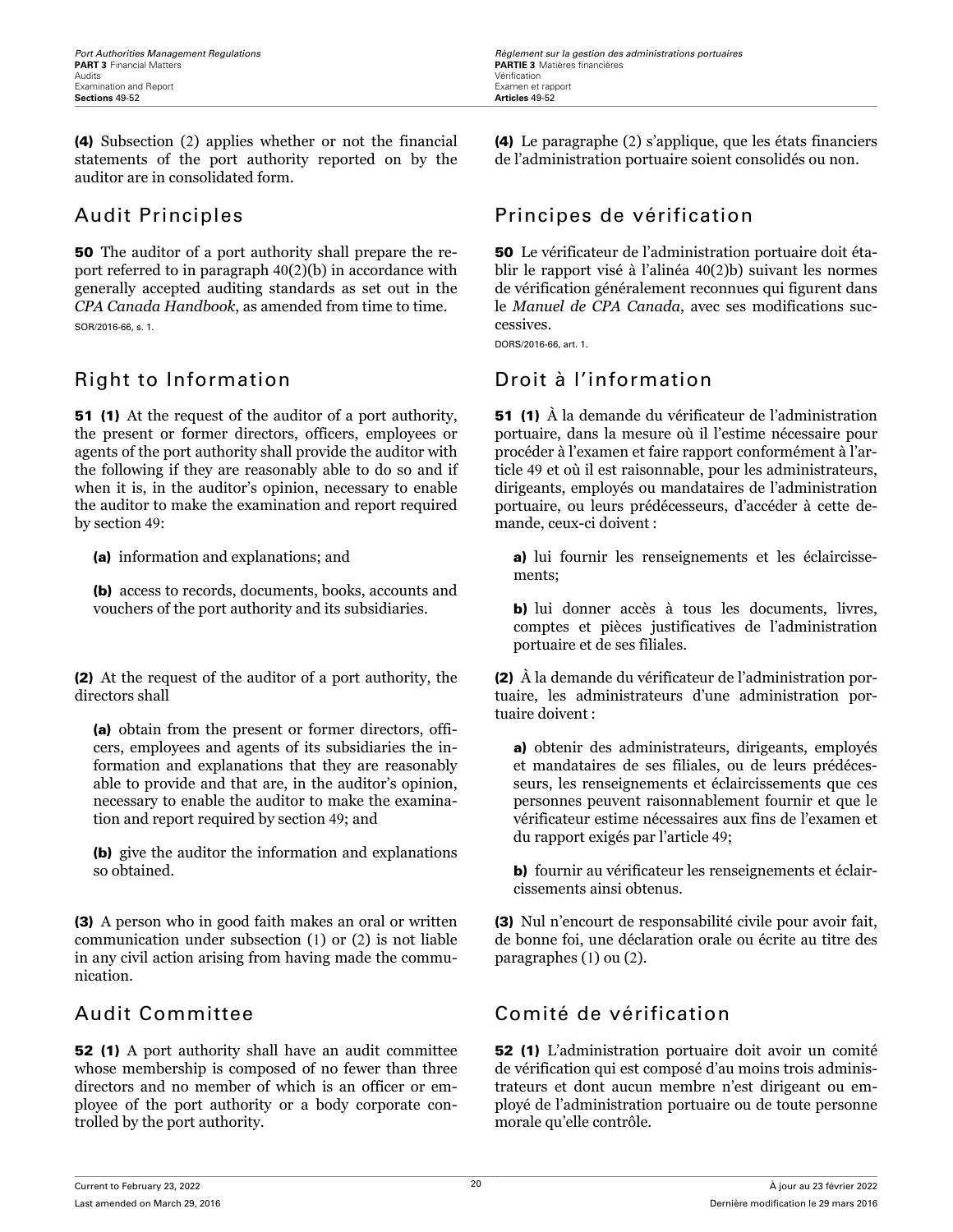(2) The audit committee shall review the annual financial statements of the port authority before they are approved by the board of directors.

(3) The auditor of a port authority is entitled to receive notice of every meeting of the audit committee and, at the expense of the port authority, to attend and be heard at those meetings.

(4) If requested to do so by a member of the audit committee, the auditor shall attend a meeting of the committee held during the auditor's term of office.

(5) The auditor of a port authority or a member of the audit committee may call a meeting of the audit committee.

53 (1) A director or officer of a port authority shall notify the audit committee and the auditor of any error or misstatement in a financial statement that the auditor or a former auditor has reported on immediately after becoming aware of it.

(2) If the auditor or a former auditor is notified or becomes aware of an error or misstatement in a financial statement on which the auditor has reported, and in the auditor's opinion the error or misstatement is material, the auditor shall inform each director accordingly.

(3) On being informed under subsection (2), the directors shall

(a) prepare and issue a revised financial statement;

(b) inform the Minister and each of the municipalities and provinces mentioned in the letters patent that have a right to appoint a director; and

(c) publish a notice in a major newspaper published or distributed in the municipalities where the port is situated stating that the revised financial statements are available for inspection by the public during normal business hours at the registered office of the port authority.

(4) A director or officer of a port authority does not contravene subsection (1) or (3) unless the director or officer knowingly fails to comply with the requirements of that subsection.

(2) Le comité de vérification doit réviser les états financiers annuels de l'administration portuaire avant leur approbation par le conseil d'administration.

(3) Le vérificateur d'une administration portuaire est fondé à recevoir avis des réunions du comité de vérification et, aux frais de l'administration portuaire, à y assister et à y être entendu.

(4) À la demande de tout membre du comité de vérification, le vérificateur doit, durant son mandat, assister à toute réunion de ce comité.

(5) Le comité de vérification peut être convoqué par l'un de ses membres ou par le vérificateur.

### Errors in Financial Statements Erreurs dans les états financiers

53 (1) Tout administrateur ou dirigeant d'une administration portuaire doit immédiatement aviser le comité de vérification et le vérificateur des erreurs ou renseignements inexacts dont il prend connaissance dans les états financiers ayant fait l'objet d'un rapport de ce dernier ou de l'un de ses prédécesseurs.

(2) Le vérificateur ou celui de ses prédécesseurs qui prend connaissance d'une erreur ou d'un renseignement inexact, à son avis important, dans des états financiers sur lequel il a fait rapport, doit en informer chaque administrateur.

(3) Les administrateurs avisés par le vérificateur ou l'un de ses prédécesseurs conformément au paragraphe (2) doivent :

a) tenir et publier des états financiers rectifiés;

b) en informer le ministre et chacune des municipalités et provinces qui sont mentionnées dans ses lettres patentes et qui ont le droit de nommer un administrateur;

c) faire publier un avis dans un journal à grand tirage publié ou distribué dans les municipalités où le port est situé informant que des états financiers rectifiés sont mis à la disposition du public au siège social de l'administration portuaire pour consultation pendant les heures normales d'ouverture.

(4) L'administrateur ou le dirigeant d'une administration portuaire ne contrevient aux paragraphes (1) ou (3) que s'il ne se conforme pas, sciemment, aux exigences de ces paragraphes.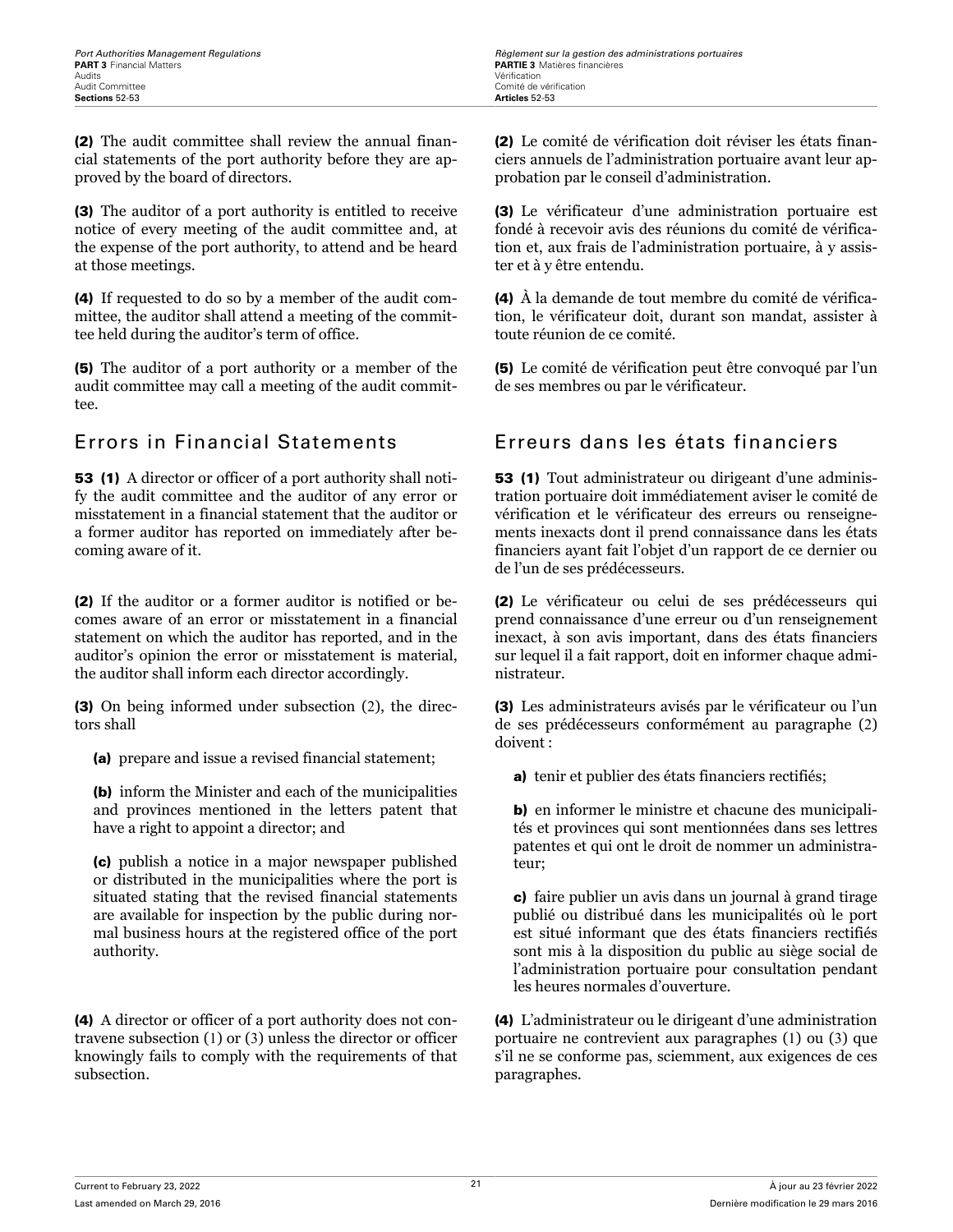54 An oral or written statement or report made under the Act or these Regulations by the auditor or former auditor of a port authority has qualified privilege.

# Risk Assessment and Insurance Analyse du risque et assurance

## Risk Assessments Analyse du risque

55 (1) Every port authority and every wholly-owned subsidiary of a port authority shall ensure that, in respect of itself, a risk assessment is conducted by a competent risk assessor and contains an assessment relating to

(a) risk, risk management, property value, risk transfer and probable maximum loss;

(b) insurance coverage, limits and deductibles; and

(c) underwriters.

(2) The risk assessment shall be completed

(a) not later than six months after the day on which the port authority is continued, deemed to be incorporated or incorporated under the Act; and

(b) at least every five years after the most recent risk assessment.

(3) The board of directors of every port authority and of each of the wholly-owned subsidiaries of a port authority shall

(a) review each risk assessment report within 30 days after it is received by the port authority or the subsidiary; and

(b) approve the insurance coverage annually.

(4) In conducting a risk assessment, a risk assessor may, if acting reasonably and in good faith, rely on risk assessments conducted in respect of the property, liabilities and activities referred to in subsection 56(1).

### Privilege Immunité

54 Les vérificateurs ou leurs prédécesseurs jouissent d'une immunité relative en ce qui concerne les déclarations orales ou écrites et les rapports qu'ils font en vertu de la Loi ou du présent règlement.

### **PART 4 PARTIE 4**

55 (1) Toute administration portuaire et toute filiale à cent pour cent d'une administration portuaire doit veiller à ce qu'une analyse du risque soit effectuée à son égard par un évaluateur en risque compétent et contienne une évaluation :

a) des risques, de la gestion des risques, de la valeur des biens, du transfert de risques et de la perte maximale probable;

b) de la couverture, des limites et des franchises d'assurances;

c) d'assureurs.

(2) L'analyse du risque doit être effectuée :

a) dans les six mois suivant la date où l'administration portuaire est prorogée, réputée constituée ou constituée en vertu de la Loi;

b) au moins tous les cinq ans après l'analyse du risque la plus récente.

(3) Le conseil d'administration de l'administration portuaire et celui de toute filiale à cent pour cent de l'administration portuaire doivent :

a) revoir chaque rapport d'analyse du risque dans les 30 jours de sa réception par l'administration portuaire ou la filiale;

b) approuver annuellement la couverture d'assurance.

(4) En effectuant l'analyse du risque, l'évaluateur en risque peut, s'il agit de manière raisonnable et de bonne foi, s'appuyer sur les analyses du risque effectuées à l'égard de biens, de responsabilités et d'activités mentionnés au paragraphe 56(1).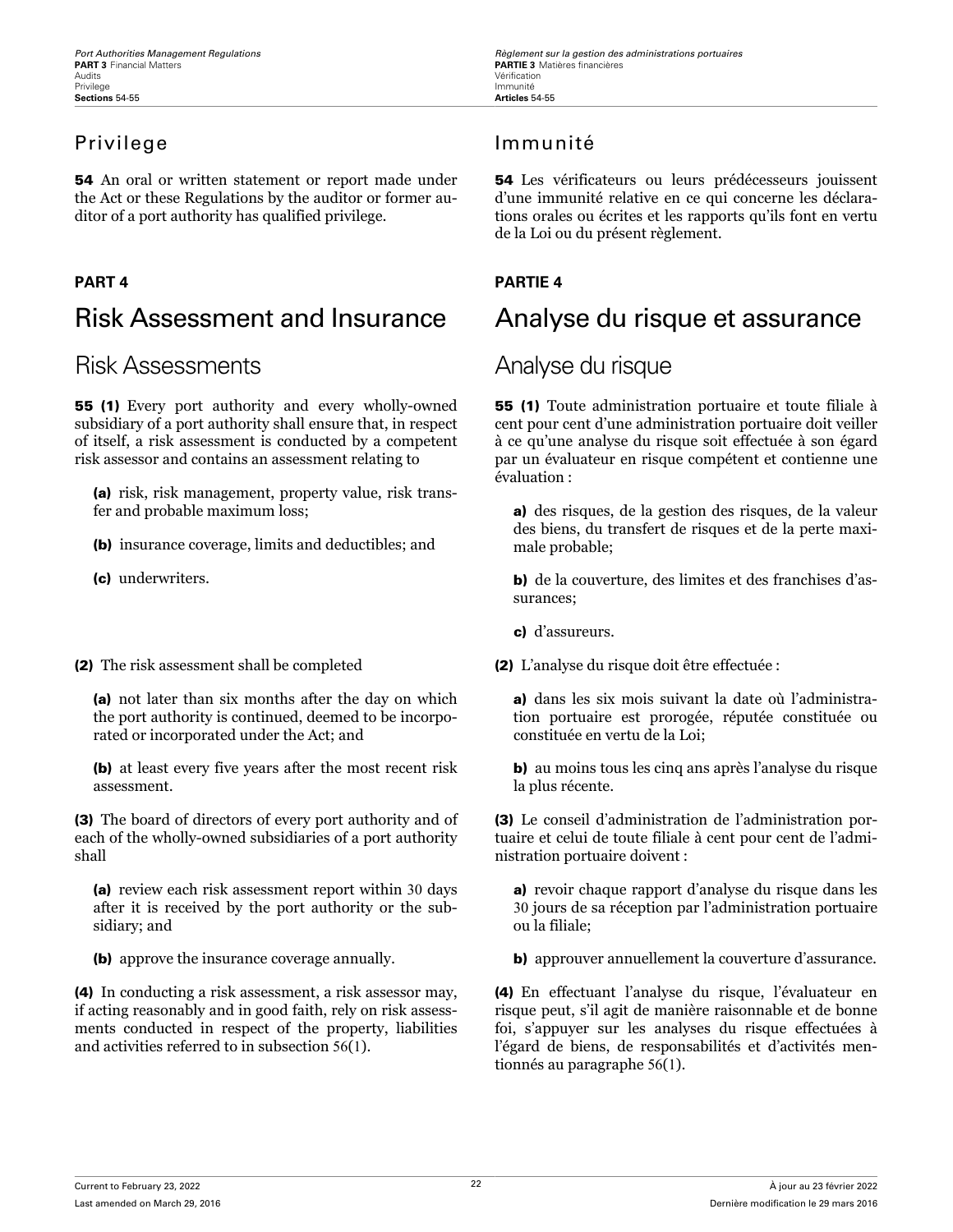56 (1) Every port authority and every wholly-owned subsidiary of a port authority shall ensure that insurance is maintained in accordance with subsection (2) in respect of

(a) the property that the port authority or subsidiary manages, holds, owns or occupies; and

(b) liability for the activities in which the port authority or subsidiary engages and for the activities that take place in the port.

(2) The insurance shall

(a) name the port authority or the wholly-owned subsidiary as the insured party or an additional insured;

(b) name Her Majesty in right of Canada as an additional insured;

(c) cover the risks and have limits and deductibles that

(i) a prudent person in the position of owner of the property or a prudent person engaging in the activities referred to in paragraph (1)(b) would obtain or would require to be obtained, and

(ii) take into account the most recent risk assessment conducted under section 55; and

(d) be maintained with an underwriter that a prudent person in the position of owner of the property or a prudent person engaging in the activities referred to in paragraph (1)(b) would choose or require to be chosen, taking into account the most recent risk assessment conducted under section 55.

# Directors and Officers Liability Insurance

57 (1) Every port authority shall purchase and maintain insurance in accordance with subsection (3) for the benefit of itself and Her Majesty in right of Canada against liabilities incurred by it in respect of an indemnity given under subsection 25(1) or an advance given under subsection 28(1).

# Property and Liability Insurance **Assurance responsabilité et assurance** des biens

56 (1) Toute administration portuaire et toute filiale à cent pour cent d'une administration portuaire doit veiller à ce que soit maintenue une assurance, conformément au paragraphe (2), couvrant :

a) les biens que l'administration portuaire ou la filiale gère, détient, possède ou occupe;

b) la responsabilité à l'égard des activités dans lesquelles l'administration portuaire ou la filiale s'engage et des activités se déroulant dans le port.

(2) L'assurance doit :

a) désigner l'administration portuaire ou la filiale à cent pour cent à titre d'assurée ou d'assurée additionnelle;

b) désigner Sa Majesté du chef du Canada à titre d'assurée additionnelle;

c) couvrir les risques, et comporter les limites et les franchises :

(i) d'une part, qu'obtiendrait, ou exigerait d'obtenir, une personne prudente à titre de propriétaire du bien ou une personne prudente engagée dans les activités visées à l'alinéa (1)b),

(ii) d'autre part, qui prennent en compte l'analyse du risque la plus récente menée en vertu de l'article 55;

d) être maintenue auprès d'un assureur qu'une personne prudente, si elle était propriétaire du bien ou engagée dans les activités visées à l'alinéa (1)b), choisirait ou dont elle exigerait le choix, compte tenu de l'analyse du risque la plus récente menée en vertu de l'article 55.

# Assurance responsabilité couvrant les administrateurs et dirigeants

57 (1) Toute administration portuaire doit souscrire et maintenir à son profit et à celui de Sa Majesté du chef du Canada une assurance, conformément au paragraphe (3), à l'égard de responsabilités qu'elle pourrait encourir relativement à une indemnisation accordée en vertu du paragraphe 25(1) ou d'une avance accordée en vertu du paragraphe 28(1).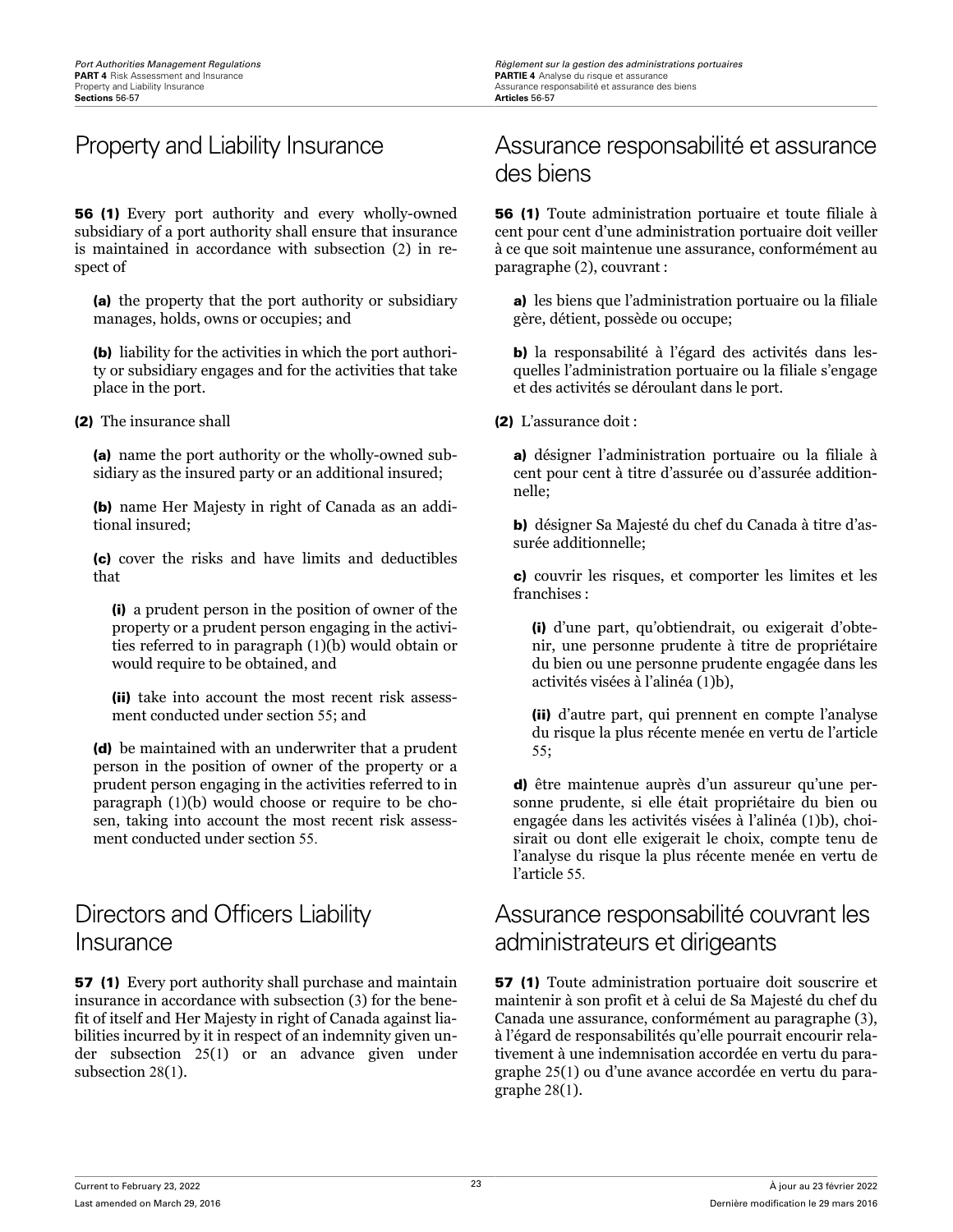(2) Every port authority and every wholly-owned subsidiary of a port authority shall ensure that insurance is purchased and maintained in accordance with subsection (3) for the benefit of both of them and Her Majesty in right of Canada against liabilities incurred by the subsidiary in respect of an indemnity or advance given by the subsidiary to

(a) a former or current director or officer of the subsidiary for liabilities incurred by the director or officer because of being or having been a director or officer of the subsidiary; or

(b) a person who, at the request of the subsidiary, has acted or is acting as a director or officer of another entity or has acted or is acting in a capacity similar to that of a director or officer of another entity for liabilities incurred by the person because of so acting.

### (3) The insurance shall

(a) cover the risks and have limits and deductibles that

(i) would be obtained by a prudent person in the position of the port authority or subsidiary, and

(ii) take into account the most recent risk assessment conducted under section 55; and

(b) be maintained with an underwriter that a prudent person in the position of the port authority or subsidiary would choose, taking into account the most recent risk assessment conducted under section 55.

58 (1) A port authority may purchase and maintain insurance for the benefit of

(a) its former and current directors and officers against any liability incurred by them because of having been or being a director or officer of the port authority;

(b) the former and current directors and officers of its wholly-owned subsidiaries against any liability incurred by them because of having been or being a director or officer of the subsidiary; and

(c) any person who, at the request of the port authority, has acted or is acting as a director or officer of another entity or has acted or is acting in a capacity similar to that of a director or officer of another entity for any liability incurred by the person because of so acting.

(2) Toute administration portuaire et toute filiale à cent pour cent d'une administration portuaire doit veiller à ce qu'il soit souscrit et maintenu à leur profit et à celui de Sa Majesté du chef du Canada une assurance, conformément au paragraphe (3), à l'égard de responsabilités que la filiale pourrait encourir relativement à une indemnisation ou avance accordée par elle :

a) à un de ses administrateurs ou dirigeants, ou leurs prédécesseurs, pour la responsabilité encourue par ce dernier à ce titre;

b) à une personne qui, à la demande de la filiale, agit ou a agi à titre d'administrateur ou de dirigeant d'une autre entité, ou en qualité similaire dans cette entité, pour la responsabilité encourue par cette personne à ce titre.

### (3) L'assurance doit :

a) couvrir les risques et comporter les limites et les franchises :

(i) d'une part, qu'obtiendrait une personne prudente placée dans la situation d'un port ou d'une filiale,

(ii) d'autre part, qui prennent en compte l'analyse du risque la plus récente menée en vertu de l'article 55;

b) être maintenue auprès d'un assureur qu'une personne prudente, si elle était placée dans la situation d'une administration portuaire ou d'une filiale, choisirait compte tenu de l'analyse du risque la plus récente menée en vertu de l'article 55.

58 (1) Toute administration portuaire peut souscrire et maintenir une assurance au profit :

a) de ses administrateurs et dirigeants, et de leurs prédécesseurs, couvrant toute responsabilité encourue par ces derniers à ce titre;

b) des administrateurs et dirigeants de ses filiales à cent pour cent, et de leurs prédécesseurs, couvrant toute responsabilité encourue par ces derniers à ce titre;

c) d'une personne qui, à la demande de l'administration portuaire, agit ou a agi à titre d'administrateur ou de dirigeant pour une autre entité, ou en qualité similaire pour cette entité, pour toute responsabilité encourue par cette personne à ce titre.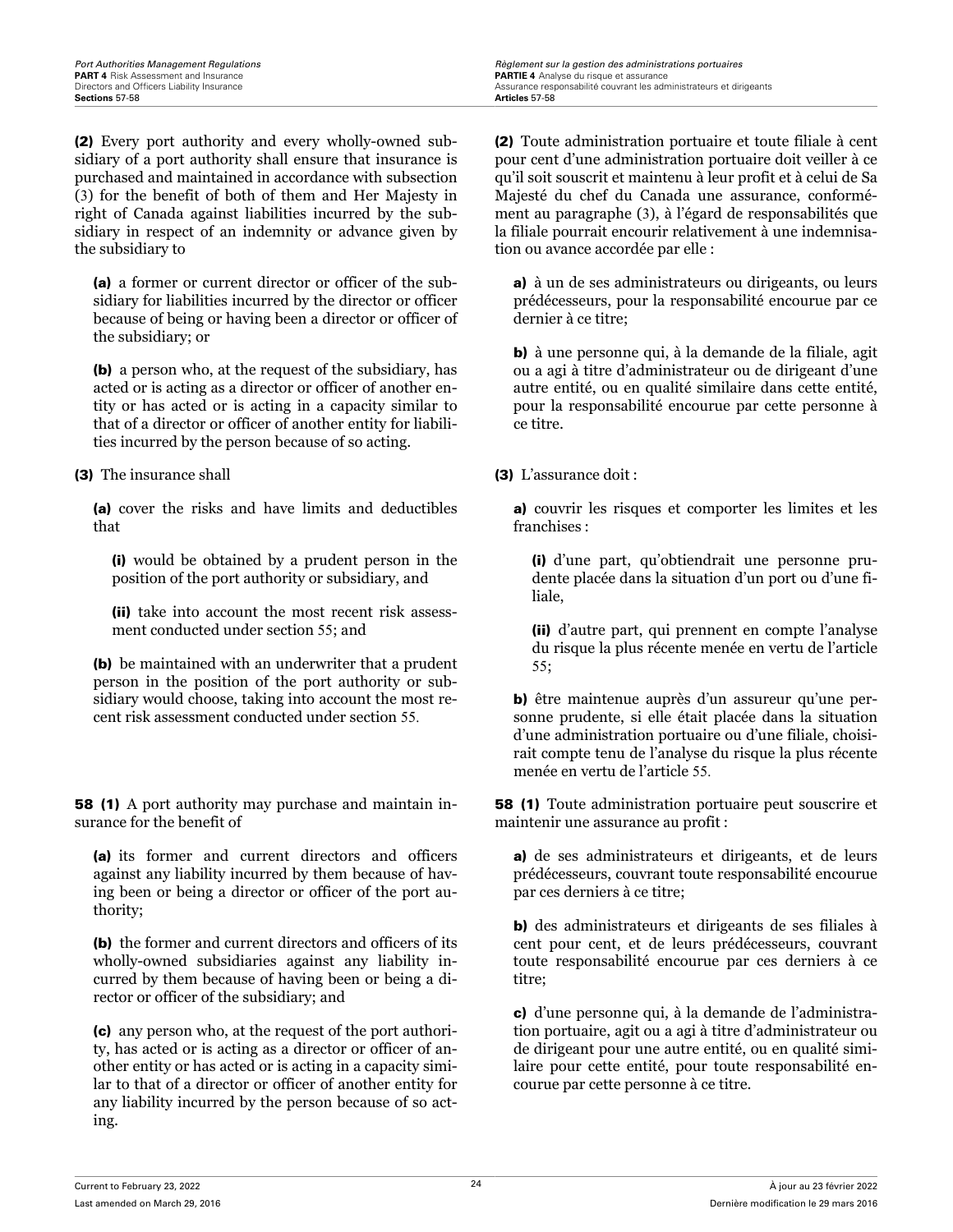(2) The insurance shall cover only situations in which a person mentioned in subsection (1) acted honestly and in good faith with a view to the best interests of the port authority or the subsidiary, as the case may be.

59 (1) A port authority shall indemnify Her Majesty in right of Canada for any action, claim or demand brought against, discharged or satisfied by Her Majesty, or any liability, obligation, loss, damage, cost or expense incurred, discharged or satisfied by Her Majesty because the port authority acted, or in consequence of the port authority acting, as agent of Her Majesty, including, without limiting the generality of the foregoing, an action, claim, demand, liability, obligation, loss, damage, cost or expense arising

(a) by or through the acts or omissions of the employees, agents, contractors, tenants or invitees of the port authority or those of any other person; or

(b) in respect of a judgment or decision that Her Majesty satisfies, in whole or in part, under subsection 23(1) of the Act.

(2) Subsection (1) applies if the action, claim, demand, liability, obligation, loss, damage, cost or expense arises

(a) from the port authority's exercise of, or its failure to exercise, any power or right under the Act, the regulations under the Act or its letters patent; or

(b) by operation of law or otherwise, in respect of the operation of the port, including the management, using, occupying, leasing or licensing of federal real property.

(3) Subsection (1) does not apply if the action, claim, demand, liability, obligation, loss, damage, cost or expense is in respect of

(a) the administration, by the Minister, of the Act or the letters patent; or

(b) an agreement or contract between Her Majesty and the port authority, except as provided in the agreement or contract.

(2) L'assurance ne peut couvrir que les circonstances où les personnes visées au paragraphe (1) ont agi avec intégrité et de bonne foi au mieux des intérêts de l'administration portuaire ou de la filiale visée, selon le cas.

### **PART 5 PARTIE 5**

# Crown Indemnity **Indemnisation de sa majesté**

59 (1) L'administration portuaire doit indemniser Sa Majesté du chef du Canada pour toute action, réclamation ou demande intentée contre Sa Majesté, libérée ou à laquelle il a été fait droit et toute responsabilité, toute obligation ou tout dommage, perte, coût ou dépense encouru, libéré ou acquitté par elle, en raison du fait, ou par conséquence du fait, que l'administration portuaire agissait ou agit à titre de mandataire de Sa Majesté, notamment dans l'un des cas suivants :

a) à l'égard d'actions ou d'omissions de ses employés, mandataires, entrepreneurs, locataires, invités ou autre personne;

b) à l'égard de jugements ou de décisions auxquels Sa Majesté a satisfait, en tout ou en partie, en vertu du paragraphe 23(1) de la Loi.

(2) Le paragraphe (1) s'applique lorsque l'action, la réclamation, la demande, la responsabilité, l'obligation, la perte, le dommage, le coût ou la dépense découle d'un des faits suivants :

a) l'exercice, par l'administration portuaire, de ses attributions en vertu de la Loi, des règlements d'application de la Loi ou de ses lettres patentes, ou du défaut de les exercer;

b) l'effet de la loi ou tout autre effet, à l'égard de l'exploitation du port, y compris la gestion, l'utilisation, l'occupation ou la location d'un immeuble fédéral ou la délivrance d'un permis à son égard.

(3) Le paragraphe (1) ne s'applique pas à l'égard d'une action, d'une réclamation, d'une demande, d'une responsabilité, d'une obligation, d'une perte, d'un dommage, d'un coût ou d'une dépense concernant :

a) soit l'administration par le ministre de la Loi ou des lettres patentes;

b) soit un contrat ou entente entre Sa Majesté et l'administration portuaire, sous réserve des conditions de ce contrat ou de cette entente.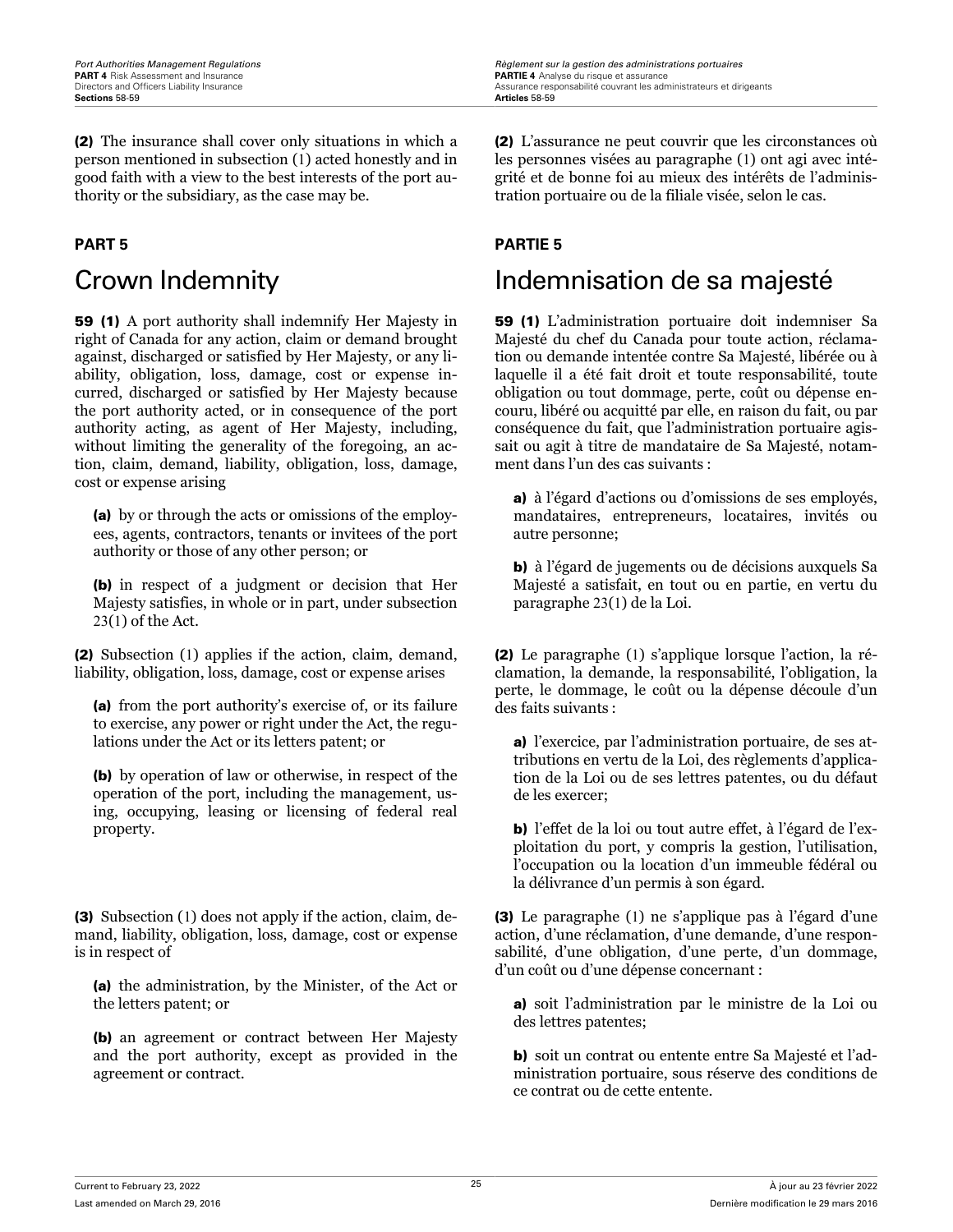(4) The Minister shall provide to the port authority notice of any action, claim, demand, liability, obligation, loss, damage, cost or expense for which the port authority is to indemnify Her Majesty and

(a) in the case of federal real property, the port authority shall undertake and defend any legal proceedings with respect to that property, as required by paragraph 45(1)(c) of the Act; and

(b) in any other case, the Minister shall provide to the port authority an opportunity, in consultation with the Minister and subject to the terms and conditions that the Minister may specify, to assume control of any negotiations, settlement or defence and to discharge or satisfy the action, claim, demand, liability, obligation, loss, damage, cost or expense.

# Amalgamation **Fusion**

59.1 (1) The Governor in Council may, by issuing a certificate of intent to amalgamate, require two or more port authorities to amalgamate and continue as one port authority in accordance with the certificate and may, at any time after the period set out in subsection (2), amalgamate the port authorities by issuing a certificate of amalgamation.

(2) A notice of the certificate of intent to amalgamate shall be published in at least one major newspaper that is published or distributed in the municipalities where the ports managed by a port authority specified in the certificate are situated. The notice shall state that interested persons may, in accordance with the notice, make written representations to the Minister within 30 days after the day on which the notice is published.

SOR/2007-103, s. 1.

59.2 A port authority specified in a certificate of intent to amalgamate may, for the purposes of the amalgamation, disclose personal information about its employees to any other port authority specified in the certificate. SOR/2007-103, s. 1.

59.3 (1) The Governor in Council may revoke a certificate of intent to amalgamate by issuing a certificate of revocation of intent to amalgamate at any time before the certificate of amalgamation is issued.

(2) A notice of the certificate of revocation of intent to amalgamate shall be published in at least one major (4) Le ministre doit informer l'administration portuaire de toute action, réclamation, demande, responsabilité ou obligation ou tout dommage, perte, coût ou dépense pour lesquels celle-ci est tenue d'indemniser Sa Majesté et :

a) à l'égard des immeubles fédéraux, l'administration portuaire est tenue d'intenter les actions en justice qui s'y rapportent et de répondre à celles qui sont intentées contre elle, comme l'exige l'alinéa 45(1)c) de la Loi;

b) dans les autres cas, l'administration portuaire peut, en consultation avec le ministre et sous réserve des conditions qu'il fixe, assumer le contrôle des négociations, du règlement ou de la défense et libérer ou faire droit à cette action, réclamation ou demande ou libérer ou acquitter cette responsabilité, cette obligation ou ce dommage, perte, coût ou dépense.

### **PART 5.1 PARTIE 5.1**

59.1 (1) Le gouverneur en conseil peut, par la délivrance d'un certificat d'intention de fusion, ordonner à plusieurs administrations portuaires de fusionner, en conformité avec le certificat, en une seule et même administration portuaire et il peut, après la période mentionnée au paragraphe (2), les fusionner par la délivrance d'un certificat de fusion.

(2) Un avis du certificat d'intention de fusion est publié dans au moins un journal à grand tirage publié ou distribué dans les municipalités où sont situés les ports dont la gestion est confiée aux administrations portuaires visées par le certificat. L'avis indique que les intéressés peuvent, à certaines conditions, présenter leurs observations au ministre par écrit dans les 30 jours suivant la date de sa publication.

DORS/2007-103, art. 1.

59.2 Toute administration portuaire visée par le certificat d'intention de fusion peut communiquer, aux fins de fusion, des renseignements personnels concernant ses employés à une autre administration portuaire visée par le certificat.

DORS/2007-103, art. 1.

59.3 (1) Le gouverneur en conseil peut, par la délivrance d'un certificat de renonciation à la fusion, révoquer le certificat d'intention de fusion avant la délivrance d'un certificat de fusion.

(2) Un avis du certificat de renonciation à la fusion est publié dans au moins un journal à grand tirage publié ou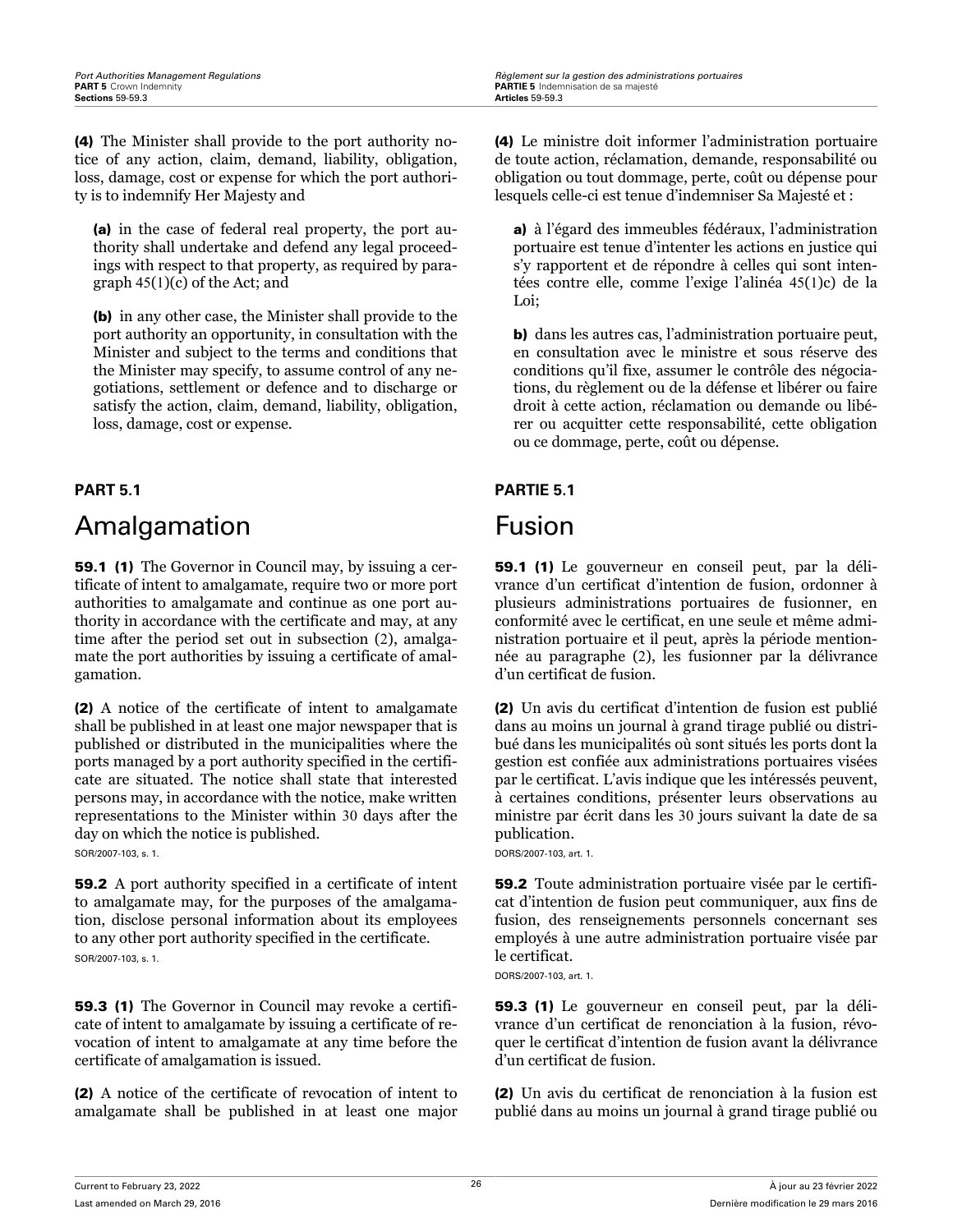newspaper that is published or distributed in the municipalities where the ports managed by a port authority specified in the certificate of intent to amalgamate are situated. If possible, the notice shall be published in the same newspapers as the notice of the certificate of intent to amalgamate.

(3) The revocation takes effect on the date set out in the certificate of revocation of intent to amalgamate. SOR/2007-103, s. 1.

59.4 A certificate of intent to amalgamate and, if applicable, a certificate of revocation of intent to amalgamate shall be sent to each port authority specified in the certificate.

SOR/2007-103, s. 1.

59.5 A certificate of amalgamation shall specify the day on which the amalgamation takes effect and contain the letters patent of the amalgamated port authority, which include the information set out in subsection 8(2) of the Act.

SOR/2007-103 s. 1.

59.6 Any certificate issued under this Part shall be published in the *Canada Gazette*. SOR/2007-103, s. 1.

**59.7** On the day on which an amalgamation takes effect

(a) every director of an amalgamating port authority who remains in office continues as a director of the amalgamated port authority for the balance of their term or until they cease to hold office in accordance with subsection 19(1) of the Act;

(b) the navigable waters within the jurisdiction of each amalgamating port authority continue to be within the jurisdiction of the amalgamated port authority;

(c) the property, rights and interests of each amalgamating port authority continue to be the property, rights and interests of the amalgamated port authority;

(d) the management of any federal real property or federal immovable that the Minister has given to an amalgamating port authority under subsection 44(2) of the Act continues to be given to the amalgamated port authority;

(e) the real property or immovables occupied by each amalgamating port authority continue to be occupied by the amalgamated port authority;

distribué dans les municipalités où sont situés les ports dont la gestion est confiée aux administrations portuaires visées par le certificat d'intention de fusion. Si possible, il est publié dans les mêmes journaux que le certificat d'intention de fusion.

(3) La révocation prend effet à la date indiquée dans le certificat de renonciation à la fusion. DORS/2007-103, art. 1.

59.4 Le certificat d'intention de fusion et, le cas échéant, le certificat de renonciation à la fusion sont envoyés aux administrations portuaires visées par le certificat. DORS/2007-103, art. 1.

59.5 Le certificat de fusion indique la date à laquelle la fusion prend effet et contient les lettres patentes de l'administration portuaire issue de la fusion, lesquelles précisent les renseignements prévus au paragraphe 8(2) de la Loi.

DORS/2007-103, art. 1.

59.6 Tout certificat délivré en vertu de la présente partie est publié dans la *Gazette du Canada*. DORS/2007-103, art. 1.

59.7 À la date de prise d'effet de la fusion :

a) les administrateurs de l'administration portuaire fusionnante demeurent en fonction pour le reste de leur mandat ou jusqu'à ce que celui-ci prenne fin en application du paragraphe 19(1) de la Loi;

b) les eaux navigables qui relevaient de toute administration portuaire fusionnante relèvent de l'administration portuaire issue de la fusion;

c) les biens, droits et intérêts de toute administration portuaire fusionnante appartiennent à l'administration portuaire issue de la fusion;

d) la gestion des immeubles fédéraux ou des biens réels fédéraux que le ministre a confiée à toute administration portuaire fusionnante en vertu du paragraphe 44(2) de la Loi est confiée à l'administration portuaire issue de la fusion;

e) les immeubles ou biens réels qui sont occupés par toute administration portuaire fusionnante le sont par l'administration portuaire issue de la fusion;

f) l'administration portuaire issue de la fusion est responsable des obligations de toute administration portuaire fusionnante;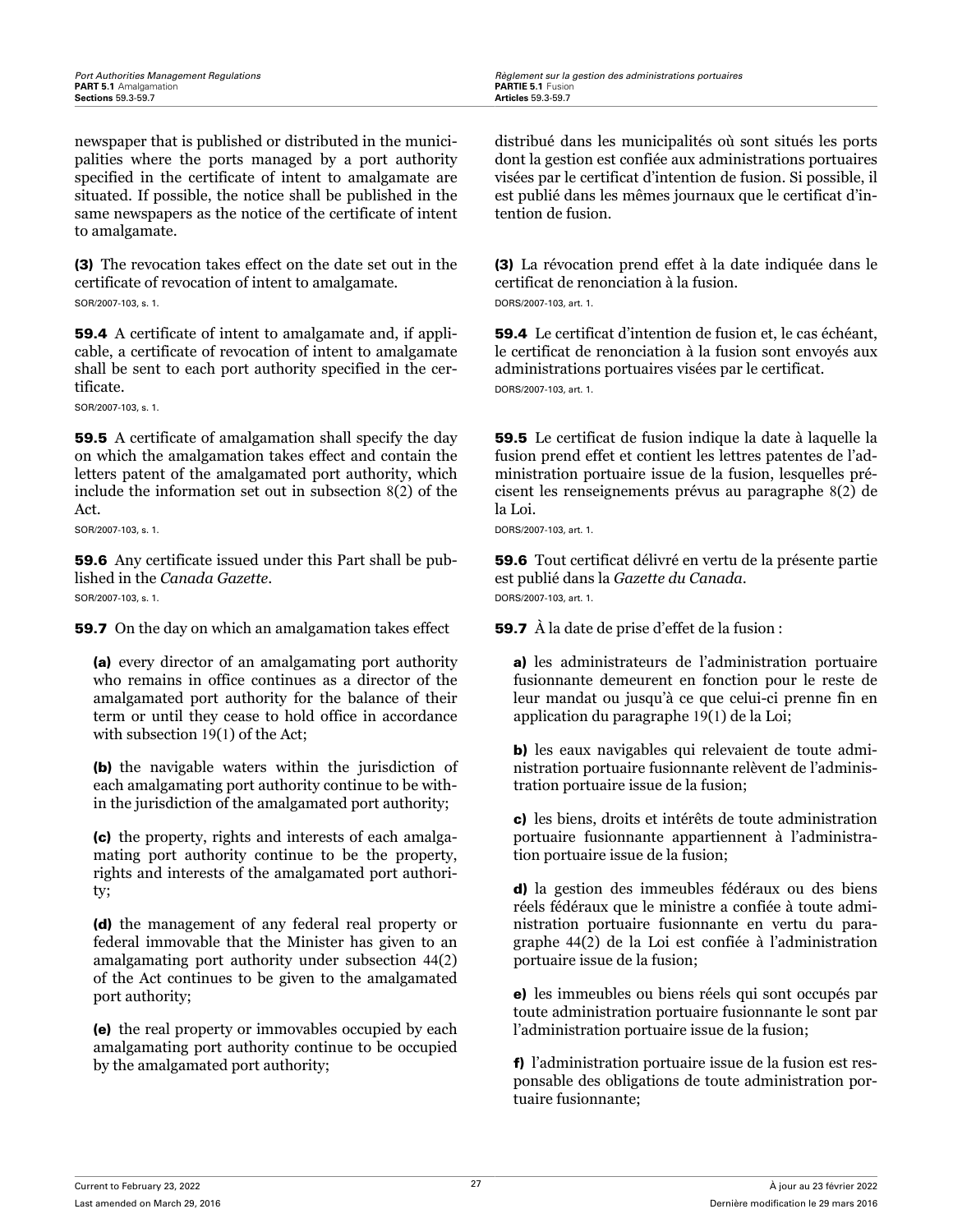(f) the amalgamated port authority continues to be liable for the obligations of each amalgamating port authority;

(g) an existing cause of action, claim or liability to prosecution is unaffected;

(h) a civil, criminal or administrative action or proceeding pending by or against an amalgamating port authority may be continued to be prosecuted by or against the amalgamated port authority;

(i) a conviction against, or ruling, order or judgment in favour of or against, an amalgamating port authority may be enforced by or against the amalgamated port authority;

(j) every fee fixed by an amalgamating port authority continues in force until the expiry date specified in the provision that fixes the fee or until the amalgamated port authority repeals that provision or replaces the fee; and

(k) the letters patent contained in the certificate of amalgamation are the letters patent of the amalgamated port authority.

SOR/2007-103, s. 1.

59.8 An amalgamation does not constitute a disposition of the property, rights and interests of an amalgamating port authority to the amalgamated port authority. SOR/2007-103, s. 1.

# Liquidation and Dissolution Liquidation et dissolution

### Interpretation **Définition**

60 In this Part, the court having jurisdiction is the court in the place where the port authority has its registered office.

61 (1) On the issuance of a certificate of intent to dissolve under subsection 55(1) of the Act and subject to the provisions of the certificate and section 62 of these Regulations, the port authority shall cease to carry on business except the business that is required for an orderly liquidation.

g) aucune atteinte n'est portée aux causes d'action ou réclamations déjà nées;

h) l'administration portuaire issue de la fusion remplace toute administration portuaire fusionnante dans les poursuites civiles, pénales ou administratives engagées par ou contre celle-ci;

i) toute décision judiciaire ou quasi judiciaire rendue en faveur de toute administration portuaire fusionnante ou contre elle est exécutoire à l'égard de l'administration portuaire issue de la fusion;

j) les droits fixés par toute administration portuaire fusionnante demeurent en vigueur jusqu'à la date d'expiration prévue dans la disposition qui les fixe ou jusqu'à ce que l'administration portuaire issue de la fusion abroge cette disposition ou remplace les droits;

k) les lettres patentes contenues dans le certificat de fusion sont celles de l'administration portuaire issue de la fusion.

DORS/2007-103, art. 1.

59.8 La fusion ne constitue pas la disposition des biens, droits et intérêts de toute administration fusionnante en faveur de l'administration portuaire issue de la fusion. DORS/2007-103, art. 1.

### **PART 6 PARTIE 6**

60 Dans la présente partie, le tribunal compétent est celui du ressort du siège social de l'administration portuaire.

# Certificate of Intent Certificat d'intention

61 (1) Dès la délivrance du certificat d'intention de dissolution en vertu du paragraphe 55(1) de la Loi et sous réserve des dispositions prévues au certificat et à l'article 62 du présent règlement, l'administration portuaire doit cesser toute activité commerciale, sauf dans la mesure nécessaire au déroulement normal des opérations de la liquidation.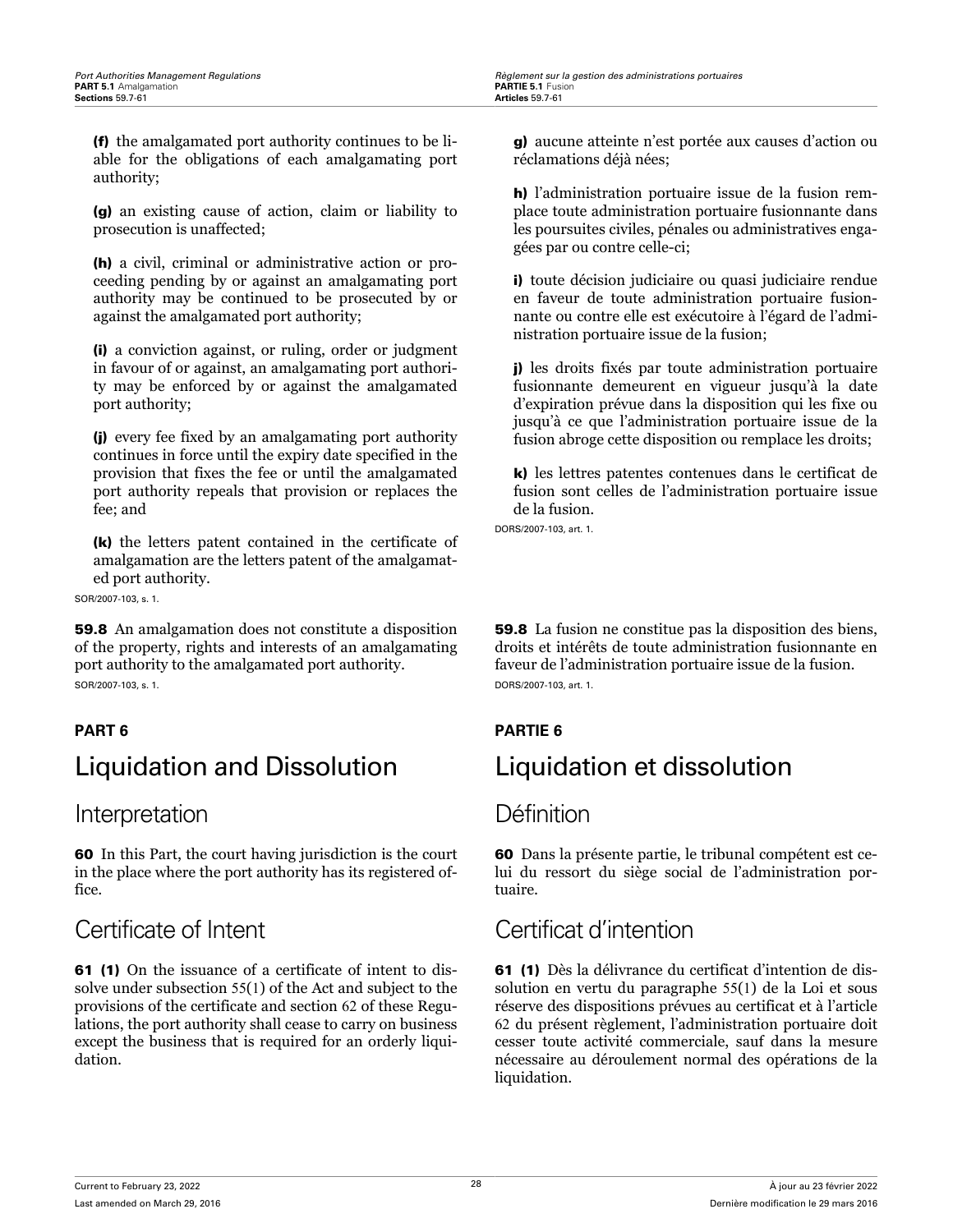(2) Subject to section 62, after the issuance of a certificate of intent to dissolve, the port authority shall

(a) without delay have notice of the certificate sent to each of its known creditors;

(b) without delay take reasonable steps to give notice of the certificate in each province where the port authority was carrying on business at the time the certificate of intent to dissolve was issued;

(c) proceed to collect its property, dispose of properties that are not to be distributed in kind, discharge all its obligations and do all the other acts required to liquidate its business; and

(d) after complying with paragraphs (a) and (b) and adequately providing for the payment or discharge of all its obligations, remit the proceeds of liquidation to Her Majesty in right of Canada in accordance with subsection 55(1) of the Act.

# Cessation of Business and Powers Cessation d'activité et perte de

62 If a liquidator is appointed to carry out a liquidation of the assets of a port authority, the powers of the directors cease and vest in the liquidator, unless the liquidator or a court authorizes otherwise.

# Application for Supervision of Liquidation

63 The Minister or any interested person may, at any time during the liquidation of a port authority, apply to a court for an order that the liquidation be continued under the supervision of the court as provided in this Part, and on that application the court may so order and make any further order it thinks fit.

64 In connection with the dissolution or the liquidation and dissolution of a port authority, subject to the certificate of intent, a court may, if it is satisfied that the port authority is able to pay or adequately provide for the discharge of all its obligations, make any order it thinks fit including, without limiting the generality of the foregoing,

(a) an order appointing or replacing a liquidator, with or without security, and fixing the remuneration of the (2) Sous réserve de l'article 62, à la suite de la délivrance du certificat d'intention de dissolution, l'administration portuaire doit :

a) en envoyer sans délai avis à chaque créancier connu;

b) prendre sans délai des mesures raisonnables pour en donner avis dans chaque province où l'administration portuaire exerçait ses activités commerciales au moment où le certificat d'intention de dissolution a été délivré;

c) accomplir tous actes utiles à la liquidation, notamment recouvrer ses biens, disposer des biens non destinés à être répartis en nature et honorer ses obligations;

d) après avoir satisfait aux exigences des alinéas a) et b) et constitué une provision suffisante pour honorer ses obligations, verser le produit de la liquidation à Sa Majesté du chef du Canada, conformément au paragraphe 55(1) de la Loi.

# pouvoirs

62 Si un liquidateur est nommé afin d'exécuter la liquidation de l'actif d'une administration portuaire, les pouvoirs des administrateurs sont dévolus au liquidateur, sauf si le liquidateur ou un tribunal en décide autrement.

# Demande de supervision de liquidation

63 Le tribunal, sur demande présentée à cette fin et au cours de la liquidation par le ministre ou par toute personne intéressée, peut, par ordonnance, décider que la liquidation sera poursuivie sous sa surveillance conformément à la présente partie, et prendre toute autre mesure qu'il estime pertinente.

# Powers of Court **Pouvoirs du tribunal**

64 À l'occasion de la dissolution ou de la liquidation et de la dissolution, et sous réserve du certificat d'intention, le tribunal peut, s'il constate la capacité de l'administration portuaire de payer ou de constituer une provision pour honorer ses obligations, rendre les ordonnances qu'il estime pertinentes en vue, notamment :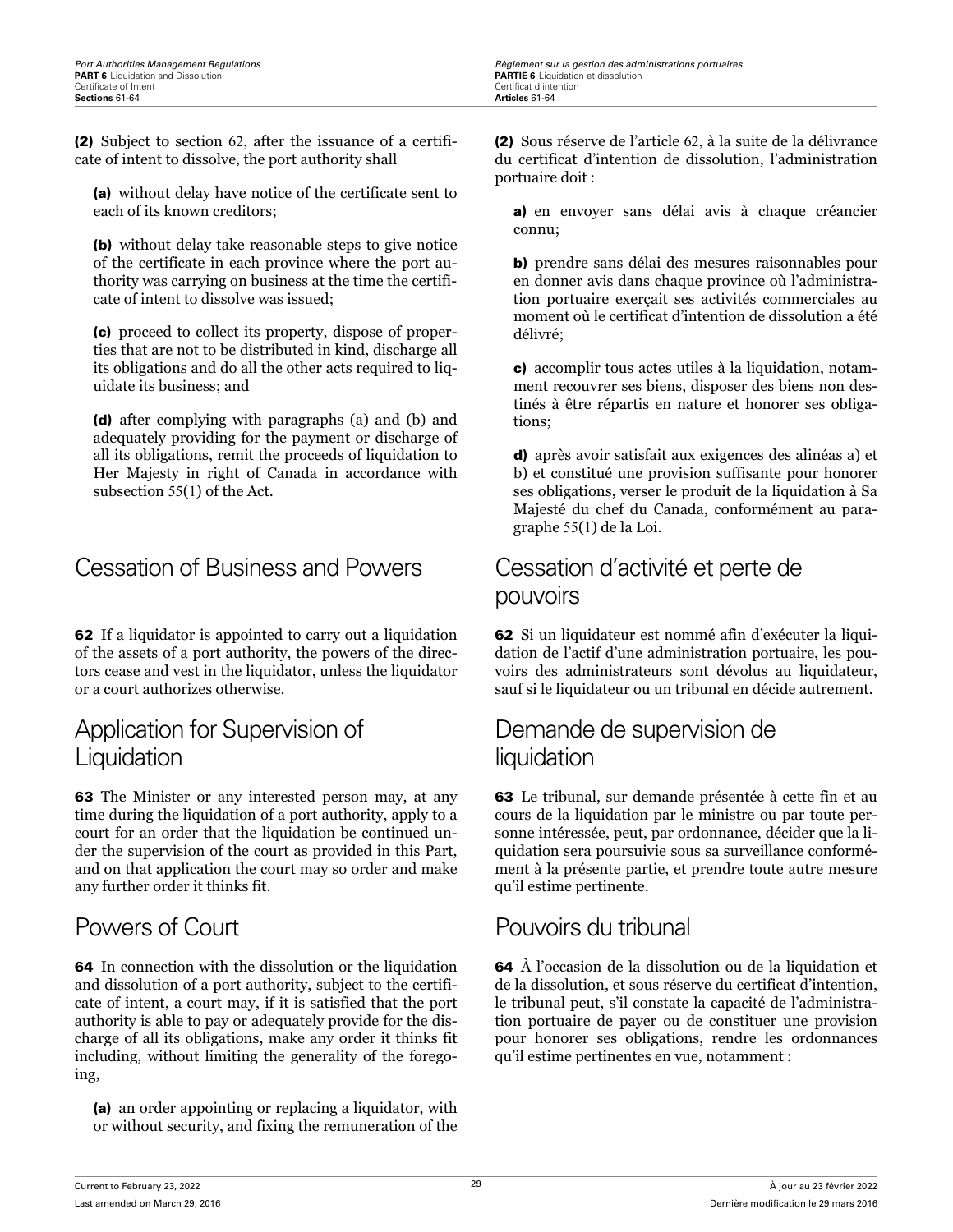liquidator, who, if the court so orders, may be a director or officer of the port authority;

(b) an order appointing or replacing inspectors or referees, specifying their powers and fixing their remuneration;

(c) an order determining that notice be given to any interested person or dispensing with giving notice to any person;

(d) an order determining the validity of any claims made against the port authority;

(e) an order, at any stage of the proceedings, restraining the directors or officers from

(i) exercising any of their powers, or

(ii) collecting or receiving any debt or other property of the port authority, or from paying out or transferring any property of the port authority, except as permitted by the court;

(f) an order determining and enforcing the duty or liability of any present or former director or officer to

(i) the port authority, or

(ii) third parties, for an obligation of the port authority;

(g) an order approving the payment, satisfaction or compromise of claims against the port authority and the retention of assets for that purpose, and determining the adequacy of provisions for the payment or discharge of obligations of the port authority, whether the obligations are liquidated, unliquidated, future or contingent;

(h) an order disposing of or destroying the documents and records of the port authority;

(i) on the application of a creditor, the inspectors or the liquidator, an order giving directions on any matter arising during the liquidation;

(j) after notice has been given to all interested persons, an order relieving the liquidator from any omission or default on any terms that the court thinks fit and confirming any act of the liquidator;

(k) subject to any restriction applicable to the port authority, an order approving any proposed interim or final distribution in money or in property; and

a) de nommer un liquidateur, avec ou sans caution, qui sur l'ordonnance du tribunal peut être un administrateur ou un dirigeant de l'administration portuaire, de fixer sa rémunération ou de le remplacer;

b) de nommer des inspecteurs ou des arbitres, de préciser leurs pouvoirs, de fixer leur rémunération ou de les remplacer;

c) de décider de donner avis à toute personne intéressée, ou de l'en dispenser;

d) de juger de la validité des réclamations faites contre l'administration portuaire;

e) d'interdire, à tout stade de la procédure, aux administrateurs et aux dirigeants :

(i) soit d'exercer tout ou partie de leurs pouvoirs,

(ii) soit de percevoir toute créance de l'administration portuaire ou de payer, céder ou recevoir tout bien de celle-ci, sauf de la manière autorisée par le tribunal;

f) de préciser et de mettre en jeu la responsabilité des administrateurs ou dirigeants ou de leurs prédécesseurs :

(i) soit envers l'administration portuaire,

(ii) soit envers les tiers pour les obligations de l'administration portuaire;

g) d'approuver, en ce qui concerne les dettes de l'administration portuaire, tout paiement, règlement, transaction ou rétention d'éléments d'actif, et de juger si les provisions constituées suffisent à acquitter les obligations de l'administration portuaire, qu'elles soient ou non liquidées, futures ou éventuelles;

h) de fixer l'usage qui sera fait des documents et livres de l'administration portuaire ou de les détruire;

i) sur demande d'un créancier, des inspecteurs ou du liquidateur, de donner des instructions sur toute question touchant à la liquidation;

j) sur avis à tous les intéressés, de décharger le liquidateur de ses omissions ou manquements, selon les modalités que le tribunal estime pertinentes, et de confirmer ses actes;

k) sous réserve de toute restriction applicable à l'administration portuaire, d'approuver tout projet de répartition provisoire ou définitive, en numéraire ou en nature;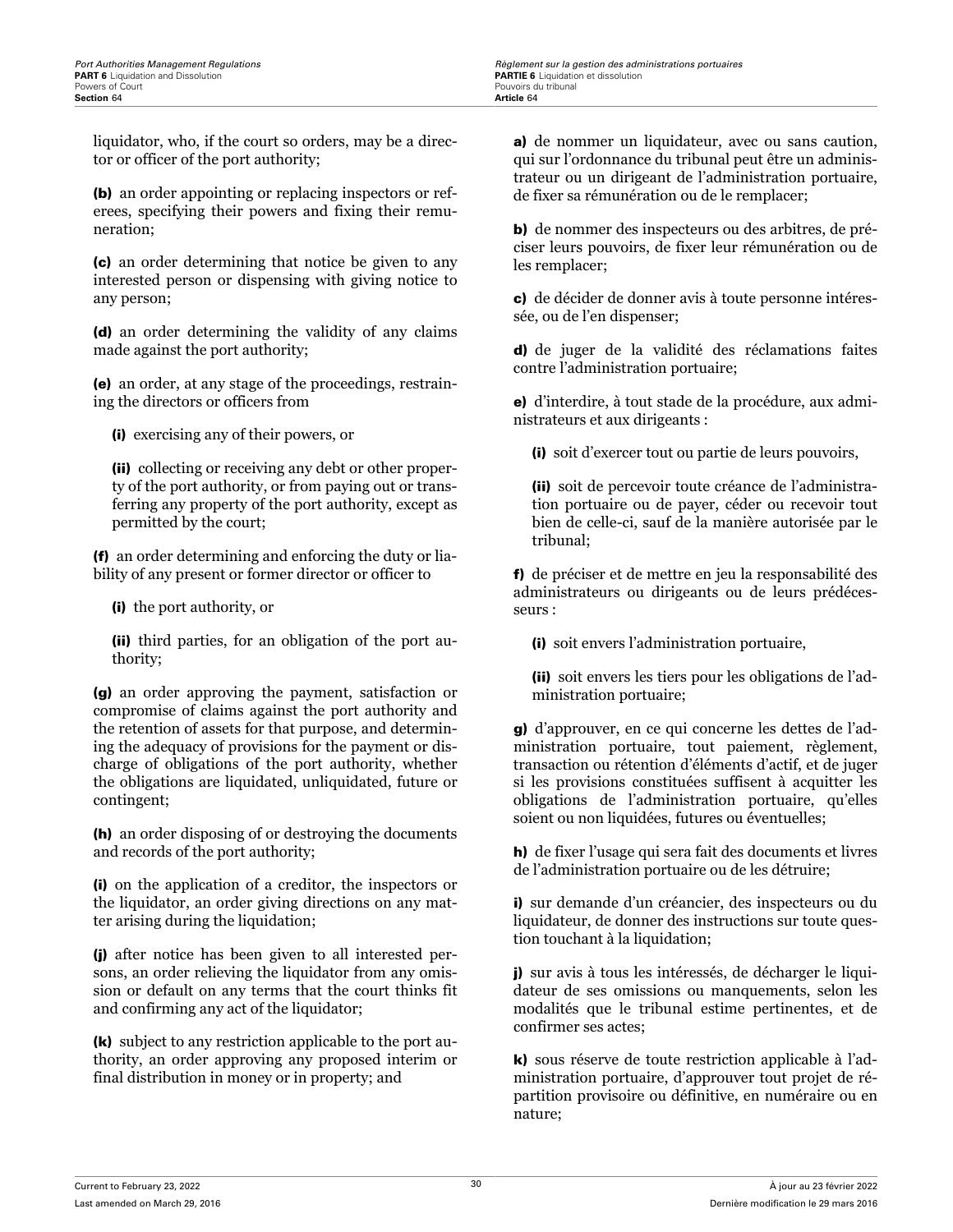(l) on the application of a director, an officer, a creditor or the liquidator,

(i) an order staying the liquidation on any terms and conditions that the court thinks fit,

(ii) an order continuing or discontinuing the liquidation proceedings, or

(iii) an order to the liquidator to restore to the port authority all its remaining property.

65 A liquidator shall

(a) without delay after being appointed, give notice of the appointment to the Minister and to each claimant and creditor known to the liquidator;

(b) without delay after being appointed, publish notice in the *Canada Gazette* and once a week for two consecutive weeks in a newspaper published in the place where the port authority has its registered office and take reasonable steps to give that notice in each province where the port authority carried on business, requiring any person who

(i) is indebted to the port authority to render an account and pay to the liquidator any amount owing at the day, time and place specified,

(ii) possesses property of the port authority to deliver it to the liquidator at the day, time and place specified, and

(iii) has a claim against the port authority, whether liquidated, unliquidated, future or contingent, to present particulars of the claim in writing to the liquidator not later than two months after the date of first publication of the notice;

(c) without delay after being appointed, take into custody and control the property of the port authority;

(d) without delay after being appointed, open and maintain a trust account for money received by the liquidator in the course of the liquidation;

(e) keep accounts of the moneys of the port authority received and paid out in the course of the liquidation;

(f) maintain separate lists of the creditors and other persons who have claims against the port authority;

l) sur demande de tout administrateur, dirigeant ou créancier ou du liquidateur :

(i) de surseoir à la liquidation, selon les modalités que le tribunal estime pertinentes,

(ii) de poursuivre ou d'interrompre la procédure de liquidation,

(iii) d'enjoindre au liquidateur de restituer à l'administration portuaire le reliquat des biens de celleci.

# Duties of Liquidator **Container Containers** Obligations du liquidateur

65 Le liquidateur doit :

a) sans délai après sa nomination, en donner avis au ministre et aux réclamants et créanciers connus de lui;

b) insérer, sans délai après sa nomination, dans la *Gazette du Canada* et, une fois par semaine pendant deux semaines consécutives, dans un journal publié au lieu du siège social de l'administration portuaire, tout en prenant des mesures raisonnables pour lui donner une certaine publicité dans chaque province où l'administration portuaire exerçait ses activités commerciales, un avis obligeant :

(i) les débiteurs de l'administration portuaire à lui rendre compte et à lui payer leurs dettes, aux jour, heure et lieu précisés dans l'avis,

(ii) les personnes en possession des biens de l'administration portuaire à les lui remettre aux jour, heure et lieu précisés dans l'avis,

(iii) les créanciers de l'administration portuaire à lui fournir par écrit un relevé détaillé de leur créance, qu'elle soit ou non liquidée, future ou éventuelle, dans les deux mois suivant la date de la première publication de l'avis;

c) sans délai après sa nomination, prendre sous sa garde et sous son contrôle tous les biens de l'administration portuaire;

d) sans délai après sa nomination, ouvrir un compte en fidéicommis ou en fiducie pour les fonds de l'administration portuaire qu'il reçoit au cours de la liquidation;

e) tenir une comptabilité des recettes et déboursés de l'administration portuaire au cours de la liquidation;

f) tenir des listes distinctes des créanciers et autres réclamants de l'administration portuaire;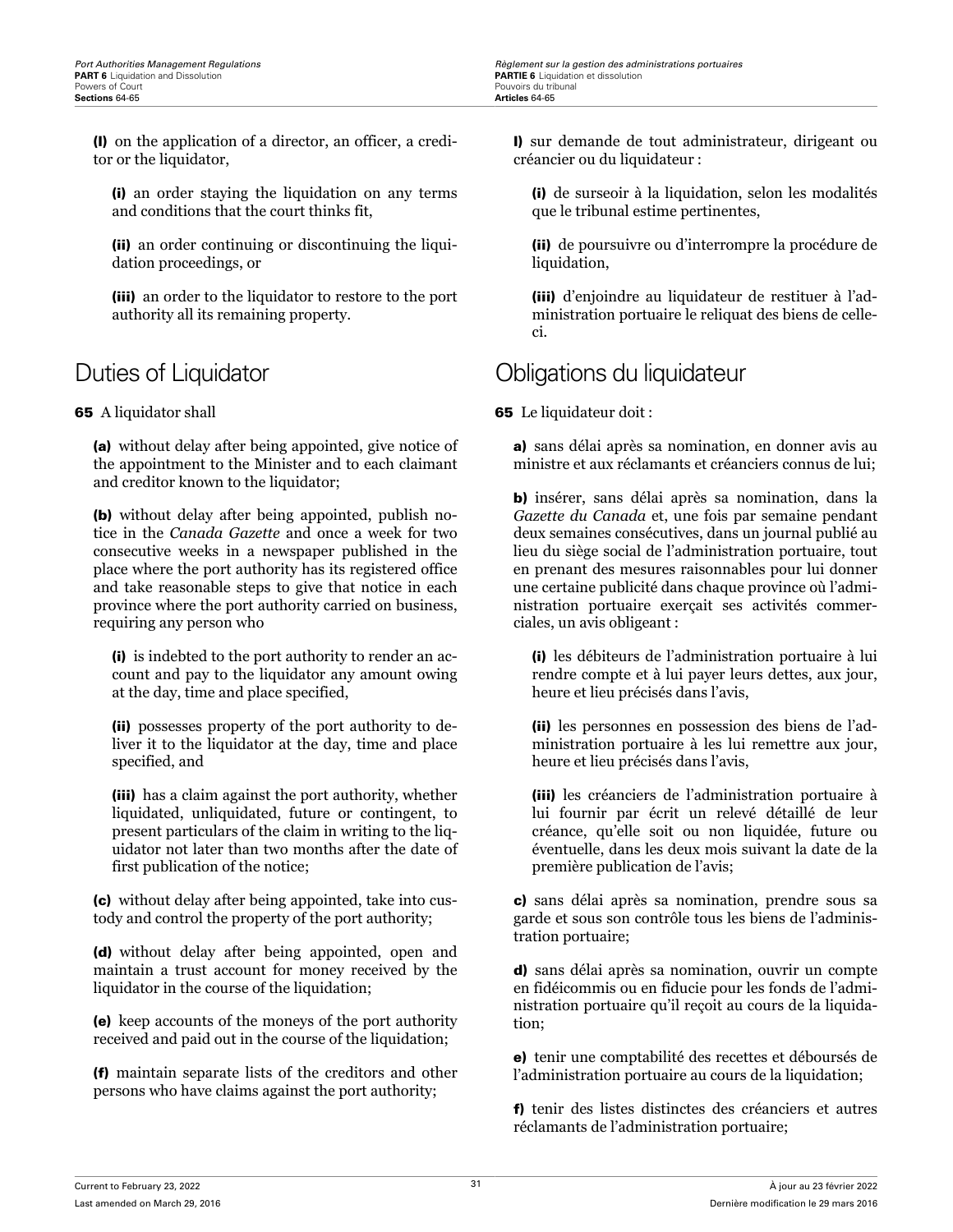(g) if at any time the liquidator determines that the port authority is unable to pay or adequately provide for the discharge of its obligations, without delay apply to the court for directions;

(h) deliver to the Minister and the court, if applicable, at least once in every 12-month period after appointment and, in addition, more often as the Minister or the court may require, the information required by section 36 of the Act and sections 34 to 38 of these Regulations; and

(i) after the final accounts are approved under section 67, without delay remit the proceeds of liquidation to Her Majesty in right of Canada in accordance with subsection 55(1) of the Act.

66 (1) A liquidator may, subject to the certificate of intent,

(a) retain lawyers, notaries, accountants, engineers, appraisers and other professional advisers;

(b) bring, defend or take part in any civil, criminal or administrative action or proceeding in the name and on behalf of the port authority;

(c) carry on the business of the port authority that is required for an orderly liquidation;

(d) subject to any restriction applicable to the port authority, sell any property of the port authority by public auction or private sale;

(e) do all acts and execute any documents in the name and on behalf of the port authority;

(f) subject to any restriction applicable to the port authority, borrow money;

(g) settle or compromise any claims by or against the port authority; and

(h) do all other things necessary for the liquidation of the port authority and the distribution of its property.

(2) A liquidator is not liable under these Regulations if the liquidator exercised the care, diligence and skill that a reasonably prudent person would have exercised in comparable circumstances to prevent a failure to fulfil their

g) demander sans délai des instructions au tribunal après constatation de l'incapacité de l'administration portuaire d'honorer ses obligations ou de constituer une provision suffisante à cette fin;

h) remettre au ministre ainsi qu'au tribunal, s'il y a lieu, au moins une fois tous les 12 mois à compter de sa nomination et, en outre, chaque fois que le ministre ou le tribunal l'exige, les renseignements requis par l'article 36 de la Loi et les articles 34 à 38 du présent règlement;

i) après l'approbation par le tribunal en vertu de l'article 67 de ses comptes définitifs, verser sans délai le produit de la liquidation à Sa Majesté du chef du Canada, conformément au paragraphe 55(1) de la Loi.

## Powers of Liquidator **Pouvoirs du liquidateur**

66 (1) Le liquidateur peut, sous réserve du certificat d'intention :

a) retenir les services de conseillers professionnels, notamment d'avocats, de notaires, de comptables, d'ingénieurs et d'estimateurs;

b) ester en justice, lors de toute procédure civile, pénale ou administrative, au nom et pour le compte de l'administration portuaire;

c) exercer les activités commerciales de l'administration portuaire qui sont nécessaires à la liquidation;

d) sous réserve de toute restriction applicable à l'administration portuaire, vendre aux enchères publiques ou de gré à gré tout bien de l'administration portuaire;

e) agir et signer des documents au nom de l'administration portuaire;

f) sous réserve de toute restriction applicable à l'administration portuaire, contracter des emprunts;

g) transiger sur toutes réclamations mettant en cause l'administration portuaire ou les régler;

h) faire tout ce qui est par ailleurs nécessaire à la liquidation et à la répartition des biens de l'administration portuaire.

(2) N'est pas engagée, en vertu du présent règlement, la responsabilité du liquidateur qui a agi avec le soin, la diligence et la compétence dont ferait preuve, en pareilles circonstances, une personne prudente pour éviter tout manquement à son devoir, notamment le fait de s'appuyer de bonne foi sur les états financiers de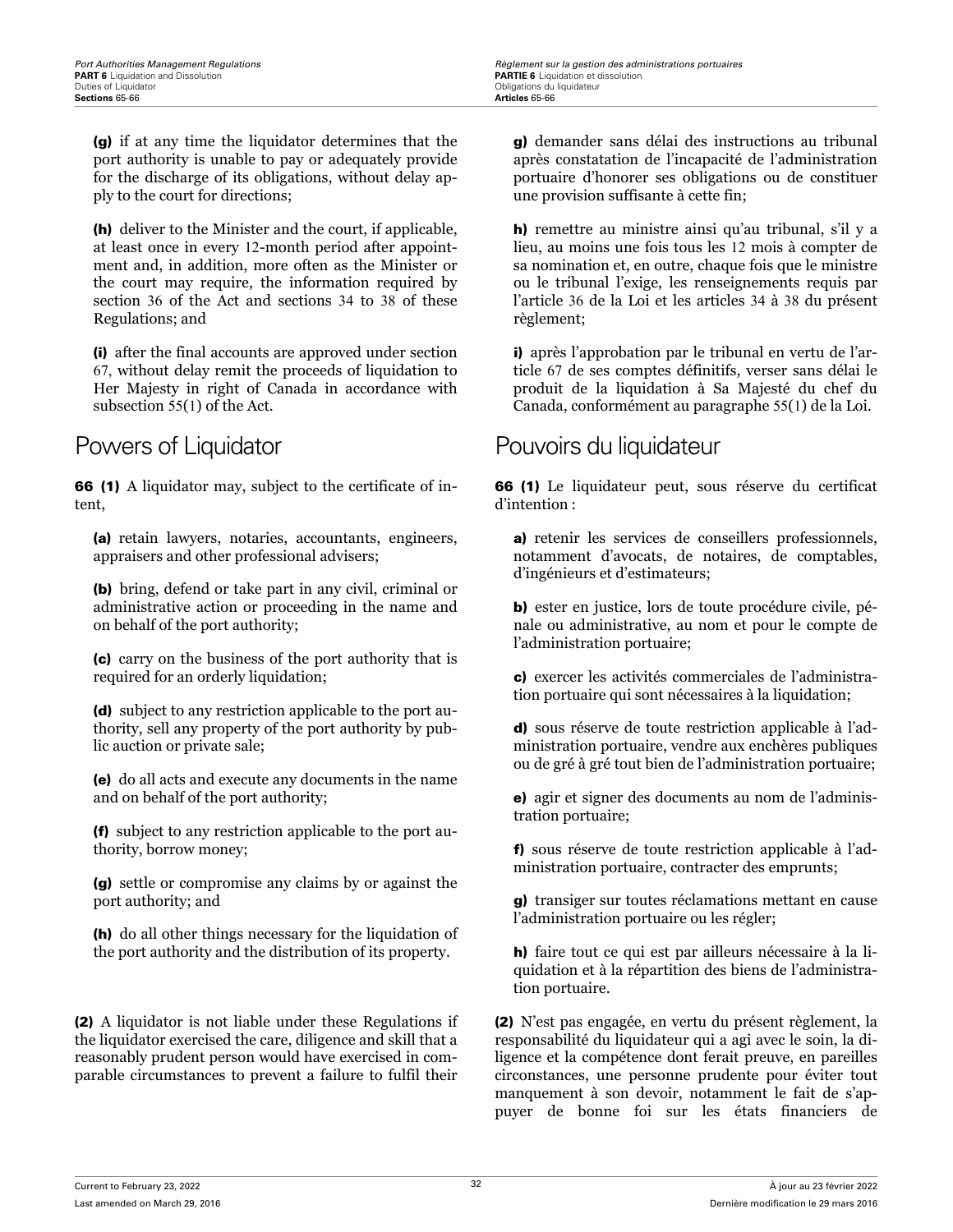duties, including reliance in good faith on financial statements of the port authority, on the reports of experts and on information presented by officers or professionals.

(3) If a liquidator has reason to believe that a person possesses or controls or has concealed, withheld or misappropriated property of the port authority, the liquidator may apply to a court for an order requiring the person to appear before the court on the day and at the time and place specified in the order and to be examined.

(4) If the examination discloses that the person has concealed, withheld or misappropriated property of the port authority, the court may order the person to restore it to the liquidator or pay compensation for it.

# Costs of Liquidation and Final **Accounting**

67 (1) Subject to any restriction applicable to the port authority, a liquidator shall pay the costs of liquidation out of the property of the port authority and shall pay or make adequate provision for all the claims against the port authority.

(2) Within one year after being appointed and after paying or making adequate provision for all the claims against the port authority, the liquidator shall apply to the court for

(a) an approval of the final accounts of the liquidator and for an order permitting the remittance of the proceeds of liquidation to Her Majesty in right of Canada in accordance with subsection 55(1) of the Act; or

(b) an extension of time, setting out the reasons for the extension.

(3) The liquidator shall give notice of intention to make an application under subsection (2) to the Minister, to any inspector appointed by the court and to any person who provided a security or fidelity bond for the liquidation, and the liquidator shall publish the notice in a major newspaper published in the place where the port authority has its registered office or as otherwise directed by the court.

(4) If the liquidator fails to make the application, the Minister may apply to the court for an order requiring the liquidator to show cause why a final accounting and distribution should not be made.

l'administration portuaire, des rapports d'experts ou des renseignements obtenus de dirigeants ou de professionnels.

(3) Le liquidateur qui a de bonnes raisons de croire qu'une personne a en sa possession ou sous son contrôle ou a dissimulé, retenu ou détourné des biens de l'administration portuaire peut demander au tribunal de l'obliger, par ordonnance, à comparaître pour interrogatoire aux date, heure et lieu que celui-ci précise.

(4) Le tribunal peut ordonner à la personne dont l'interrogatoire révèle qu'elle a dissimulé, retenu ou détourné des biens de l'administration portuaire de les restituer au liquidateur ou de lui verser une indemnité compensatoire.

## Frais de liquidation et compte définitif

67 (1) Sous réserve de toute restriction applicable à l'administration portuaire, le liquidateur acquitte les frais de liquidation sur les biens de l'administration portuaire; il acquitte également toutes les dettes de l'administration portuaire ou constitue une provision suffisante à cette fin.

(2) Dans l'année suivant sa nomination et après avoir acquitté toutes les dettes de l'administration portuaire ou constitué une provision suffisante à cette fin, le liquidateur demande au tribunal :

a) soit d'approuver ses comptes définitifs et de l'autoriser, par ordonnance, à verser le produit de la liquidation à Sa Majesté du chef du Canada, conformément au paragraphe 55(1) de la Loi;

b) soit, avec motifs à l'appui, de prolonger son mandat.

(3) Le liquidateur doit donner avis de son intention de présenter la demande prévue au paragraphe (2) au ministre, aux inspecteurs nommés par le tribunal et aux personnes ayant fourni une sûreté ou une assurance détournement et vol pour les besoins de la liquidation, et faire insérer cet avis dans un journal à grand tirage publié au lieu du siège social de l'administration portuaire ou le faire connaître par tout autre moyen choisi par le tribunal.

(4) Le ministre peut demander au tribunal d'obliger, par ordonnance, le liquidateur qui néglige de présenter la demande à expliquer pourquoi un compte définitif ne devrait pas être dressé et une répartition effectuée.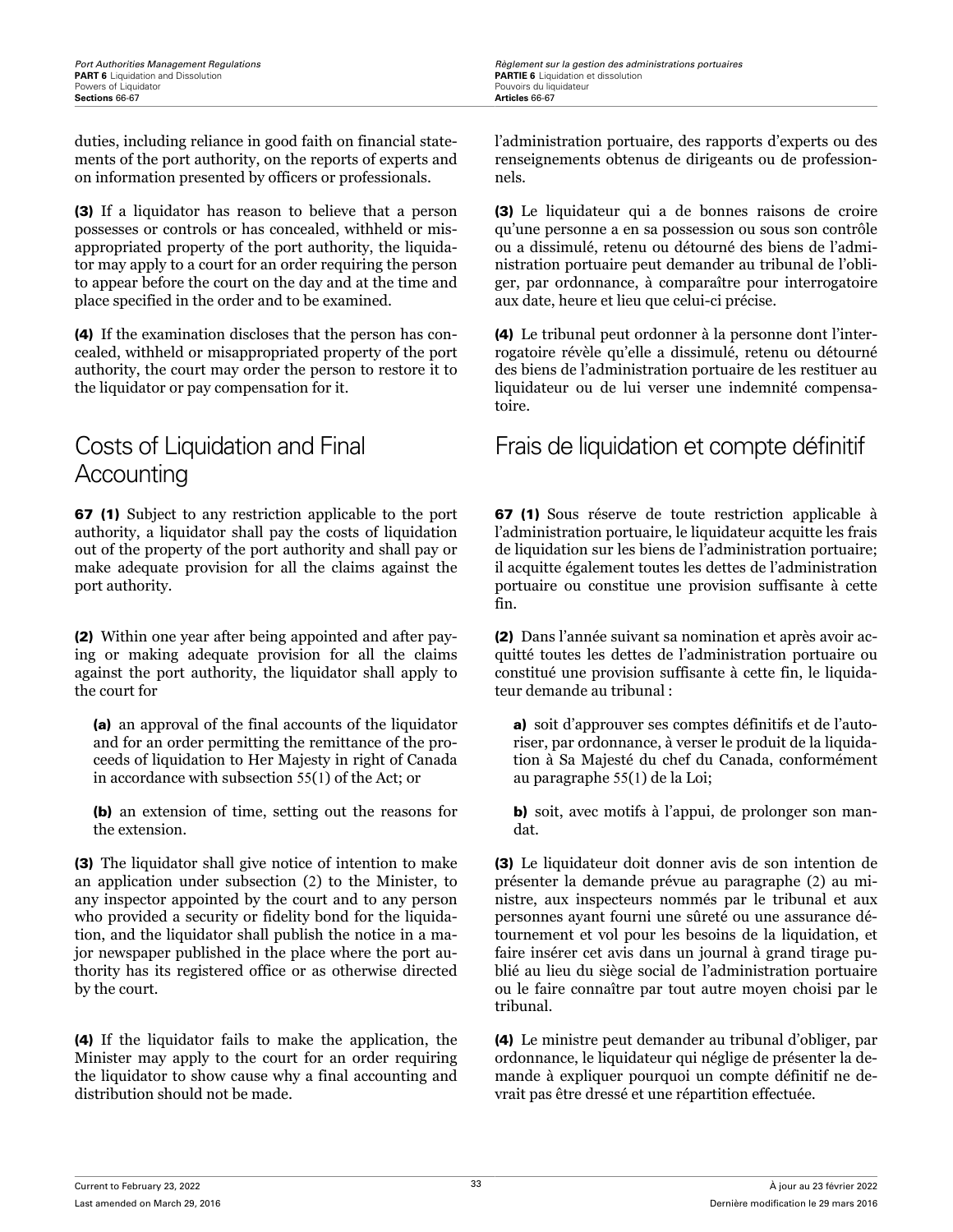(5) If the court approves the final accounts rendered by the liquidator, the court shall make

(a) an order directing the custody or disposal of the documents and records of the port authority; and

(b) an order discharging the liquidator that is contingent on the liquidator, forthwith on the issuance of the order, sending a certified copy of it to the Minister.

68 (1) Despite the dissolution of a port authority,

(a) a civil, criminal, administrative, investigative or other proceeding by or against the port authority before its dissolution may be continued as if the port authority had not been dissolved;

(b) a civil, criminal, administrative, investigative or other proceeding may be brought against the port authority within two years after its dissolution as if the port authority had not been dissolved; and

(c) any property that would have been available to satisfy a judgment or order if the port authority had not been dissolved remains available for that purpose.

(2) Service of a document on a port authority after its dissolution may be effected by serving it on the Minister.

(3) Despite the dissolution of a port authority, a person to whom any of the port authority's property is distributed is liable to any other person claiming under subsection (1) to the extent of the amount received by that person on the distribution, and an action to enforce that liability may be brought within two years after the date of the dissolution of the port authority.

## Unknown Claimants Créanciers inconnus

69 (1) On the dissolution of a port authority, the portion of the property distributable to a creditor who cannot be found shall be converted into money and paid to Her Majesty in right of Canada.

(2) The payment constitutes satisfaction of the debt or claim of the creditor.

(3) If at any time a person establishes entitlement to any moneys paid to Her Majesty in right of Canada under these Regulations, the Receiver General shall pay an equivalent amount to the person out of the Consolidated Revenue Fund.

(5) S'il approuve les comptes définitifs du liquidateur, le tribunal doit :

a) par ordonnance, donner des instructions quant à la garde des documents et des livres de l'administration portuaire et à l'usage qui en sera fait;

b) par ordonnance, libérer le liquidateur, à la condition que celui-ci envoie sans délai au ministre une copie certifiée de l'ordonnance.

# Continuation of Actions Continuation des actions

68 (1) Malgré la dissolution d'une administration portuaire :

a) la procédure d'enquête ou les procédures civiles, pénales, administratives ou autres, intentées par ou contre elle, avant sa dissolution, peuvent être poursuivies comme si la dissolution n'avait pas eu lieu;

b) dans les deux ans suivant la dissolution, une procédure d'enquête ou des procédures civiles, pénales, administratives ou autres peuvent être intentées contre elle, comme si elle n'avait pas été dissoute;

c) les biens qui auraient servi à satisfaire tout jugement ou ordonnance, à défaut de la dissolution, demeurent disponibles à cette fin.

(2) Après la dissolution, la signification de documents peut se faire au ministre.

(3) Malgré la dissolution d'une administration portuaire, les personnes entre lesquelles sont répartis les biens engagent leur responsabilité, à concurrence de la somme reçue, envers toute personne invoquant le paragraphe (1), toute action en recouvrement pouvant alors être engagée dans les deux ans suivant la dissolution.

69 (1) La partie des biens à remettre, par suite de la dissolution d'une administration portuaire, à tout créancier introuvable doit être réalisée en numéraire et le produit versé à Sa Majesté du chef du Canada.

(2) Le versement constitue le règlement de la créance du créancier.

(3) Le receveur général doit verser, sur le Trésor, une somme égale à celle qu'il a reçue, à toute personne qui la réclame à bon droit en vertu du présent règlement.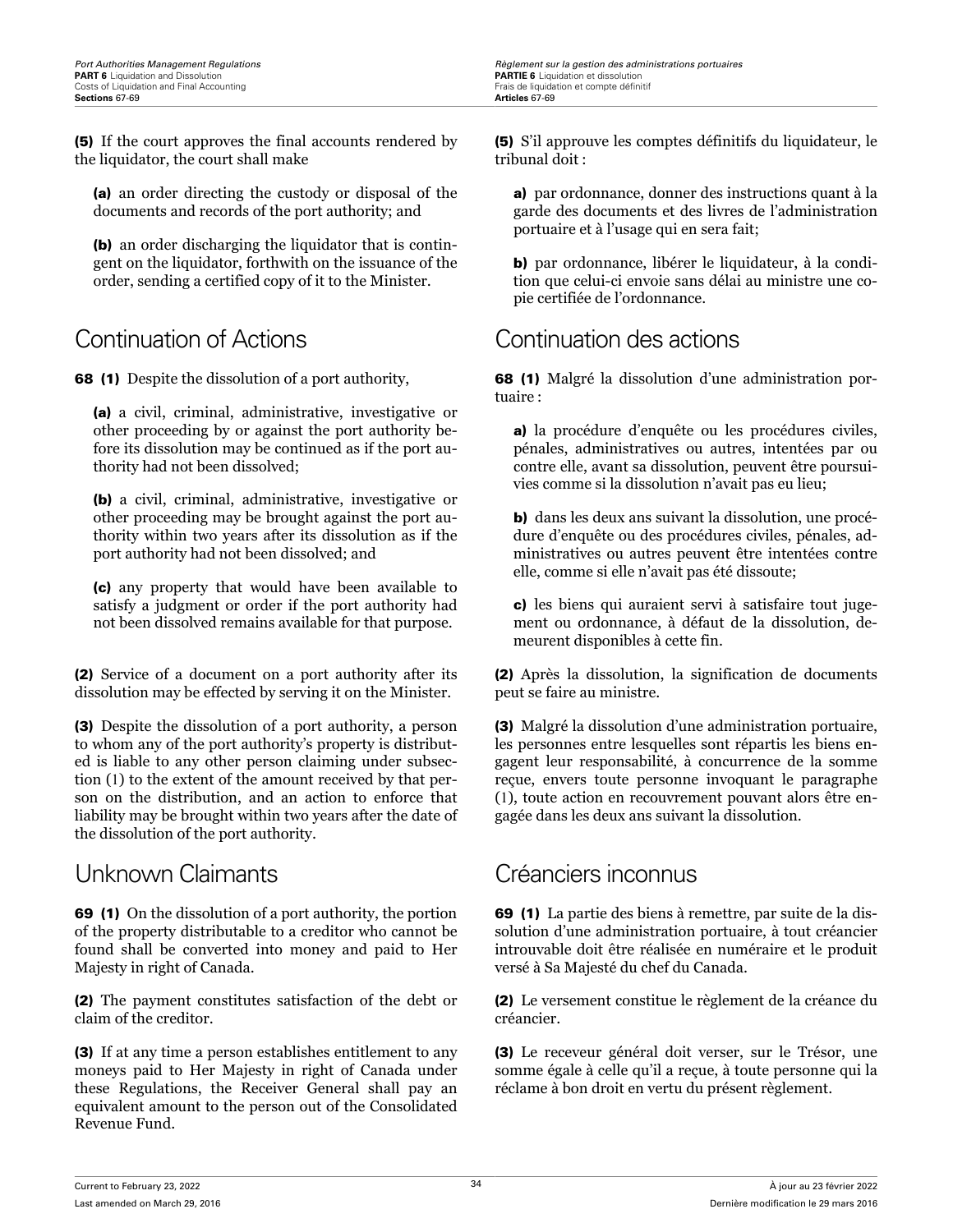# **PART 7 PARTIE 7** Offences and Penalties **Infractions et peines**

70 A person who knowingly makes or assists in making a financial statement referred to in section 36 of the Act or paragraph 53(3)(a) or 65(h) of these Regulations is guilty of an offence if the financial statement

(a) contains an untrue statement of a material fact; or

(b) omits to state a material fact that is required or necessary in order to prevent a statement contained in the financial statement from being misleading in the light of the circumstances in which it was made.

71 A person referred to in section 70 is liable to a fine of not more than \$5,000 in the case of an individual, and of not more than \$50,000 in the case of a corporation.

# Coming into Force Entrée en vigueur

70 Les auteurs — ou leurs collaborateurs — qui sciemment préparent ou assistent à la préparation des états financiers visés à l'article 36 de la Loi et aux alinéas 53(3)a) ou 65h) du présent règlement commettent une infraction lorsque les états financiers, selon le cas :

a) contiennent de faux renseignements sur un fait important;

b) omettent d'énoncer un fait important requis ou nécessaire pour éviter que la déclaration ne soit trompeuse eu égard aux circonstances.

71 Les personnes visées à l'article 70 sont passibles d'une amende maximale de 5 000 \$ dans le cas d'un particulier ou de 50 000 \$ dans le cas d'une personne morale.

**72** These Regulations come into force on March 1, 1999. **72** Le présent règlement entre en vigueur le 1<sup>er</sup> mars 1999.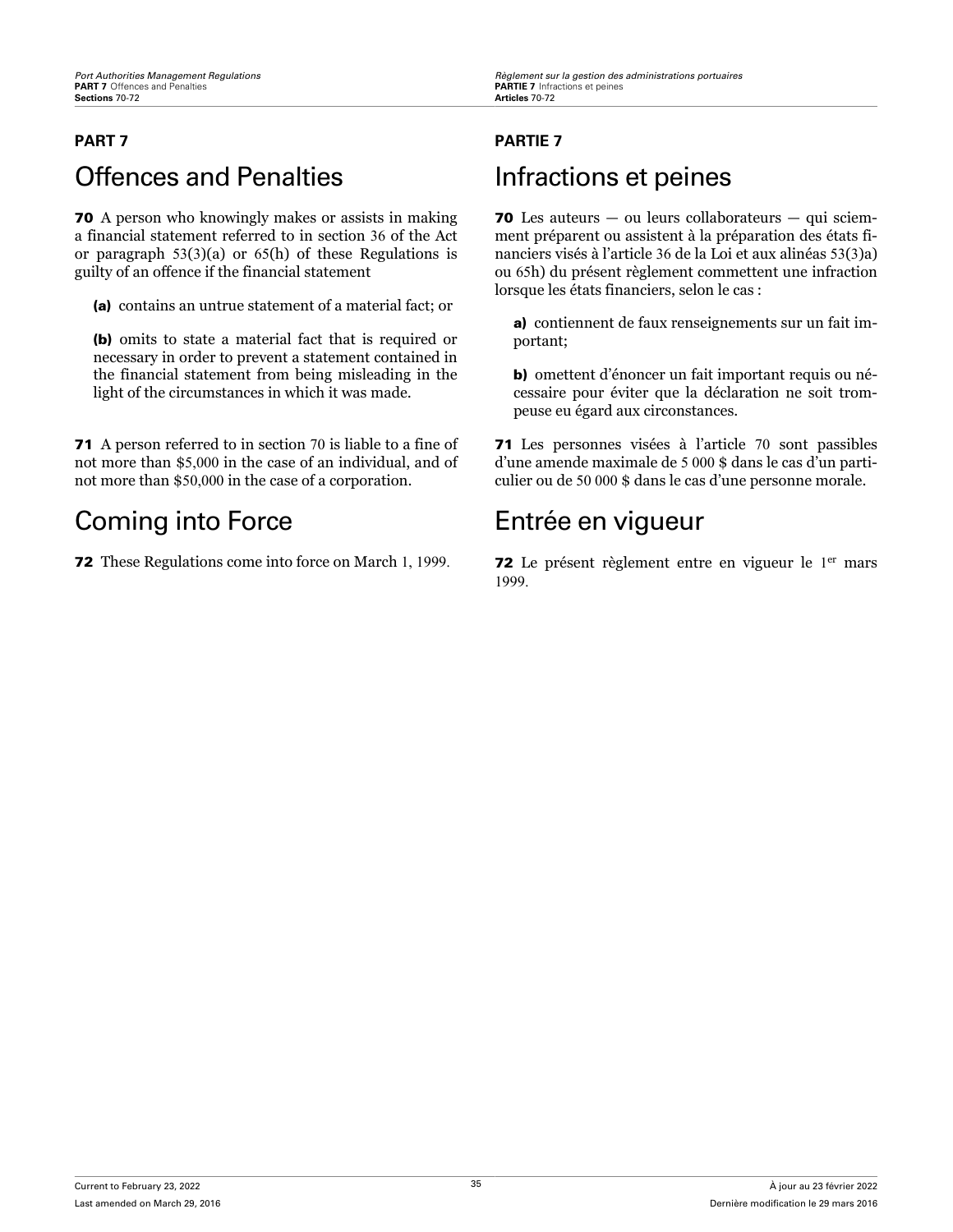### **SCHEDULE**

(Paragraph 31(b))

# Requirements for Categories of Investments

1 (1) A long-term investment shall

(a) at a minimum, meet the rating requirements set out in column 2 of the table to this schedule in respect of at least two of the corresponding rating entities set out in column 1; and

(b) be issued by a borrower having a senior unsecured debt rating assigned by those rating entities.

(2) One of the rating entities shall be Moody's Investors Service or Standard & Poor's.

2 (1) Subject to subsection (2), a short-term investment shall, at a minimum, meet the rating requirements set out in column 3 of the table to this schedule in respect of at least two of the corresponding rating entities set out in column 1.

(2) A short-term investment that was originally issued for a term of one year or more shall

(a) at a minimum, meet the rating requirements set out in column 4 of the table to this schedule in respect of at least two of the corresponding rating entities set out in column 1; and

(b) be issued by a borrower having a senior unsecured debt rating assigned by those rating entities.

(3) One of the rating entities shall be Moody's Investors Service or Standard & Poor's if either of them assigns a rating for that investment.

### **ANNEXE**

(alinéa 31b))

# Exigences relatives aux catégories de valeurs mobilières

## Long-term Investments Placements à long terme

1 (1) Les placements à long terme doivent :

a) à tout le moins, afficher la cote de crédit respective, prévue à la colonne 2 du tableau de la présente annexe, d'au moins deux des agences d'évaluation du crédit mentionnées à la colonne 1;

b) être émis par un emprunteur ayant une cote, pour une créance non garantie de premier rang, assignée par ces agences d'évaluation de crédit.

(2) L'une des agences d'évaluation de crédit doit être Moody's Investors Service ou Standard & Poor's.

## Short-term Investments Placements à court terme

2 (1) Sous réserve du paragraphe (2), les placements à court terme doivent, à tout le moins, afficher la cote de crédit respective, prévue à la colonne 3 du tableau de la présente annexe, d'au moins deux des agences d'évaluation du crédit mentionnées à la colonne 1.

(2) Les placements à court terme initialement émis pour venir à échéance dans un an ou plus doivent :

a) à tout le moins, afficher la cote de crédit respective, prévue à la colonne 4 du tableau de la présente annexe, d'au moins deux des agences d'évaluation du crédit mentionnées à la colonne 1;

b) être émis par un emprunteur ayant une cote, pour une créance non garantie de premier rang, assignée par ces agences d'évaluation de crédit.

(3) L'une des agences d'évaluation de crédit doit être Moody's Investors Service ou Standard & Poor's, si l'une d'elles assigne une cote pour ces placements.

### **TABLE**

|      | Column 1                                             | Column <sub>2</sub> | Column 3       | Column 4 |
|------|------------------------------------------------------|---------------------|----------------|----------|
| Item | <b>Rating Entity</b>                                 | Rating              | Rating         | Rating   |
|      | Canada Bond Rating Service Inc. (CBRS)               | $A+ (low)$          | A1 (low)       | Α        |
| 2    | Dominion Bond Rating Service Limited (DBRS) AA (low) |                     | R1 (low)       | А        |
| 3    | Fitch ICBA Inc.                                      | $AA-$               | A1             | Α        |
| 4    | Moody's Investors Service                            | Aa3                 | P <sub>1</sub> | A2       |
| 5    | Standard & Poor's                                    | $AA-$               | A1             | А        |